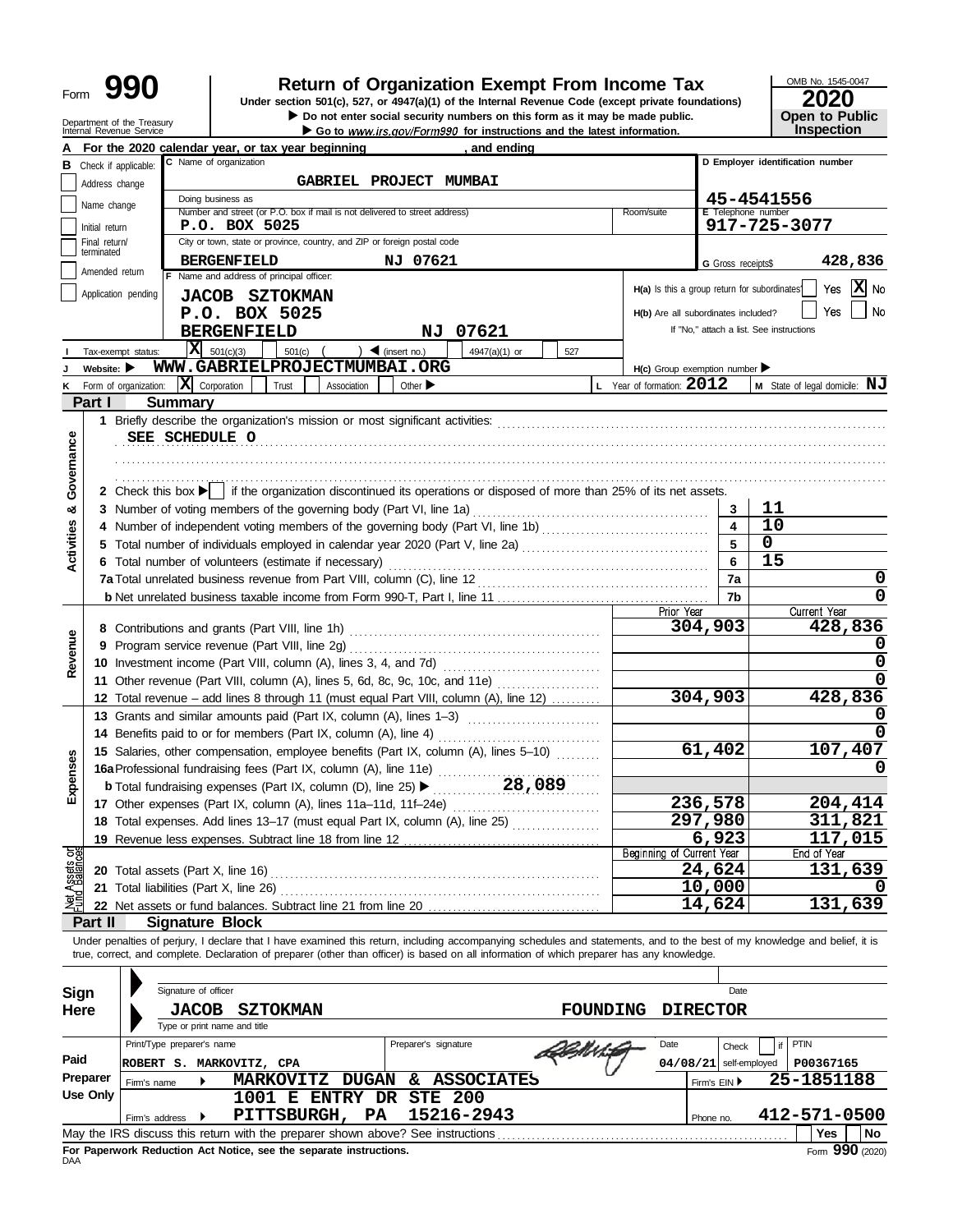|                                      |                                                 | Form 990 (2020) GABRIEL PROJECT MUMBAI               |                                                                             | 45-4541556                                                                                                                                                                                                                                                                                                                                                                                                                                                           | Page 2                                     |
|--------------------------------------|-------------------------------------------------|------------------------------------------------------|-----------------------------------------------------------------------------|----------------------------------------------------------------------------------------------------------------------------------------------------------------------------------------------------------------------------------------------------------------------------------------------------------------------------------------------------------------------------------------------------------------------------------------------------------------------|--------------------------------------------|
| Part III                             |                                                 |                                                      | <b>Statement of Program Service Accomplishments</b>                         |                                                                                                                                                                                                                                                                                                                                                                                                                                                                      | $\mathbf{x}$                               |
| 1.                                   | Briefly describe the organization's mission:    |                                                      |                                                                             |                                                                                                                                                                                                                                                                                                                                                                                                                                                                      |                                            |
|                                      | SEE SCHEDULE O                                  |                                                      |                                                                             |                                                                                                                                                                                                                                                                                                                                                                                                                                                                      |                                            |
|                                      |                                                 |                                                      |                                                                             |                                                                                                                                                                                                                                                                                                                                                                                                                                                                      |                                            |
|                                      |                                                 |                                                      |                                                                             |                                                                                                                                                                                                                                                                                                                                                                                                                                                                      |                                            |
|                                      |                                                 |                                                      |                                                                             |                                                                                                                                                                                                                                                                                                                                                                                                                                                                      |                                            |
| 2                                    |                                                 |                                                      |                                                                             | Did the organization undertake any significant program services during the year which were not listed on the                                                                                                                                                                                                                                                                                                                                                         |                                            |
|                                      | prior Form 990 or 990-EZ?                       |                                                      |                                                                             |                                                                                                                                                                                                                                                                                                                                                                                                                                                                      | Yes $X$ No                                 |
|                                      |                                                 | If "Yes," describe these new services on Schedule O. |                                                                             |                                                                                                                                                                                                                                                                                                                                                                                                                                                                      |                                            |
| 3                                    |                                                 |                                                      |                                                                             | Did the organization cease conducting, or make significant changes in how it conducts, any program                                                                                                                                                                                                                                                                                                                                                                   |                                            |
| services?                            |                                                 |                                                      |                                                                             |                                                                                                                                                                                                                                                                                                                                                                                                                                                                      | Yes $\overline{X}$ No                      |
| 4                                    |                                                 | If "Yes," describe these changes on Schedule O.      |                                                                             | Describe the organization's program service accomplishments for each of its three largest program services, as measured by                                                                                                                                                                                                                                                                                                                                           |                                            |
|                                      |                                                 |                                                      |                                                                             | expenses. Section $501(c)(3)$ and $501(c)(4)$ organizations are required to report the amount of grants and allocations to others,                                                                                                                                                                                                                                                                                                                                   |                                            |
|                                      |                                                 |                                                      | the total expenses, and revenue, if any, for each program service reported. |                                                                                                                                                                                                                                                                                                                                                                                                                                                                      |                                            |
|                                      |                                                 |                                                      |                                                                             |                                                                                                                                                                                                                                                                                                                                                                                                                                                                      |                                            |
| 4a (Code:                            |                                                 | ) (Expenses $\$\dots$                                |                                                                             | 59, 386 including grants of \$                                                                                                                                                                                                                                                                                                                                                                                                                                       |                                            |
|                                      | CHILDREN IN SCHOOL.                             |                                                      |                                                                             | NUTRITION - THE GPM INNOVATIVE APPROACH, "EAT TO LEARN", PROVIDES A<br>THOUSAND FRESH, HOT, NUTRITIOUS MEALS TO CHILDREN LEARNING IN SCHOOL,<br>ENSURING THAT CHILDREN RECEIVE THE NUTRITIONAL BOOST THAT<br>THRIVE, WHILE PROVIDING A POWERFUL INCENTIVE FOR PARENTS TO KEEP THEIR                                                                                                                                                                                  | <b>THEY NEED TO</b>                        |
|                                      |                                                 | MONTHS OF THE COVID-19 CRISIS.                       |                                                                             | DUE TO THE INCREASED SUFFERING BROUGHT ON BY THE COVID-19 PANDEMIC GPM<br>ADDED EMERGENCY FOOD RELIEF TO THOUSANDS OF PEOPLE FACING STARVATION DURING<br>2020. GPM ALSO PROVIDED MEALS FOR FRONTLINE MEDICAL STAFF IN THE EARLY                                                                                                                                                                                                                                      |                                            |
| 4b (Code:<br><b>HEALTH</b><br>CLINIC | ) (Expenses \$<br><b>MALNUTRITION PROGRAMS.</b> | IN THE KALWA SLUM.                                   | $51,288$ including grants of \$                                             | GPM OPERATES THE SHRAVAN MEDICAL CLINIC, THE FIRST EVER MEDICAL<br>THE CLINIC, PROVIDES SERVICES<br>PATIENTS A YEAR WHO PREVIOUSLY HAD NO ACCESS TO QUALITY MEDICAL CARE. GPM<br>ALSO PROVIDES A MOBILE CLINIC TO CHILDREN IN THE RURAL AREAS FOR PREVENTIVE<br>CARE, VACCINATIONS, CHECK-UPS AND FOLLOW-UP ATTENTION. OTHER HEALTH CARE<br>INITIATIVES INCLUDE HYGIENE INITIATIVES, SAFE DRINKING WATER FACILITY AND                                                | ) (Revenue \$<br><b>TWELVE</b><br>THOUSAND |
|                                      |                                                 |                                                      |                                                                             | IN 2020 GPM PIVOTED ITS WORK IN HEALTH BECAUSE OF THE COVID-19 PANDEMIC BY:<br>DISTRIBUTING MASKS AND HYGIENE PRODUCTS, BUILDING FOUR HANDWASHING STATIONS<br>AT RURAL HOSPITALS AND CREATING AN INFORMATION CAMPAIGN ABOUT COVID-19.                                                                                                                                                                                                                                |                                            |
|                                      | <b>ACQUISITION.</b>                             |                                                      |                                                                             | EDUCATION - GPM OPERATES EIGHT SCHOOLS AND A COMPUTER LAB FOR THE RURAL<br>POOR, LOVE2LEARN SERVING ONE THOUSAND CHILDREN IN TWENTY VILLAGES AROUND<br>THE SHILONDA VILLAGE IN WESTERN MAHARASHTA. IN ADDITION, GPM INTERNATIONAL<br>VOLUNTEERS, IN PARTNERSHIP WITH JDC-ENTWINE PROVIDE VITAL INFORMAL<br>EDUCATIONAL SUPPORT FOR LOCAL EDUCATIONAL PROGRAMS LIKE REAP, THUS OFFERING<br>CHILDREN CARE AND EMOTIONAL SUPPORT DURING THE CRUCIAL PROCESS OF LITERACY |                                            |
|                                      | EDUCATION SYTEM                                 |                                                      |                                                                             | DUE TO MASS CLOSURE OF SCHOOLS DURING THE COVID-19 PANDENIC, GPM UTILIZED<br>VARIOUS ONLINE AND FORMS OF EDUCATION FOR THE CHILDREN IN THE LOVE2LEARN                                                                                                                                                                                                                                                                                                                |                                            |
|                                      |                                                 | 4d Other program services (Describe on Schedule O.)  |                                                                             |                                                                                                                                                                                                                                                                                                                                                                                                                                                                      |                                            |
|                                      |                                                 |                                                      | (Expenses \$ 51,288 including grants of \$                                  | ) (Revenue \$                                                                                                                                                                                                                                                                                                                                                                                                                                                        |                                            |
|                                      |                                                 | 4e Total program service expenses > 269,937          |                                                                             |                                                                                                                                                                                                                                                                                                                                                                                                                                                                      |                                            |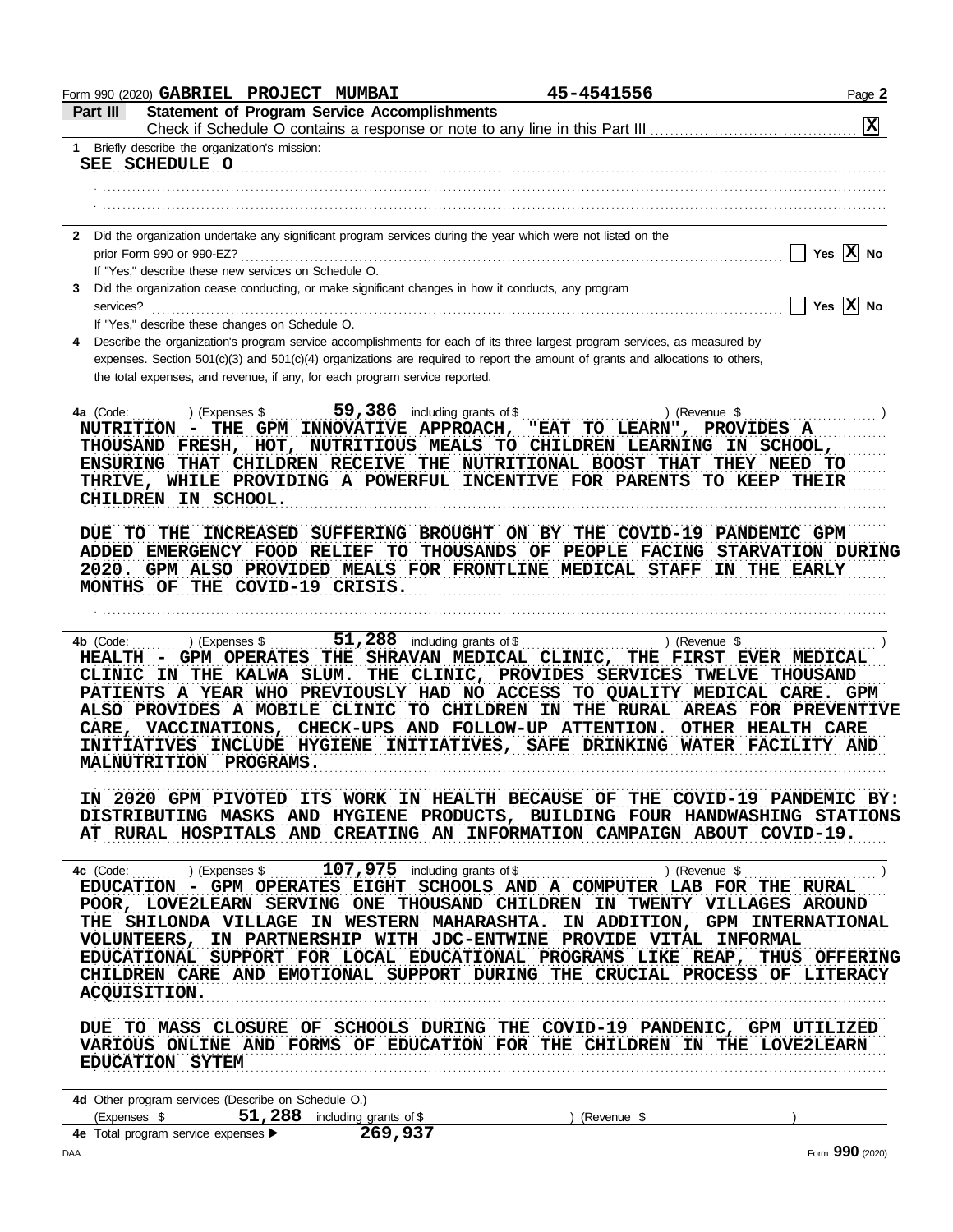**Part IV Checklist of Required Schedules Form 990 (2020) GABRIEL PROJECT MUMBAI 45-4541556** Page 3

|     |                                                                                                                                                                               |                | Yes         | No                      |
|-----|-------------------------------------------------------------------------------------------------------------------------------------------------------------------------------|----------------|-------------|-------------------------|
| 1   | Is the organization described in section $501(c)(3)$ or $4947(a)(1)$ (other than a private foundation)? If "Yes,"                                                             |                |             |                         |
|     | complete Schedule A                                                                                                                                                           | 1              | x           |                         |
| 2   | Is the organization required to complete Schedule B, Schedule of Contributors (see instructions)?                                                                             | $\overline{2}$ | $\mathbf x$ |                         |
| 3   | Did the organization engage in direct or indirect political campaign activities on behalf of or in opposition to                                                              |                |             |                         |
|     | candidates for public office? If "Yes," complete Schedule C, Part I                                                                                                           | 3              |             | x                       |
| 4   | Section 501(c)(3) organizations. Did the organization engage in lobbying activities, or have a section 501(h)                                                                 |                |             |                         |
|     | election in effect during the tax year? If "Yes," complete Schedule C, Part II                                                                                                | 4              |             | X                       |
| 5   | Is the organization a section $501(c)(4)$ , $501(c)(5)$ , or $501(c)(6)$ organization that receives membership dues,                                                          |                |             |                         |
|     | assessments, or similar amounts as defined in Revenue Procedure 98-19? If "Yes," complete Schedule C, Part III                                                                | 5              |             | x                       |
| 6   | Did the organization maintain any donor advised funds or any similar funds or accounts for which donors                                                                       |                |             |                         |
|     | have the right to provide advice on the distribution or investment of amounts in such funds or accounts? If                                                                   |                |             |                         |
|     | "Yes," complete Schedule D, Part I                                                                                                                                            | 6              |             | X                       |
| 7   | Did the organization receive or hold a conservation easement, including easements to preserve open space,                                                                     |                |             |                         |
|     | the environment, historic land areas, or historic structures? If "Yes," complete Schedule D, Part II                                                                          | 7              |             | x                       |
| 8   | Did the organization maintain collections of works of art, historical treasures, or other similar assets? If "Yes,"                                                           |                |             |                         |
|     |                                                                                                                                                                               | 8              |             | x                       |
| 9   | Did the organization report an amount in Part X, line 21, for escrow or custodial account liability, serve as a                                                               |                |             |                         |
|     | custodian for amounts not listed in Part X; or provide credit counseling, debt management, credit repair, or                                                                  | 9              |             | x                       |
|     | debt negotiation services? If "Yes," complete Schedule D, Part IV                                                                                                             |                |             |                         |
| 10  | Did the organization, directly or through a related organization, hold assets in donor-restricted endowments                                                                  | 10             |             | X                       |
| 11  | or in quasi endowments? If "Yes," complete Schedule D, Part V<br>If the organization's answer to any of the following questions is "Yes," then complete Schedule D, Parts VI, |                |             |                         |
|     | VII, VIII, IX, or X as applicable.                                                                                                                                            |                |             |                         |
| а   | Did the organization report an amount for land, buildings, and equipment in Part X, line 10? If "Yes,"                                                                        |                |             |                         |
|     | complete Schedule D, Part VI                                                                                                                                                  | 11a            |             | X                       |
|     | <b>b</b> Did the organization report an amount for investments—other securities in Part X, line 12, that is 5% or more                                                        |                |             |                         |
|     | of its total assets reported in Part X, line 16? If "Yes," complete Schedule D, Part VII                                                                                      | 11 b           |             | X                       |
| c   | Did the organization report an amount for investments—program related in Part X, line 13, that is 5% or more                                                                  |                |             |                         |
|     |                                                                                                                                                                               | 11c            |             | X                       |
| d   | Did the organization report an amount for other assets in Part X, line 15, that is 5% or more of its total assets                                                             |                |             |                         |
|     | reported in Part X, line 16? If "Yes," complete Schedule D, Part IX                                                                                                           | 11d            |             | $\mathbf x$             |
| е   | Did the organization report an amount for other liabilities in Part X, line 25? If "Yes," complete Schedule D, Part X                                                         | 11e            |             | X                       |
| f   | Did the organization's separate or consolidated financial statements for the tax year include a footnote that addresses                                                       |                |             |                         |
|     | the organization's liability for uncertain tax positions under FIN 48 (ASC 740)? If "Yes," complete Schedule D, Part X                                                        | 11f            |             | X                       |
|     | 12a Did the organization obtain separate, independent audited financial statements for the tax year? If "Yes," complete                                                       |                |             |                         |
|     |                                                                                                                                                                               | 12a            |             | x                       |
| b   | Was the organization included in consolidated, independent audited financial statements for the tax year? If                                                                  |                |             |                         |
|     | "Yes," and if the organization answered "No" to line 12a, then completing Schedule D, Parts XI and XII is optional                                                            | 12b            |             | <u>x</u>                |
|     |                                                                                                                                                                               | 13             |             | $\overline{\textbf{X}}$ |
| 14a | Did the organization maintain an office, employees, or agents outside of the United States?                                                                                   | 14a            |             | X                       |
| b   | Did the organization have aggregate revenues or expenses of more than \$10,000 from grantmaking,                                                                              |                |             |                         |
|     | fundraising, business, investment, and program service activities outside the United States, or aggregate                                                                     |                |             |                         |
|     |                                                                                                                                                                               | 14b            | X           |                         |
| 15  | Did the organization report on Part IX, column (A), line 3, more than \$5,000 of grants or other assistance to or                                                             |                |             |                         |
|     | for any foreign organization? If "Yes," complete Schedule F, Parts II and IV [[[[[[[[[[[[[[[[[[[[[[[[[[[[[[[[                                                                 | 15             |             | x                       |
| 16  | Did the organization report on Part IX, column (A), line 3, more than \$5,000 of aggregate grants or other                                                                    |                |             |                         |
|     | assistance to or for foreign individuals? If "Yes," complete Schedule F, Parts III and IV                                                                                     | 16             |             | X                       |
| 17  | Did the organization report a total of more than \$15,000 of expenses for professional fundraising services on                                                                |                |             |                         |
|     | Part IX, column (A), lines 6 and 11e? If "Yes," complete Schedule G, Part I See instructions                                                                                  | 17             |             | x                       |
| 18  | Did the organization report more than \$15,000 total of fundraising event gross income and contributions on                                                                   |                |             |                         |
|     | Part VIII, lines 1c and 8a? If "Yes," complete Schedule G, Part II                                                                                                            | 18             |             | X                       |
| 19  | Did the organization report more than \$15,000 of gross income from gaming activities on Part VIII, line 9a?                                                                  |                |             |                         |
|     |                                                                                                                                                                               | 19             |             | X                       |
| 20a | Did the organization operate one or more hospital facilities? If "Yes," complete Schedule H                                                                                   | 20a            |             | X                       |
| b   | If "Yes" to line 20a, did the organization attach a copy of its audited financial statements to this return?                                                                  | 20b            |             |                         |
| 21  | Did the organization report more than \$5,000 of grants or other assistance to any domestic organization or                                                                   |                |             |                         |
|     |                                                                                                                                                                               | 21             |             | x                       |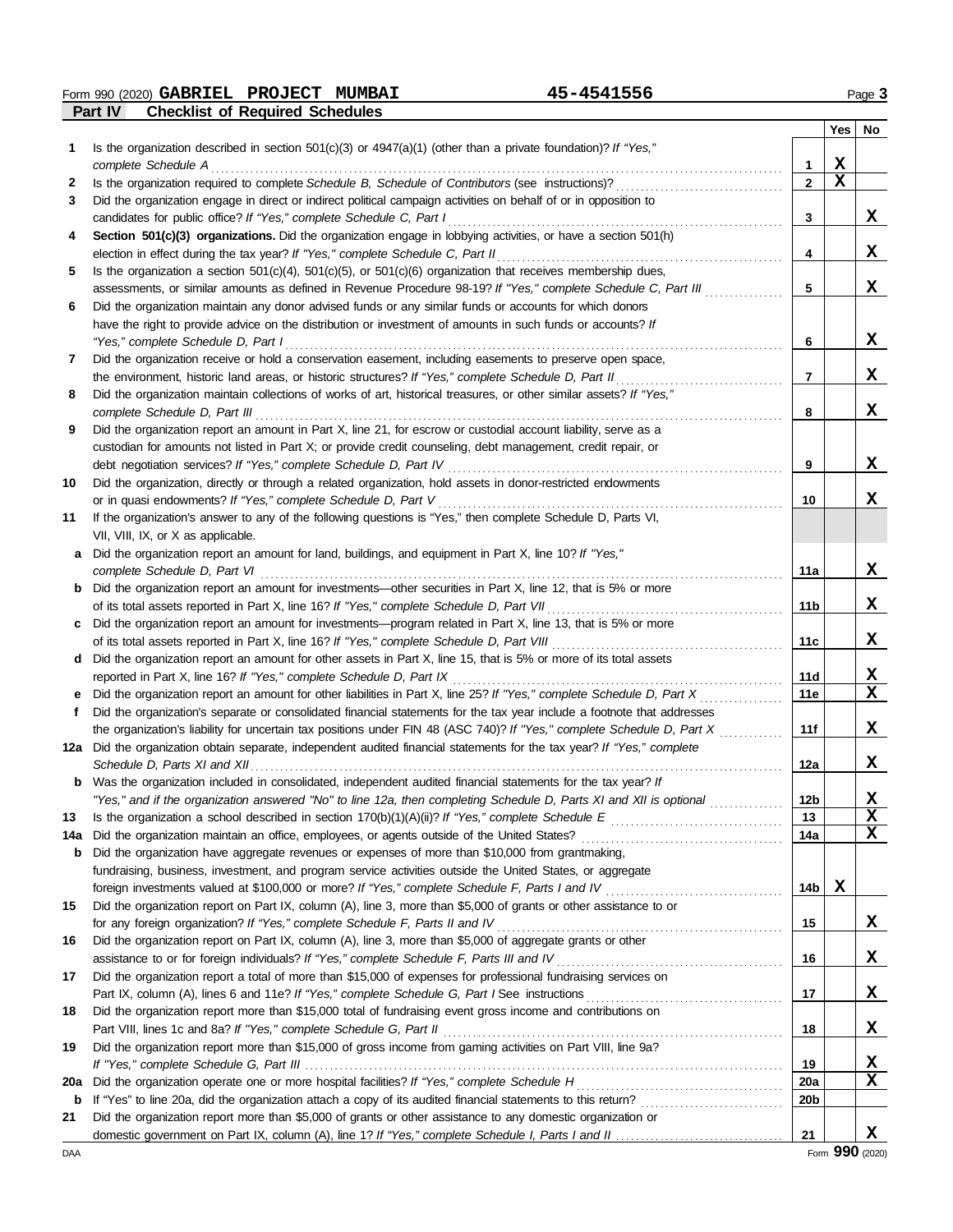Form 990 (2020) **GABRIEL PROJECT MUMBAI 15-4541556** Page 4 **GABRIEL PROJECT MUMBAI 45-4541556**

|     | Part IV<br><b>Checklist of Required Schedules (continued)</b>                                                                                                     |                 |     |    |
|-----|-------------------------------------------------------------------------------------------------------------------------------------------------------------------|-----------------|-----|----|
|     |                                                                                                                                                                   |                 | Yes | No |
| 22  | Did the organization report more than \$5,000 of grants or other assistance to or for domestic individuals on                                                     |                 |     |    |
|     | Part IX, column (A), line 2? If "Yes," complete Schedule I, Parts I and III                                                                                       | 22              |     | X  |
| 23  | Did the organization answer "Yes" to Part VII, Section A, line 3, 4, or 5 about compensation of the                                                               |                 |     |    |
|     | organization's current and former officers, directors, trustees, key employees, and highest compensated                                                           |                 |     |    |
|     | employees? If "Yes," complete Schedule J                                                                                                                          | 23              |     | x  |
|     | 24a Did the organization have a tax-exempt bond issue with an outstanding principal amount of more than                                                           |                 |     |    |
|     | \$100,000 as of the last day of the year, that was issued after December 31, 2002? If "Yes," answer lines 24b                                                     | 24a             |     | x  |
| b   | through 24d and complete Schedule K. If "No," go to line 25a<br>Did the organization invest any proceeds of tax-exempt bonds beyond a temporary period exception? | 24b             |     |    |
| c   | Did the organization maintain an escrow account other than a refunding escrow at any time during the year                                                         |                 |     |    |
|     | to defease any tax-exempt bonds?                                                                                                                                  | 24c             |     |    |
| d   |                                                                                                                                                                   | 24d             |     |    |
|     | 25a Section 501(c)(3), 501(c)(4), and 501(c)(29) organizations. Did the organization engage in an excess benefit                                                  |                 |     |    |
|     | transaction with a disqualified person during the year? If "Yes," complete Schedule L, Part I                                                                     | 25a             |     | x  |
| b   | Is the organization aware that it engaged in an excess benefit transaction with a disqualified person in a prior                                                  |                 |     |    |
|     | year, and that the transaction has not been reported on any of the organization's prior Forms 990 or 990-EZ?                                                      |                 |     |    |
|     | If "Yes," complete Schedule L, Part I                                                                                                                             | 25b             |     | x  |
| 26  | Did the organization report any amount on Part X, line 5 or 22, for receivables from or payables to any current                                                   |                 |     |    |
|     | or former officer, director, trustee, key employee, creator or founder, substantial contributor, or 35%                                                           |                 |     |    |
|     | controlled entity or family member of any of these persons? If "Yes," complete Schedule L, Part II                                                                | 26              |     | X  |
| 27  | Did the organization provide a grant or other assistance to any current or former officer, director, trustee, key                                                 |                 |     |    |
|     | employee, creator or founder, substantial contributor or employee thereof, a grant selection committee                                                            |                 |     |    |
|     | member, or to a 35% controlled entity (including an employee thereof) or family member of any of these                                                            |                 |     |    |
|     | persons? If "Yes," complete Schedule L, Part III                                                                                                                  | 27              |     | x  |
| 28  | Was the organization a party to a business transaction with one of the following parties (see Schedule L, Part                                                    |                 |     |    |
|     | IV instructions, for applicable filing thresholds, conditions, and exceptions):                                                                                   |                 |     |    |
| а   | A current or former officer, director, trustee, key employee, creator or founder, or substantial contributor? If                                                  |                 |     |    |
|     | "Yes," complete Schedule L, Part IV                                                                                                                               | 28a             |     | X  |
| b   |                                                                                                                                                                   | 28b             |     | x  |
| c   | A 35% controlled entity of one or more individuals and/or organizations described in lines 28a or 28b? If                                                         |                 |     |    |
|     | "Yes," complete Schedule L, Part IV                                                                                                                               | 28c             |     | x  |
| 29  | Did the organization receive more than \$25,000 in non-cash contributions? If "Yes," complete Schedule M                                                          | 29              |     | х  |
| 30  | Did the organization receive contributions of art, historical treasures, or other similar assets, or qualified                                                    |                 |     |    |
|     | conservation contributions? If "Yes," complete Schedule M                                                                                                         | 30              |     | X  |
| 31  | Did the organization liquidate, terminate, or dissolve and cease operations? If "Yes," complete Schedule N, Part I                                                | 31              |     | X  |
| 32  | Did the organization sell, exchange, dispose of, or transfer more than 25% of its net assets? If "Yes,"                                                           |                 |     |    |
|     | complete Schedule N, Part II                                                                                                                                      | 32              |     | х  |
| 33  | Did the organization own 100% of an entity disregarded as separate from the organization under Regulations                                                        |                 |     |    |
|     |                                                                                                                                                                   | 33              |     | X  |
| 34  | Was the organization related to any tax-exempt or taxable entity? If "Yes," complete Schedule R, Part II, III,                                                    |                 |     |    |
|     | or IV, and Part V, line 1                                                                                                                                         | 34              |     | x  |
| 35a |                                                                                                                                                                   | 35a             |     | x  |
| b   | If "Yes" to line 35a, did the organization receive any payment from or engage in any transaction with a                                                           | 35 <sub>b</sub> |     |    |
| 36  | Section 501(c)(3) organizations. Did the organization make any transfers to an exempt non-charitable                                                              |                 |     |    |
|     | related organization? If "Yes," complete Schedule R, Part V, line 2                                                                                               | 36              |     | X  |
| 37  | Did the organization conduct more than 5% of its activities through an entity that is not a related organization                                                  |                 |     |    |
|     | and that is treated as a partnership for federal income tax purposes? If "Yes," complete Schedule R, Part VI                                                      | 37              |     | X  |
| 38  | Did the organization complete Schedule O and provide explanations in Schedule O for Part VI, lines 11b and                                                        |                 |     |    |
|     | 19? Note: All Form 990 filers are required to complete Schedule O.                                                                                                | 38              | X   |    |
|     | Statements Regarding Other IRS Filings and Tax Compliance<br>Part V                                                                                               |                 |     |    |
|     | Check if Schedule O contains a response or note to any line in this Part V                                                                                        |                 |     |    |
|     |                                                                                                                                                                   |                 | Yes | No |
| 1а  | ı<br>Enter the number reported in Box 3 of Form 1096. Enter -0- if not applicable<br>1a                                                                           |                 |     |    |
| b   | $\mathbf 0$<br>1 <sub>b</sub><br>Enter the number of Forms W-2G included in line 1a. Enter -0- if not applicable                                                  |                 |     |    |
| c   | Did the organization comply with backup withholding rules for reportable payments to vendors and                                                                  |                 |     |    |
|     |                                                                                                                                                                   | 1c              |     | x  |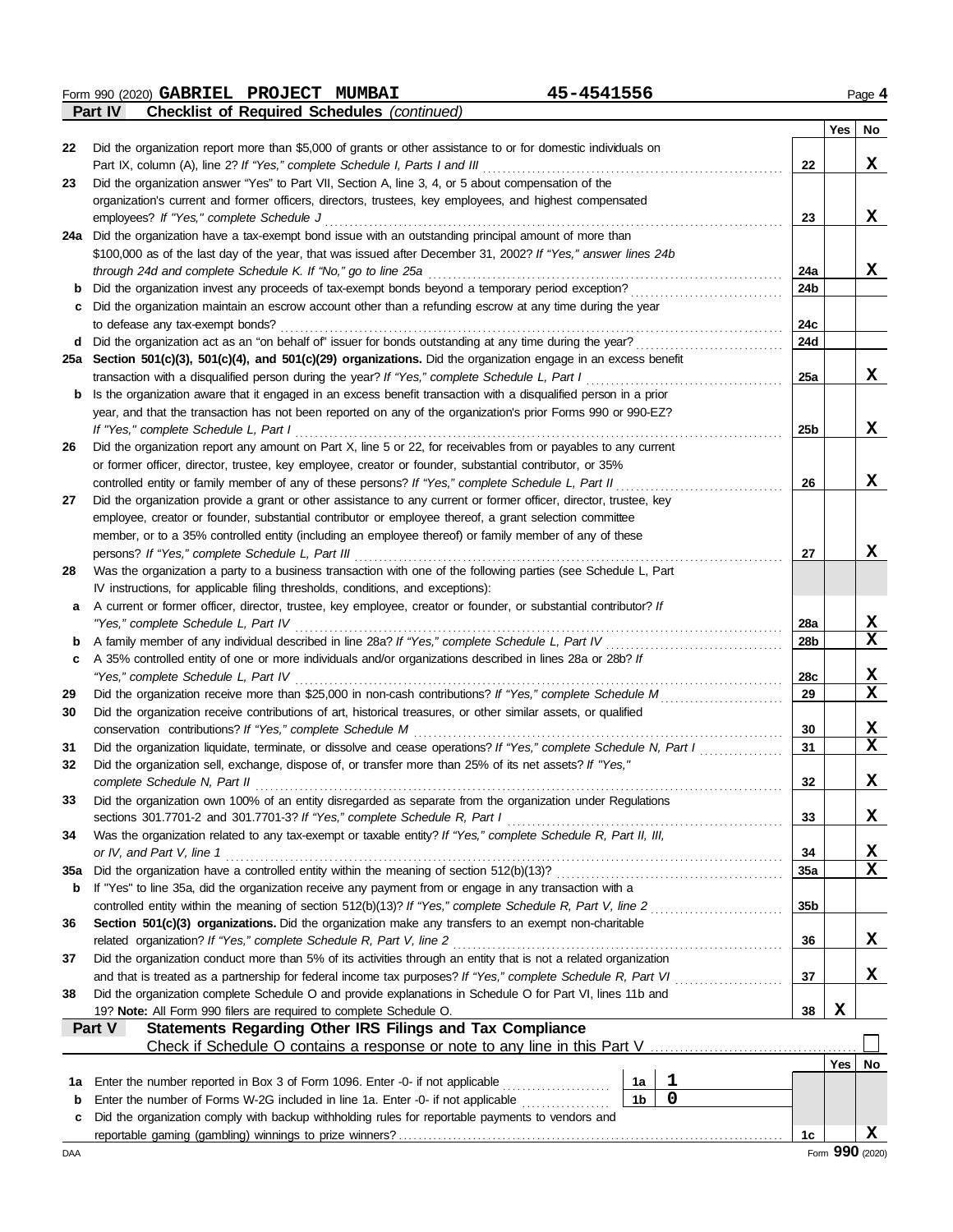|     | 45-4541556<br>Form 990 (2020) GABRIEL PROJECT MUMBAI                                                                                                                                                                                  |                |     | Page $5$        |
|-----|---------------------------------------------------------------------------------------------------------------------------------------------------------------------------------------------------------------------------------------|----------------|-----|-----------------|
|     | Statements Regarding Other IRS Filings and Tax Compliance (continued)<br><b>Part V</b>                                                                                                                                                |                |     |                 |
|     |                                                                                                                                                                                                                                       |                | Yes | No              |
|     | 2a Enter the number of employees reported on Form W-3, Transmittal of Wage and Tax                                                                                                                                                    |                |     |                 |
|     | 0<br>Statements, filed for the calendar year ending with or within the year covered by this return<br>2a                                                                                                                              |                |     |                 |
| b   | If at least one is reported on line 2a, did the organization file all required federal employment tax returns?                                                                                                                        | 2b             |     |                 |
|     | Note: If the sum of lines 1a and 2a is greater than 250, you may be required to e-file (see instructions)                                                                                                                             |                |     |                 |
| За  | Did the organization have unrelated business gross income of \$1,000 or more during the year?                                                                                                                                         | 3a             |     | x               |
| b   | If "Yes," has it filed a Form 990-T for this year? If "No" to line 3b, provide an explanation on Schedule O                                                                                                                           | 3 <sub>b</sub> |     |                 |
| 4a  | At any time during the calendar year, did the organization have an interest in, or a signature or other authority over,                                                                                                               |                |     |                 |
|     | a financial account in a foreign country (such as a bank account, securities account, or other financial account)?                                                                                                                    | 4a             |     | X.              |
|     | <b>b</b> If "Yes," enter the name of the foreign country                                                                                                                                                                              |                |     |                 |
|     | See instructions for filing requirements for FinCEN Form 114, Report of Foreign Bank and Financial Accounts (FBAR).                                                                                                                   |                |     |                 |
| 5а  | Was the organization a party to a prohibited tax shelter transaction at any time during the tax year?                                                                                                                                 | 5a             |     | x               |
| b   | Did any taxable party notify the organization that it was or is a party to a prohibited tax shelter transaction?                                                                                                                      | 5 <sub>b</sub> |     | x               |
| c   | If "Yes" to line 5a or 5b, did the organization file Form 8886-T?                                                                                                                                                                     | 5c             |     |                 |
| 6а  | Does the organization have annual gross receipts that are normally greater than \$100,000, and did the                                                                                                                                |                |     |                 |
|     |                                                                                                                                                                                                                                       | 6а             |     | x               |
| b   | If "Yes," did the organization include with every solicitation an express statement that such contributions or                                                                                                                        |                |     |                 |
|     | gifts were not tax deductible?                                                                                                                                                                                                        | 6b             |     |                 |
| 7   | Organizations that may receive deductible contributions under section 170(c).                                                                                                                                                         |                |     |                 |
| a   | Did the organization receive a payment in excess of \$75 made partly as a contribution and partly for goods                                                                                                                           |                |     |                 |
|     | and services provided to the payor?                                                                                                                                                                                                   | 7a             |     |                 |
| b   |                                                                                                                                                                                                                                       | 7b             |     |                 |
| c   | Did the organization sell, exchange, or otherwise dispose of tangible personal property for which it was                                                                                                                              |                |     |                 |
|     |                                                                                                                                                                                                                                       | 7c             |     |                 |
| d   | 7d<br>If "Yes," indicate the number of Forms 8282 filed during the year                                                                                                                                                               |                |     |                 |
| е   | Did the organization receive any funds, directly or indirectly, to pay premiums on a personal benefit contract?                                                                                                                       | 7e             |     |                 |
| f   | Did the organization, during the year, pay premiums, directly or indirectly, on a personal benefit contract?<br><u> 1986 - Johann Stoff, Amerikaansk kanton en beskriuwer om de foarmen it ferskearmen om de foarmen it ferskearm</u> | 7f             |     |                 |
| g   | If the organization received a contribution of qualified intellectual property, did the organization file Form 8899 as required?                                                                                                      | 7g             |     |                 |
| h   | If the organization received a contribution of cars, boats, airplanes, or other vehicles, did the organization file a Form 1098-C?                                                                                                    | 7h             |     |                 |
| 8   | Sponsoring organizations maintaining donor advised funds. Did a donor advised fund maintained by the                                                                                                                                  |                |     |                 |
|     | sponsoring organization have excess business holdings at any time during the year?                                                                                                                                                    | 8              |     |                 |
| 9   | Sponsoring organizations maintaining donor advised funds.                                                                                                                                                                             |                |     |                 |
| а   | Did the sponsoring organization make any taxable distributions under section 4966?                                                                                                                                                    | 9a             |     |                 |
| b   | Did the sponsoring organization make a distribution to a donor, donor advisor, or related person?                                                                                                                                     | 9 <sub>b</sub> |     |                 |
| 10  | Section 501(c)(7) organizations. Enter:                                                                                                                                                                                               |                |     |                 |
| а   | 10a<br>Initiation fees and capital contributions included on Part VIII, line 12                                                                                                                                                       |                |     |                 |
| b   | 10 <sub>b</sub><br>Gross receipts, included on Form 990, Part VIII, line 12, for public use of club facilities                                                                                                                        |                |     |                 |
| 11  | Section 501(c)(12) organizations. Enter:                                                                                                                                                                                              |                |     |                 |
| a   | 11a<br>Gross income from members or shareholders                                                                                                                                                                                      |                |     |                 |
| b   | Gross income from other sources (Do not net amounts due or paid to other sources                                                                                                                                                      |                |     |                 |
|     | 11 <sub>b</sub>                                                                                                                                                                                                                       |                |     |                 |
| 12a | Section 4947(a)(1) non-exempt charitable trusts. Is the organization filing Form 990 in lieu of Form 1041?                                                                                                                            | 12a            |     |                 |
| b   | 12b <br>If "Yes," enter the amount of tax-exempt interest received or accrued during the year                                                                                                                                         |                |     |                 |
| 13  | Section 501(c)(29) qualified nonprofit health insurance issuers.                                                                                                                                                                      |                |     |                 |
| a   | Is the organization licensed to issue qualified health plans in more than one state?                                                                                                                                                  | 13а            |     |                 |
|     | Note: See the instructions for additional information the organization must report on Schedule O.                                                                                                                                     |                |     |                 |
| b   | Enter the amount of reserves the organization is required to maintain by the states in which                                                                                                                                          |                |     |                 |
|     | 13 <sub>b</sub>                                                                                                                                                                                                                       |                |     |                 |
| c   | 13c<br>Enter the amount of reserves on hand                                                                                                                                                                                           |                |     |                 |
| 14a |                                                                                                                                                                                                                                       | 14a            |     | x               |
| b   |                                                                                                                                                                                                                                       | 14b            |     |                 |
| 15  | Is the organization subject to the section 4960 tax on payment(s) of more than \$1,000,000 in remuneration or                                                                                                                         |                |     |                 |
|     | excess parachute payment(s) during the year?                                                                                                                                                                                          | 15             |     | x               |
|     | If "Yes," see instructions and file Form 4720, Schedule N.                                                                                                                                                                            |                |     |                 |
| 16  | Is the organization an educational institution subject to the section 4968 excise tax on net investment income?                                                                                                                       | 16             |     | x               |
|     | If "Yes," complete Form 4720, Schedule O.                                                                                                                                                                                             |                |     |                 |
|     |                                                                                                                                                                                                                                       |                |     | Form 990 (2020) |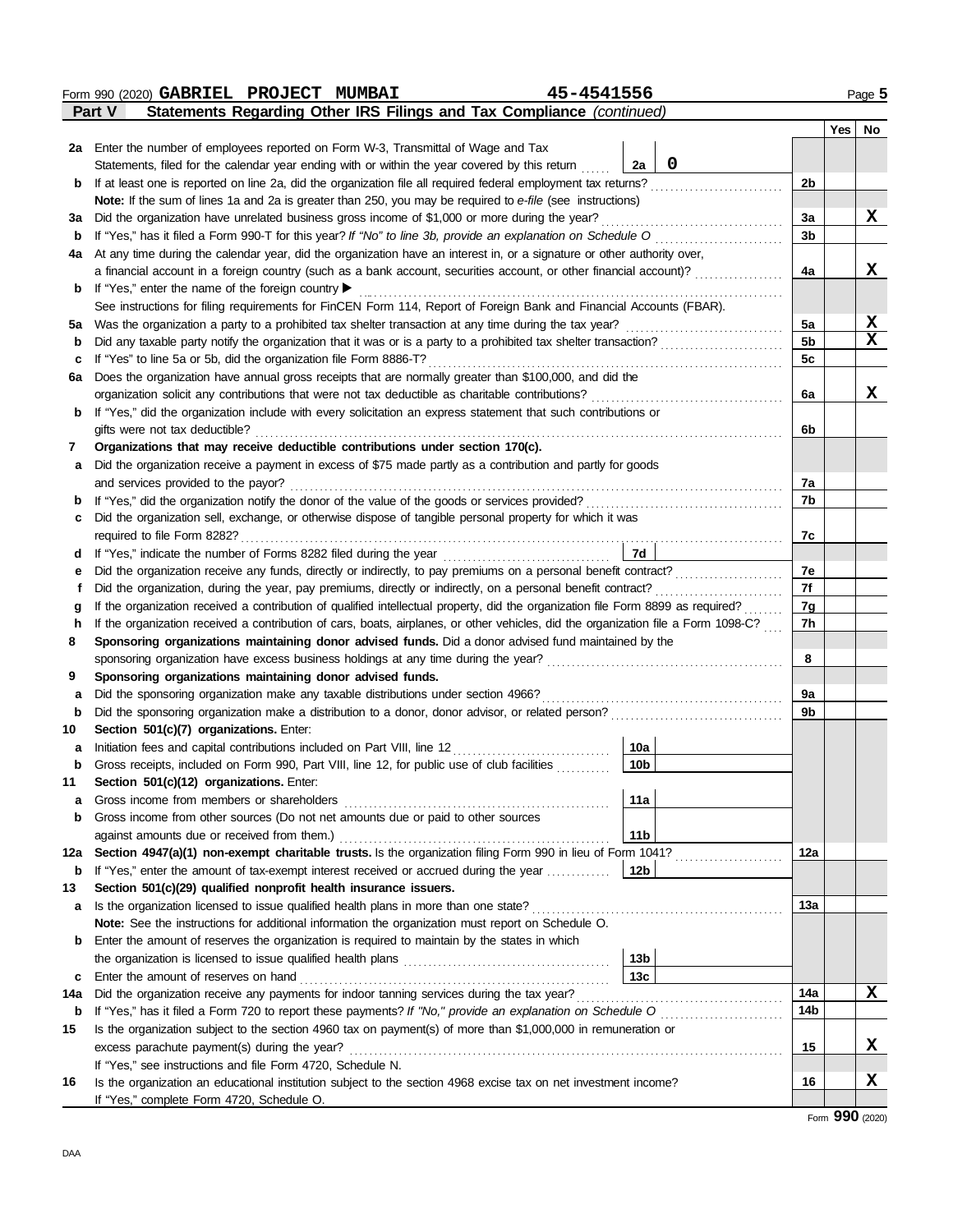| 45-4541556<br><b>PROJECT</b><br>Form 990 (2020) <b>GABRIEL</b><br><b>MUMBAI</b> | Page to |  |
|---------------------------------------------------------------------------------|---------|--|
|---------------------------------------------------------------------------------|---------|--|

|                                                                                                                                       | Governance, Management, and Disclosure For each "Yes" response to lines 2 through 7b below, and for a "No"<br>Part VI<br>response to line 8a, 8b, or 10b below, describe the circumstances, processes, or changes on Schedule O. See instructions. |    |  |    |                 |                         |                               |
|---------------------------------------------------------------------------------------------------------------------------------------|----------------------------------------------------------------------------------------------------------------------------------------------------------------------------------------------------------------------------------------------------|----|--|----|-----------------|-------------------------|-------------------------------|
|                                                                                                                                       |                                                                                                                                                                                                                                                    |    |  |    |                 |                         | <b>x</b>                      |
|                                                                                                                                       | Section A. Governing Body and Management                                                                                                                                                                                                           |    |  |    |                 |                         |                               |
|                                                                                                                                       |                                                                                                                                                                                                                                                    |    |  |    |                 | Yes                     | <b>No</b>                     |
|                                                                                                                                       | 1a Enter the number of voting members of the governing body at the end of the tax year                                                                                                                                                             | 1a |  | 11 |                 |                         |                               |
|                                                                                                                                       | If there are material differences in voting rights among members of the governing body, or                                                                                                                                                         |    |  |    |                 |                         |                               |
|                                                                                                                                       | if the governing body delegated broad authority to an executive committee or similar                                                                                                                                                               |    |  |    |                 |                         |                               |
|                                                                                                                                       | committee, explain on Schedule O.                                                                                                                                                                                                                  |    |  |    |                 |                         |                               |
| b                                                                                                                                     | Enter the number of voting members included on line 1a, above, who are independent                                                                                                                                                                 | 1b |  | 10 |                 |                         |                               |
| 2                                                                                                                                     | Did any officer, director, trustee, or key employee have a family relationship or a business relationship with                                                                                                                                     |    |  |    |                 |                         |                               |
|                                                                                                                                       | any other officer, director, trustee, or key employee?                                                                                                                                                                                             |    |  |    | 2               |                         | x                             |
| 3                                                                                                                                     | Did the organization delegate control over management duties customarily performed by or under the direct                                                                                                                                          |    |  |    |                 |                         |                               |
|                                                                                                                                       | supervision of officers, directors, trustees, or key employees to a management company or other person?                                                                                                                                            |    |  |    | 3               |                         | $rac{\mathbf{X}}{\mathbf{X}}$ |
| 4                                                                                                                                     | Did the organization make any significant changes to its governing documents since the prior Form 990 was filed?                                                                                                                                   |    |  |    | 4               |                         | $\overline{\mathbf{x}}$       |
| 5                                                                                                                                     | Did the organization become aware during the year of a significant diversion of the organization's assets?                                                                                                                                         |    |  |    | 5               |                         | $\mathbf x$                   |
| 6                                                                                                                                     | Did the organization have members or stockholders?                                                                                                                                                                                                 |    |  |    | 6               |                         |                               |
| 7a                                                                                                                                    | Did the organization have members, stockholders, or other persons who had the power to elect or appoint<br>one or more members of the governing body?                                                                                              |    |  |    |                 |                         | x                             |
|                                                                                                                                       | Are any governance decisions of the organization reserved to (or subject to approval by) members,                                                                                                                                                  |    |  |    | 7а              |                         |                               |
| b                                                                                                                                     | stockholders, or persons other than the governing body?                                                                                                                                                                                            |    |  |    | 7b              |                         | x                             |
| 8                                                                                                                                     | Did the organization contemporaneously document the meetings held or written actions undertaken during the year by the following:                                                                                                                  |    |  |    |                 |                         |                               |
| а                                                                                                                                     | The governing body?                                                                                                                                                                                                                                |    |  |    | 8а              | $\mathbf x$             |                               |
| b                                                                                                                                     | Each committee with authority to act on behalf of the governing body?                                                                                                                                                                              |    |  |    | 8b              | $\overline{\mathbf{x}}$ |                               |
| 9                                                                                                                                     | Is there any officer, director, trustee, or key employee listed in Part VII, Section A, who cannot be reached at                                                                                                                                   |    |  |    |                 |                         |                               |
|                                                                                                                                       |                                                                                                                                                                                                                                                    |    |  |    | 9               |                         | x                             |
|                                                                                                                                       | Section B. Policies (This Section B requests information about policies not required by the Internal Revenue Code.)                                                                                                                                |    |  |    |                 |                         |                               |
|                                                                                                                                       |                                                                                                                                                                                                                                                    |    |  |    |                 | Yes                     | No                            |
|                                                                                                                                       | 10a Did the organization have local chapters, branches, or affiliates?                                                                                                                                                                             |    |  |    | 10a             |                         | X                             |
|                                                                                                                                       | <b>b</b> If "Yes," did the organization have written policies and procedures governing the activities of such chapters,                                                                                                                            |    |  |    |                 |                         |                               |
|                                                                                                                                       |                                                                                                                                                                                                                                                    |    |  |    | 10b<br>11a      | x                       |                               |
| 11a                                                                                                                                   | Has the organization provided a complete copy of this Form 990 to all members of its governing body before filing the form?                                                                                                                        |    |  |    |                 |                         |                               |
| b                                                                                                                                     | Describe in Schedule O the process, if any, used by the organization to review this Form 990.                                                                                                                                                      |    |  |    |                 |                         |                               |
| 12a                                                                                                                                   | Did the organization have a written conflict of interest policy? If "No," go to line 13                                                                                                                                                            |    |  |    |                 | X                       | x                             |
| b                                                                                                                                     | Were officers, directors, or trustees, and key employees required to disclose annually interests that could give rise to conflicts?<br>Did the organization regularly and consistently monitor and enforce compliance with the policy? If "Yes,"   |    |  |    | 12 <sub>b</sub> |                         |                               |
| c                                                                                                                                     | describe in Schedule O how this was done                                                                                                                                                                                                           |    |  |    | 12c             |                         |                               |
| 13                                                                                                                                    | Did the organization have a written whistleblower policy?                                                                                                                                                                                          |    |  |    | 13              |                         | $rac{\mathbf{X}}{\mathbf{X}}$ |
| 14                                                                                                                                    |                                                                                                                                                                                                                                                    |    |  |    | 14              |                         | X                             |
| 15                                                                                                                                    | Did the process for determining compensation of the following persons include a review and approval by                                                                                                                                             |    |  |    |                 |                         |                               |
|                                                                                                                                       | independent persons, comparability data, and contemporaneous substantiation of the deliberation and decision?                                                                                                                                      |    |  |    |                 |                         |                               |
|                                                                                                                                       |                                                                                                                                                                                                                                                    |    |  |    | 15a             |                         | <u>x</u>                      |
| b                                                                                                                                     | Other officers or key employees of the organization                                                                                                                                                                                                |    |  |    | 15 <sub>b</sub> |                         | X                             |
|                                                                                                                                       | If "Yes" to line 15a or 15b, describe the process in Schedule O (see instructions).                                                                                                                                                                |    |  |    |                 |                         |                               |
| 16a                                                                                                                                   | Did the organization invest in, contribute assets to, or participate in a joint venture or similar arrangement                                                                                                                                     |    |  |    |                 |                         |                               |
|                                                                                                                                       | with a taxable entity during the year?                                                                                                                                                                                                             |    |  |    | 16a             |                         | x                             |
|                                                                                                                                       | If "Yes," did the organization follow a written policy or procedure requiring the organization to evaluate its                                                                                                                                     |    |  |    |                 |                         |                               |
|                                                                                                                                       | participation in joint venture arrangements under applicable federal tax law, and take steps to safeguard the                                                                                                                                      |    |  |    |                 |                         |                               |
|                                                                                                                                       |                                                                                                                                                                                                                                                    |    |  |    | 16b             |                         |                               |
| 17                                                                                                                                    | <b>Section C. Disclosure</b><br>List the states with which a copy of this Form 990 is required to be filed $\blacktriangleright\;$ NJ                                                                                                              |    |  |    |                 |                         |                               |
| 18                                                                                                                                    | Section 6104 requires an organization to make its Forms 1023 (1024 or 1024-A, if applicable), 990, and 990-T (Section 501(c)                                                                                                                       |    |  |    |                 |                         |                               |
|                                                                                                                                       | (3)s only) available for public inspection. Indicate how you made these available. Check all that apply.                                                                                                                                           |    |  |    |                 |                         |                               |
|                                                                                                                                       | Another's website $ \mathbf{X} $ Upon request<br>Own website<br>  Other (explain on Schedule O)                                                                                                                                                    |    |  |    |                 |                         |                               |
| Describe on Schedule O whether (and if so, how) the organization made its governing documents, conflict of interest policy, and<br>19 |                                                                                                                                                                                                                                                    |    |  |    |                 |                         |                               |
|                                                                                                                                       | financial statements available to the public during the tax year.                                                                                                                                                                                  |    |  |    |                 |                         |                               |
| 20                                                                                                                                    | State the name, address, and telephone number of the person who possesses the organization's books and records                                                                                                                                     |    |  |    |                 |                         |                               |
|                                                                                                                                       | P.O. BOX 5025<br><b>JACOB SZTOKMAN</b>                                                                                                                                                                                                             |    |  |    |                 |                         |                               |
|                                                                                                                                       | <b>BERGENFIELD</b><br>NJ 07621                                                                                                                                                                                                                     |    |  |    | 917-725-3077    |                         |                               |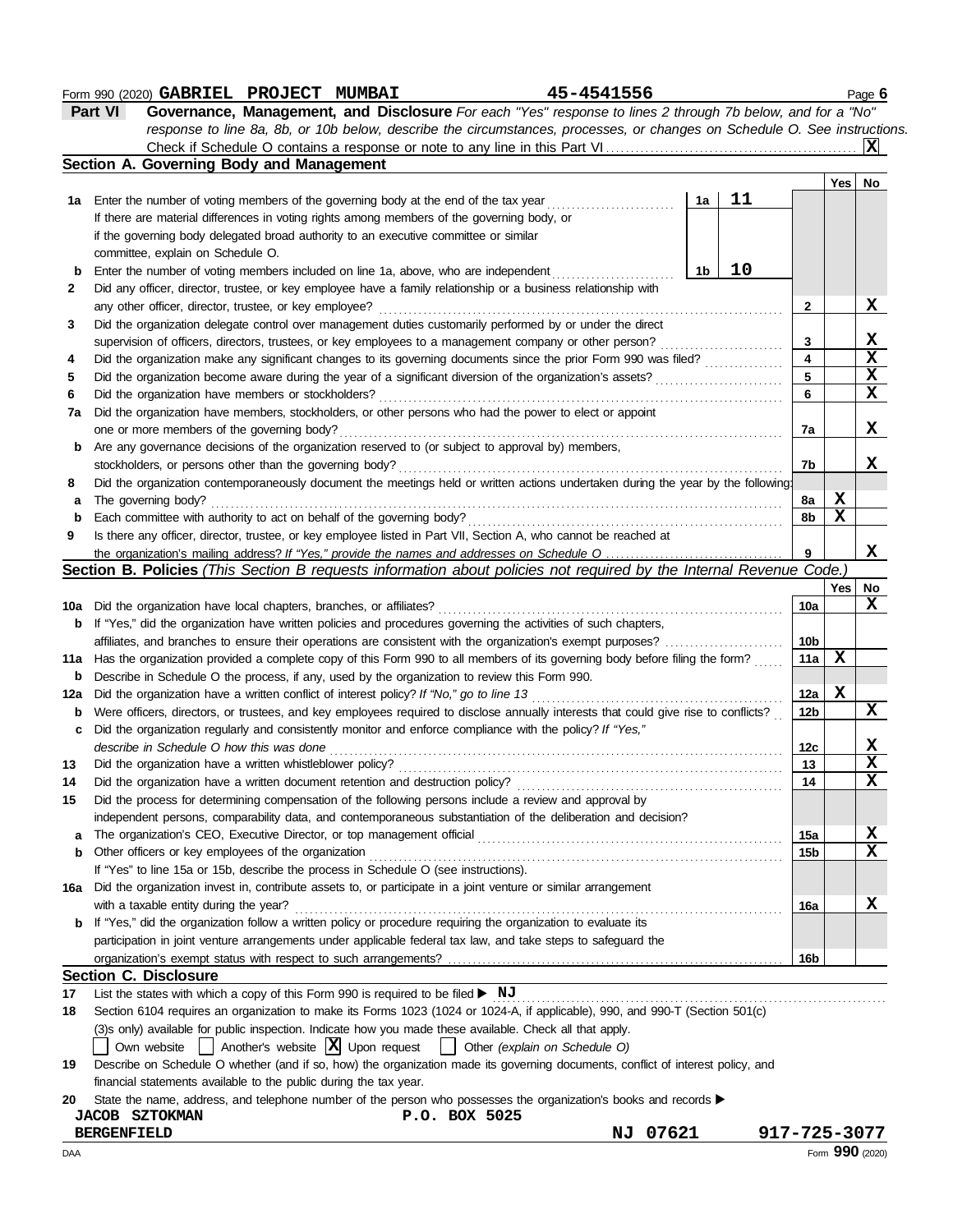**Form 990 (2020) GABRIEL PROJECT MUMBAI 45-4541556** Page 7 **Part VII Compensation of Officers, Directors, Trustees, Key Employees, Highest Compensated Employees, and Independent Contractors** Check if Schedule O contains a response or note to any line in this Part VII **Officers, Directors, Trustees, Key Employees, and Highest Compensated Employees Section A. 1a** Complete this table for all persons required to be listed. Report compensation for the calendar year ending with or within the organization's tax year. ■ List all of the organization's **current** officers, directors, trustees (whether individuals or organizations), regardless of amount of compensation. Enter -0- in columns (D), (E), and (F) if no compensation was paid. ● List all of the organization's **current** key employees, if any. See instructions for definition of "key employee." ■ List the organization's five **current** highest compensated employees (other than an officer, director, trustee, or key employee)<br> **•** received reportable compensation (Box 5 of Form W-2 and/or Box 7 of Form 1099-MISC) o who received reportable compensation (Box 5 of Form W-2 and/or Box 7 of Form 1099-MISC) of more than \$100,000 from the organization and any related organizations. ■ List all of the organization's **former** officers, key employees, and highest compensated employees who received more than<br>00,000 of reportable compensation from the organization and any related organizations \$100,000 of reportable compensation from the organization and any related organizations. ■ List all of the organization's **former directors or trustees** that received, in the capacity as a former director or trustee of the prization more than \$10,000 of reportable compensation from the organization and any re organization, more than \$10,000 of reportable compensation from the organization and any related organizations. See instructions for the order in which to list the persons above. Check this box if neither the organization nor any related organization compensated any current officer, director, or trustee. **(A) (B) (C) (D) (E) (F)** Name and title **Really Average** Reportable Reportable Average Estimated amount hours (do not check more than one compensation<br>from the compensation of other per week box, unless person is both an from related compensation organizations (list any officer and a director/trustee) organization from the (W-2/1099-MISC) hours for (W-2/1099-MISC) organization and or director Individual trustee Institutional trustee Key employee Former related organizations related stitutional ighest compensate Officer lividual organizations enployee below dotted line) trustee trustee **(1) JACOB SZTOKMAN 40.00** . . . . . . . . . . . . . . . . . . . . . . . . . . . . . . . . . . . . . . . . . . . . . . . . . . . . . . . **FOUNDING DIRECTOR 0.00 X X 40,000 0 0 (2) LENORE FOGEL 6.00** . . . . . . . . . . . . . . . . . . . . . . . . . . . . . . . . . . . . . . . . . . . . . . . . . . . . . . . **DIRECTOR 0.00 X 0 0 0 (3) VALERIE GERSTEIN 6.00** . . . . . . . . . . . . . . . . . . . . . . . . . . . . . . . . . . . . . . . . . . . . . . . . . . . . . . . **VICE-CHAIR 0.00 X X 0 0 0 (4) LIZA GERTSTEIN 6.00** . . . . . . . . . . . . . . . . . . . . . . . . . . . . . . . . . . . . . . . . . . . . . . . . . . . . . . . **DIRECTOR 0.00 X 0 0 0 (5) ALAN GOLDMAN 6.00** . . . . . . . . . . . . . . . . . . . . . . . . . . . . . . . . . . . . . . . . . . . . . . . . . . . . . . . **0.00 X 0 0 0 DIRECTOR (6) SARAH GRIBETZ 6.00** . . . . . . . . . . . . . . . . . . . . . . . . . . . . . . . . . . . . . . . . . . . . . . . . . . . . . . . **CO-CHAIR 0.00 X X 0 0 0 (7) SCOTT MILLER 6.00** . . . . . . . . . . . . . . . . . . . . . . . . . . . . . . . . . . . . . . . . . . . . . . . . . . . . . . . **DIRECTOR 0.00 X 0 0 0 (8) MOLLY POLLAK 6.00** . . . . . . . . . . . . . . . . . . . . . . . . . . . . . . . . . . . . . . . . . . . . . . . . . . . . . . . **CO-CHAIR 0.00 X X 0 0 0 (9) AVIVA ROSENBERG 6.00** . . . . . . . . . . . . . . . . . . . . . . . . . . . . . . . . . . . . . . . . . . . . . . . . . . . . . . . **DIRECTOR 0.00 X 0 0 0 (10) GLADYS TEITEL 6.00** . . . . . . . . . . . . . . . . . . . . . . . . . . . . . . . . . . . . . . . . . . . . . . . . . . . . . . . **DIRECTOR 0.00 X 0 0 0 (11) TRACHTMAN 6.00** . . . . . . . . . . . . . . . . . . . . . . . . . . . . . . . . . . . . . . . . . . . . . . . . . . . . . . . **0.00 X 0 0 0DIRECTOR**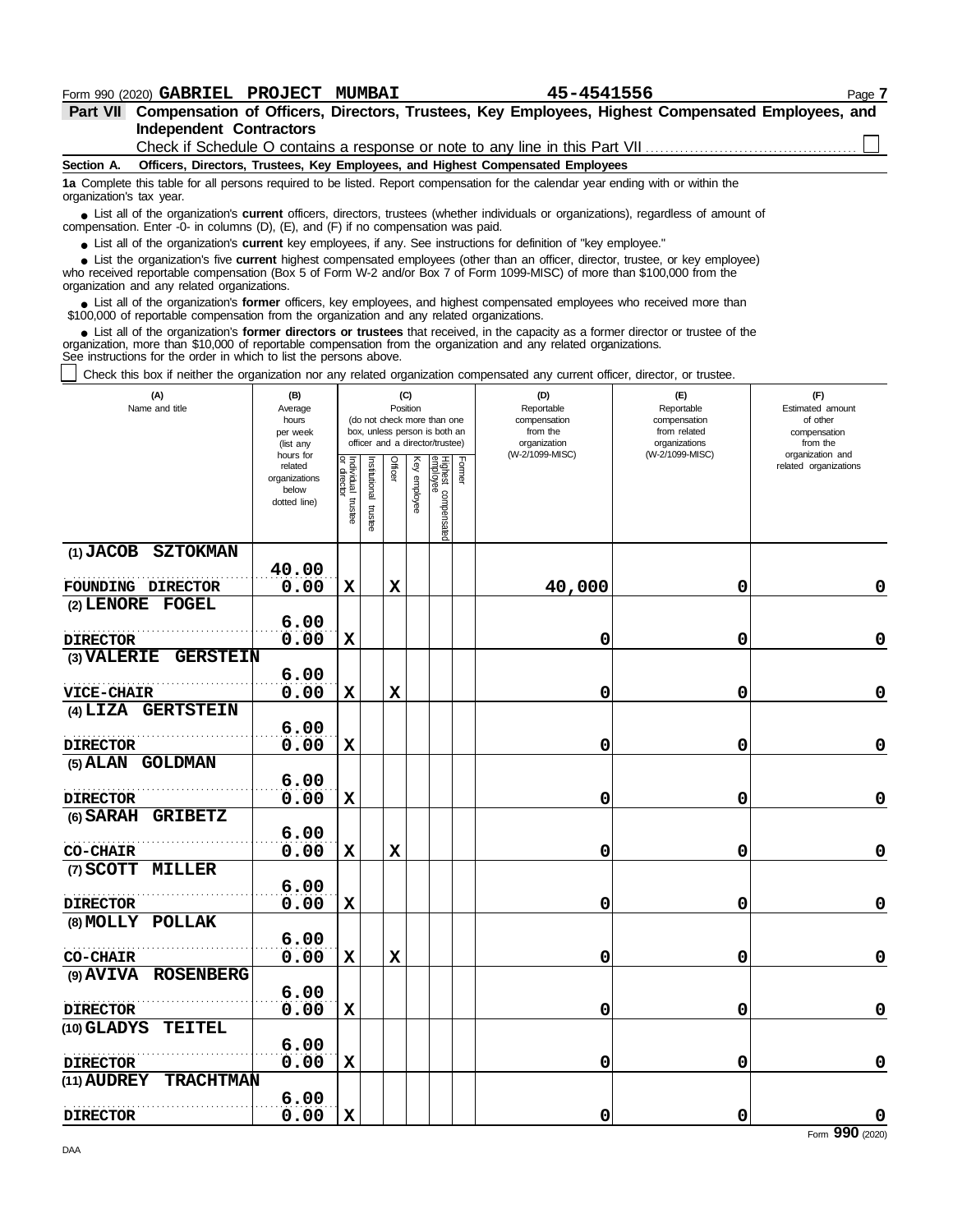#### Form 990 (2020) **GABRIEL PROJECT MUMBAI**  $45-4541556$  Page **8 GABRIEL PROJECT MUMBAI 45-4541556**

|   | <b>Part VII</b>                                                                                                                                                                                                                                                                                |                                                                                                                                                                                                                                                                                                                                                                |                                   |                      |         |              |                                                                 |        |        | Section A. Officers, Directors, Trustees, Key Employees, and Highest Compensated Employees (continued) |                                           |                    |
|---|------------------------------------------------------------------------------------------------------------------------------------------------------------------------------------------------------------------------------------------------------------------------------------------------|----------------------------------------------------------------------------------------------------------------------------------------------------------------------------------------------------------------------------------------------------------------------------------------------------------------------------------------------------------------|-----------------------------------|----------------------|---------|--------------|-----------------------------------------------------------------|--------|--------|--------------------------------------------------------------------------------------------------------|-------------------------------------------|--------------------|
|   | (A)<br>Name and title                                                                                                                                                                                                                                                                          | (C)<br>(D)<br>(B)<br>$(\mathsf{F})$<br>Position<br>Reportable<br>Average<br>Reportable<br>(do not check more than one<br>compensation<br>compensation<br>hours<br>box, unless person is both an<br>from the<br>from related<br>per week<br>officer and a director/trustee)<br>organization<br>organizations<br>(list any<br>(W-2/1099-MISC)<br>(W-2/1099-MISC) |                                   |                      |         |              | (F)<br>Estimated amount<br>of other<br>compensation<br>from the |        |        |                                                                                                        |                                           |                    |
|   |                                                                                                                                                                                                                                                                                                | hours for<br>related<br>organizations<br>below<br>dotted line)                                                                                                                                                                                                                                                                                                 | Individual trustee<br>or director | nstitutional trustee | Officer | Key employee | Highest compensated<br>employee                                 | Former |        |                                                                                                        | organization and<br>related organizations |                    |
|   |                                                                                                                                                                                                                                                                                                |                                                                                                                                                                                                                                                                                                                                                                |                                   |                      |         |              |                                                                 |        |        |                                                                                                        |                                           |                    |
|   |                                                                                                                                                                                                                                                                                                |                                                                                                                                                                                                                                                                                                                                                                |                                   |                      |         |              |                                                                 |        |        |                                                                                                        |                                           |                    |
|   |                                                                                                                                                                                                                                                                                                |                                                                                                                                                                                                                                                                                                                                                                |                                   |                      |         |              |                                                                 |        |        |                                                                                                        |                                           |                    |
|   |                                                                                                                                                                                                                                                                                                |                                                                                                                                                                                                                                                                                                                                                                |                                   |                      |         |              |                                                                 |        |        |                                                                                                        |                                           |                    |
|   |                                                                                                                                                                                                                                                                                                |                                                                                                                                                                                                                                                                                                                                                                |                                   |                      |         |              |                                                                 |        |        |                                                                                                        |                                           |                    |
|   |                                                                                                                                                                                                                                                                                                |                                                                                                                                                                                                                                                                                                                                                                |                                   |                      |         |              |                                                                 |        |        |                                                                                                        |                                           |                    |
|   |                                                                                                                                                                                                                                                                                                |                                                                                                                                                                                                                                                                                                                                                                |                                   |                      |         |              |                                                                 |        |        |                                                                                                        |                                           |                    |
|   |                                                                                                                                                                                                                                                                                                |                                                                                                                                                                                                                                                                                                                                                                |                                   |                      |         |              |                                                                 |        |        |                                                                                                        |                                           |                    |
|   | 1b Subtotal                                                                                                                                                                                                                                                                                    |                                                                                                                                                                                                                                                                                                                                                                |                                   |                      |         |              |                                                                 |        | 40,000 |                                                                                                        |                                           |                    |
| c | Total from continuation sheets to Part VII, Section A                                                                                                                                                                                                                                          |                                                                                                                                                                                                                                                                                                                                                                |                                   |                      |         |              |                                                                 |        | 40,000 |                                                                                                        |                                           |                    |
| 2 | Total number of individuals (including but not limited to those listed above) who received more than \$100,000 of                                                                                                                                                                              |                                                                                                                                                                                                                                                                                                                                                                |                                   |                      |         |              |                                                                 |        |        |                                                                                                        |                                           |                    |
|   | reportable compensation from the organization $\triangleright$ 0                                                                                                                                                                                                                               |                                                                                                                                                                                                                                                                                                                                                                |                                   |                      |         |              |                                                                 |        |        |                                                                                                        |                                           |                    |
| 3 | Did the organization list any former officer, director, trustee, key employee, or highest compensated                                                                                                                                                                                          |                                                                                                                                                                                                                                                                                                                                                                |                                   |                      |         |              |                                                                 |        |        |                                                                                                        |                                           | Yes   No           |
| 4 | employee on line 1a? If "Yes," complete Schedule J for such individual<br>For any individual listed on line 1a, is the sum of reportable compensation and other compensation from the<br>organization and related organizations greater than \$150,000? If "Yes," complete Schedule J for such |                                                                                                                                                                                                                                                                                                                                                                |                                   |                      |         |              |                                                                 |        |        |                                                                                                        | 3                                         | х                  |
|   | individual with the contract of the contract of the contract of the contract of the contract of the contract of the contract of the contract of the contract of the contract of the contract of the contract of the contract o                                                                 |                                                                                                                                                                                                                                                                                                                                                                |                                   |                      |         |              |                                                                 |        |        |                                                                                                        | 4                                         | х                  |
| 5 | Did any person listed on line 1a receive or accrue compensation from any unrelated organization or individual                                                                                                                                                                                  |                                                                                                                                                                                                                                                                                                                                                                |                                   |                      |         |              |                                                                 |        |        |                                                                                                        | 5                                         | $\mathbf{x}$       |
|   | ection B. Independent Contractors                                                                                                                                                                                                                                                              |                                                                                                                                                                                                                                                                                                                                                                |                                   |                      |         |              |                                                                 |        |        |                                                                                                        |                                           |                    |
| 1 | Complete this table for your five highest compensated independent contractors that received more than \$100,000 of                                                                                                                                                                             |                                                                                                                                                                                                                                                                                                                                                                |                                   |                      |         |              |                                                                 |        |        |                                                                                                        |                                           |                    |
|   | compensation from the organization. Report compensation for the calendar year ending with or within the organization's tax year.                                                                                                                                                               | (A)<br>Name and business address                                                                                                                                                                                                                                                                                                                               |                                   |                      |         |              |                                                                 |        |        | (B)<br>Description of services                                                                         |                                           | C)<br>Compensation |
|   |                                                                                                                                                                                                                                                                                                |                                                                                                                                                                                                                                                                                                                                                                |                                   |                      |         |              |                                                                 |        |        |                                                                                                        |                                           |                    |

|              | 40,000<br>1b Subtotal and the state of the state of the state of the state of the state of the state of the state of the                                                                                             |   |     |    |
|--------------|----------------------------------------------------------------------------------------------------------------------------------------------------------------------------------------------------------------------|---|-----|----|
| C.           | Total from continuation sheets to Part VII, Section A                                                                                                                                                                |   |     |    |
|              | 40,000                                                                                                                                                                                                               |   |     |    |
| $\mathbf{2}$ | Total number of individuals (including but not limited to those listed above) who received more than \$100,000 of<br>reportable compensation from the organization $\triangleright$ 0                                |   |     |    |
|              |                                                                                                                                                                                                                      |   | Yes | No |
| 3            | Did the organization list any <b>former</b> officer, director, trustee, key employee, or highest compensated<br>employee on line 1a? If "Yes," complete Schedule J for such individual                               |   |     | х  |
| 4            | For any individual listed on line 1a, is the sum of reportable compensation and other compensation from the<br>organization and related organizations greater than \$150,000? If "Yes," complete Schedule J for such |   |     |    |
|              | individual                                                                                                                                                                                                           |   |     | х  |
| 5            | Did any person listed on line 1a receive or accrue compensation from any unrelated organization or individual                                                                                                        |   |     |    |
|              |                                                                                                                                                                                                                      | 5 |     |    |
|              | Section B. Independent Contractors                                                                                                                                                                                   |   |     |    |

### **Section B. Independent Contractors**

| Complete this table for your five highest compensated independent contractors that received more than \$100,000 of               |
|----------------------------------------------------------------------------------------------------------------------------------|
| compensation from the organization. Report compensation for the calendar year ending with or within the organization's tax year. |

|                | Name and business address                                                                                                                                             | Description of services | Compensation |
|----------------|-----------------------------------------------------------------------------------------------------------------------------------------------------------------------|-------------------------|--------------|
|                |                                                                                                                                                                       |                         |              |
|                |                                                                                                                                                                       |                         |              |
|                |                                                                                                                                                                       |                         |              |
|                |                                                                                                                                                                       |                         |              |
|                |                                                                                                                                                                       |                         |              |
| $\overline{2}$ | Total number of independent contractors (including but not limited to those listed above) who<br>received more than \$100,000 of compensation from the organization ▶ | 0                       |              |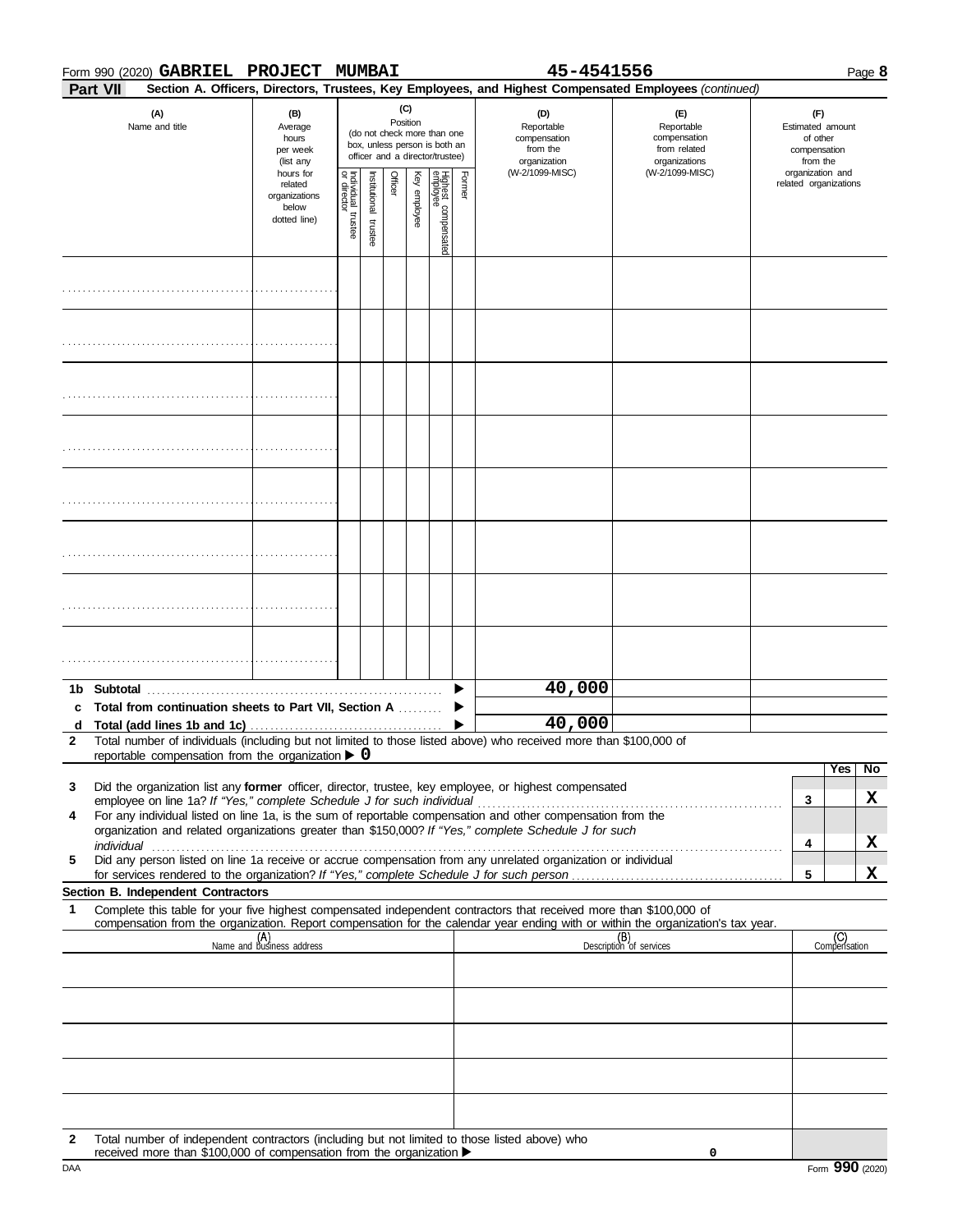|                                                          |                                                                                                                                                                                                                                                                                                                          |    |                |                |                      |                      | Check if Schedule O contains a response or note to any line in this Part VIII [11] [11] Check if Schedule O contains a response or note to any line in this Part VIII |                                      |                                                               |
|----------------------------------------------------------|--------------------------------------------------------------------------------------------------------------------------------------------------------------------------------------------------------------------------------------------------------------------------------------------------------------------------|----|----------------|----------------|----------------------|----------------------|-----------------------------------------------------------------------------------------------------------------------------------------------------------------------|--------------------------------------|---------------------------------------------------------------|
|                                                          |                                                                                                                                                                                                                                                                                                                          |    |                |                |                      | (A)<br>Total revenue | (B)<br>Related or exempt<br>function revenue                                                                                                                          | (C)<br>Unrelated<br>business revenue | (D)<br>Revenue excluded<br>from tax under<br>sections 512-514 |
|                                                          | 1a Federated campaigns                                                                                                                                                                                                                                                                                                   |    |                | 1a             |                      |                      |                                                                                                                                                                       |                                      |                                                               |
| Contributions, Gifts, Grant<br>and Other Similar Amounts | <b>b</b> Membership dues                                                                                                                                                                                                                                                                                                 |    |                | 1b             |                      |                      |                                                                                                                                                                       |                                      |                                                               |
|                                                          | c Fundraising events                                                                                                                                                                                                                                                                                                     |    |                | 1 <sub>c</sub> |                      |                      |                                                                                                                                                                       |                                      |                                                               |
|                                                          | d Related organizations                                                                                                                                                                                                                                                                                                  |    |                | 1 <sub>d</sub> |                      |                      |                                                                                                                                                                       |                                      |                                                               |
|                                                          | e Government grants (contributions)                                                                                                                                                                                                                                                                                      |    |                | 1е             |                      |                      |                                                                                                                                                                       |                                      |                                                               |
|                                                          | f All other contributions, gifts, grants,                                                                                                                                                                                                                                                                                |    |                |                |                      |                      |                                                                                                                                                                       |                                      |                                                               |
|                                                          | and similar amounts not included above                                                                                                                                                                                                                                                                                   |    |                | 1f             | 428,836              |                      |                                                                                                                                                                       |                                      |                                                               |
|                                                          | <b>g</b> Noncash contributions included in lines 1a-1f                                                                                                                                                                                                                                                                   |    |                | 1g  \$         |                      |                      |                                                                                                                                                                       |                                      |                                                               |
|                                                          |                                                                                                                                                                                                                                                                                                                          |    |                |                | ▶                    | 428,836              |                                                                                                                                                                       |                                      |                                                               |
|                                                          |                                                                                                                                                                                                                                                                                                                          |    |                |                | <b>Business Code</b> |                      |                                                                                                                                                                       |                                      |                                                               |
| ram Service<br>Revenue<br>2a                             |                                                                                                                                                                                                                                                                                                                          |    |                |                |                      |                      |                                                                                                                                                                       |                                      |                                                               |
|                                                          |                                                                                                                                                                                                                                                                                                                          |    |                |                |                      |                      |                                                                                                                                                                       |                                      |                                                               |
|                                                          |                                                                                                                                                                                                                                                                                                                          |    |                |                |                      |                      |                                                                                                                                                                       |                                      |                                                               |
| d                                                        |                                                                                                                                                                                                                                                                                                                          |    |                |                |                      |                      |                                                                                                                                                                       |                                      |                                                               |
| е                                                        |                                                                                                                                                                                                                                                                                                                          |    |                |                |                      |                      |                                                                                                                                                                       |                                      |                                                               |
|                                                          |                                                                                                                                                                                                                                                                                                                          |    |                |                |                      |                      |                                                                                                                                                                       |                                      |                                                               |
|                                                          |                                                                                                                                                                                                                                                                                                                          |    |                |                | ▶                    |                      |                                                                                                                                                                       |                                      |                                                               |
| 3                                                        | Investment income (including dividends, interest, and                                                                                                                                                                                                                                                                    |    |                |                |                      |                      |                                                                                                                                                                       |                                      |                                                               |
|                                                          |                                                                                                                                                                                                                                                                                                                          |    |                |                |                      |                      |                                                                                                                                                                       |                                      |                                                               |
| 4                                                        | Income from investment of tax-exempt bond proceeds                                                                                                                                                                                                                                                                       |    |                |                |                      |                      |                                                                                                                                                                       |                                      |                                                               |
| 5                                                        |                                                                                                                                                                                                                                                                                                                          |    |                |                | ▶                    |                      |                                                                                                                                                                       |                                      |                                                               |
|                                                          |                                                                                                                                                                                                                                                                                                                          |    | (i) Real       |                | (ii) Personal        |                      |                                                                                                                                                                       |                                      |                                                               |
|                                                          | 6a Gross rents                                                                                                                                                                                                                                                                                                           | 6a |                |                |                      |                      |                                                                                                                                                                       |                                      |                                                               |
|                                                          | <b>b</b> Less: rental expenses                                                                                                                                                                                                                                                                                           | 6b |                |                |                      |                      |                                                                                                                                                                       |                                      |                                                               |
|                                                          | C Rental inc. or (loss)                                                                                                                                                                                                                                                                                                  | 6с |                |                |                      |                      |                                                                                                                                                                       |                                      |                                                               |
|                                                          | <b>7a</b> Gross amount from                                                                                                                                                                                                                                                                                              |    |                |                |                      |                      |                                                                                                                                                                       |                                      |                                                               |
|                                                          | sales of assets                                                                                                                                                                                                                                                                                                          |    | (i) Securities |                | (ii) Other           |                      |                                                                                                                                                                       |                                      |                                                               |
|                                                          | other than inventory                                                                                                                                                                                                                                                                                                     | 7a |                |                |                      |                      |                                                                                                                                                                       |                                      |                                                               |
|                                                          | <b>b</b> Less: cost or other                                                                                                                                                                                                                                                                                             |    |                |                |                      |                      |                                                                                                                                                                       |                                      |                                                               |
|                                                          | basis and sales exps.                                                                                                                                                                                                                                                                                                    | 7b |                |                |                      |                      |                                                                                                                                                                       |                                      |                                                               |
|                                                          |                                                                                                                                                                                                                                                                                                                          |    |                |                |                      |                      |                                                                                                                                                                       |                                      |                                                               |
|                                                          | c Gain or (loss)                                                                                                                                                                                                                                                                                                         | 7c |                |                |                      |                      |                                                                                                                                                                       |                                      |                                                               |
|                                                          |                                                                                                                                                                                                                                                                                                                          |    |                |                | ▶                    |                      |                                                                                                                                                                       |                                      |                                                               |
|                                                          | 8a Gross income from fundraising events                                                                                                                                                                                                                                                                                  |    |                |                |                      |                      |                                                                                                                                                                       |                                      |                                                               |
|                                                          | (not including $\quad$ , $\quad$ , $\quad$ , $\quad$ , $\quad$ , $\quad$ , $\quad$ , $\quad$ , $\quad$ , $\quad$ , $\quad$ , $\quad$ , $\quad$ , $\quad$ , $\quad$ , $\quad$ , $\quad$ , $\quad$ , $\quad$ , $\quad$ , $\quad$ , $\quad$ , $\quad$ , $\quad$ , $\quad$ , $\quad$ , $\quad$ , $\quad$ , $\quad$ , $\quad$ |    |                |                |                      |                      |                                                                                                                                                                       |                                      |                                                               |
|                                                          | of contributions reported on line 1c).                                                                                                                                                                                                                                                                                   |    |                |                |                      |                      |                                                                                                                                                                       |                                      |                                                               |
|                                                          | See Part IV, line $18$                                                                                                                                                                                                                                                                                                   |    |                | 8а             |                      |                      |                                                                                                                                                                       |                                      |                                                               |
|                                                          | <b>b</b> Less: direct expenses                                                                                                                                                                                                                                                                                           |    |                | 8b             |                      |                      |                                                                                                                                                                       |                                      |                                                               |
|                                                          | <b>c</b> Net income or (loss) from fundraising events                                                                                                                                                                                                                                                                    |    |                |                |                      |                      |                                                                                                                                                                       |                                      |                                                               |
|                                                          | 9a Gross income from gaming activities.                                                                                                                                                                                                                                                                                  |    |                |                |                      |                      |                                                                                                                                                                       |                                      |                                                               |
|                                                          | See Part IV, line 19                                                                                                                                                                                                                                                                                                     |    | .              | 9а             |                      |                      |                                                                                                                                                                       |                                      |                                                               |
|                                                          | <b>b</b> Less: direct expenses                                                                                                                                                                                                                                                                                           |    |                | 9 <sub>b</sub> |                      |                      |                                                                                                                                                                       |                                      |                                                               |
|                                                          | <b>c</b> Net income or (loss) from gaming activities                                                                                                                                                                                                                                                                     |    |                |                |                      |                      |                                                                                                                                                                       |                                      |                                                               |
|                                                          | 10a Gross sales of inventory, less                                                                                                                                                                                                                                                                                       |    |                |                |                      |                      |                                                                                                                                                                       |                                      |                                                               |
|                                                          | returns and allowances                                                                                                                                                                                                                                                                                                   |    |                | 10a            |                      |                      |                                                                                                                                                                       |                                      |                                                               |
|                                                          | <b>b</b> Less: cost of goods sold                                                                                                                                                                                                                                                                                        |    |                | 10b            |                      |                      |                                                                                                                                                                       |                                      |                                                               |
|                                                          | <b>c</b> Net income or (loss) from sales of inventory                                                                                                                                                                                                                                                                    |    |                |                |                      |                      |                                                                                                                                                                       |                                      |                                                               |
|                                                          |                                                                                                                                                                                                                                                                                                                          |    |                |                | <b>Business Code</b> |                      |                                                                                                                                                                       |                                      |                                                               |
| 11a                                                      |                                                                                                                                                                                                                                                                                                                          |    |                |                |                      |                      |                                                                                                                                                                       |                                      |                                                               |
| cellaneous<br>Revenue<br>b                               |                                                                                                                                                                                                                                                                                                                          |    |                |                |                      |                      |                                                                                                                                                                       |                                      |                                                               |

 $\blacktriangleright$ 

 $\overline{\phantom{a}}$ 

**Form 990 (2020) GABRIEL PROJECT MUMBAI 45-4541556** Page 9

**d** All other revenue . . . . . . . . . . . . . . . . . . . . . . . . . . . . . . . . . . . . **e Total.** Add lines 11a–11d . . . . . . . . . . . . . . . . . . . . . . . . . . . . . . . . . . . . **Total revenue.** See instructions . . . . . . . . . . . . . . . . . . . . . . . . . . . . . **12**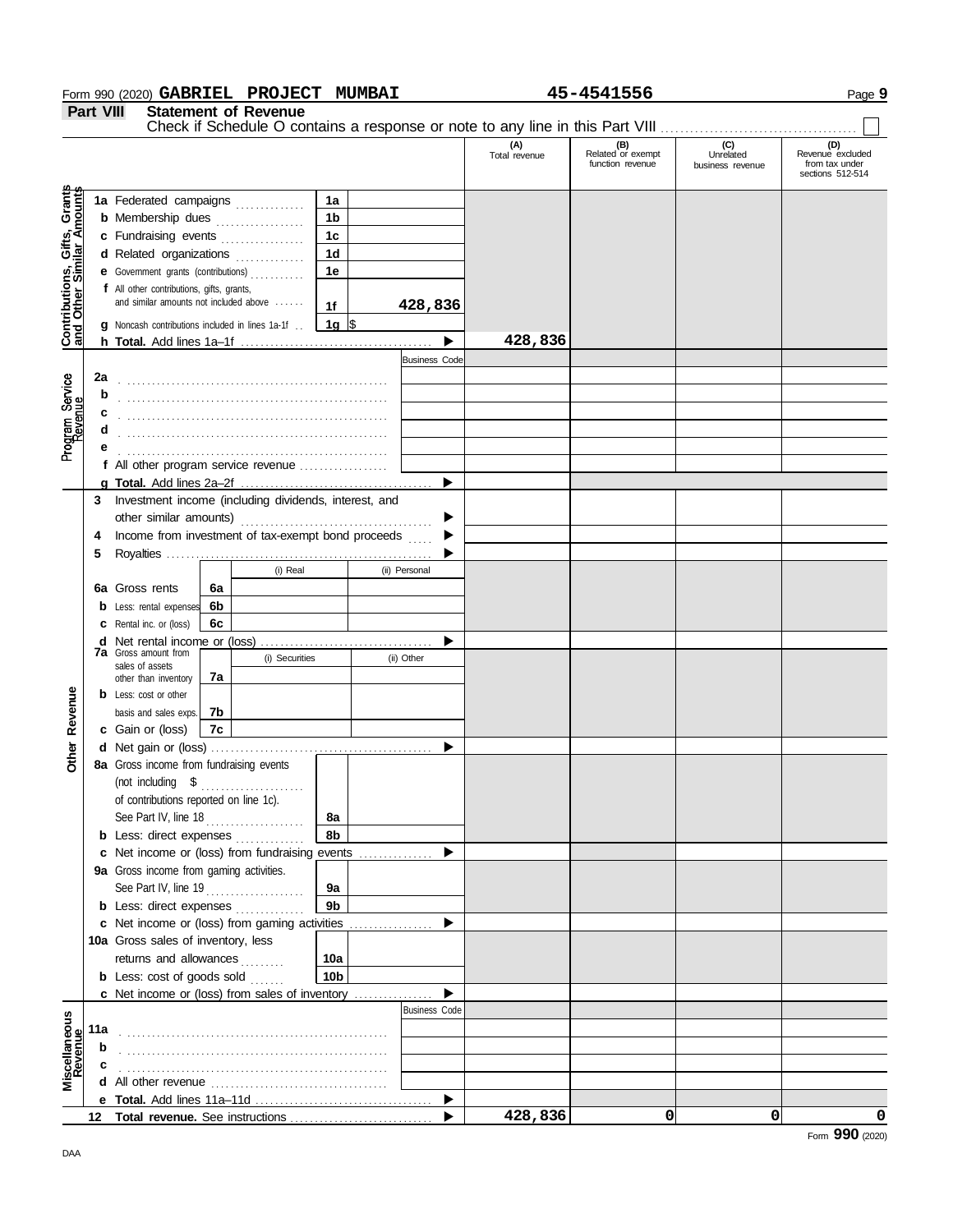### **X** Check if Schedule O contains a response or note to any line in this Part IX . . . . . . . . . . . . . . . . . . . . . . . . . . . . . . . . . . . . . . . . . . . . . . . . . . . . . . . . . . . . . . . (A) (B) (C) (C)<br>Total expenses Program service Management and expenses expenses Do not include amounts reported on lines 6b. **(A) (B) (C) (D)** Fundraising 7b, 8b, 9b, and 10b of Part VIII. expenses general expenses expenses **1** Grants and other assistance to domestic organizations and domestic governments. See Part IV, line 21 ....... **2** Grants and other assistance to domestic individuals. See Part IV, line 22 ............. **3** Grants and other assistance to foreign organizations, foreign governments, and foreign individuals. See Part IV, lines 15 and 16 **4** Benefits paid to or for members . . . . . . . . . . . . **5** Compensation of current officers, directors, **43,000 21,500 21,500** trustees, and key employees ............... **6** Compensation not included above to disqualified persons (as defined under section 4958(f)(1)) and **64,407 64,407** persons described in section 4958(c)(3)(B) . . . . . . Other salaries and wages .................. **7** Pension plan accruals and contributions (include **8** section 401(k) and 403(b) employer contributions) Other employee benefits ................... **9** Payroll taxes . . . . . . . . . . . . . . . . . . . . . . . . . . . . . . . . **10 11** Fees for services (nonemployees): **a** Management ................................. **b** Legal . . . . . . . . . . . . . . . . . . . . . . . . . . . . . . . . . . . . . . . . **4,547 4,547 c** Accounting . . . . . . . . . . . . . . . . . . . . . . . . . . . . . . . . . . **d** Lobbying . . . . . . . . . . . . . . . . . . . . . . . . . . . . . . . . . . . . **e** Professional fundraising services. See Part IV, line 17 Investment management fees .............. **f g** Other. (If line 11g amount exceeds 10% of line 25, column (A) amount, list line 11g expenses on Schedule O.) . . . . . . **12** Advertising and promotion . . . . . . . . . . . . . . . . . . **1,479 1,479 13** Office expenses . . . . . . . . . . . . . . . . . . . . . . . . . . . . Information technology ..................... **14** Royalties . . . . . . . . . . . . . . . . . . . . . . . . . . . . . . . . . . . . **15 16** Occupancy . . . . . . . . . . . . . . . . . . . . . . . . . . . . . . . . . **6,496 5,822 674 17** Travel . . . . . . . . . . . . . . . . . . . . . . . . . . . . . . . . . . . . . . . **18** Payments of travel or entertainment expenses for any federal, state, or local public officials **19** Conferences, conventions, and meetings . . **20** Interest . . . . . . . . . . . . . . . . . . . . . . . . . . . . . . . . . . . . . . Payments to affiliates . . . . . . . . . . . . . . . . . . . . . . . **21 22** Depreciation, depletion, and amortization . . **23** Insurance . . . . . . . . . . . . . . . . . . . . . . . . . . . . . . . . . . . **24** Other expenses. Itemize expenses not covered above (List miscellaneous expenses on line 24e. If line 24e amount exceeds 10% of line 25, column (A) amount, list line 24e expenses on Schedule O.) **a** . COVID-19 EMERGENCY NUTRIT 28,409 38,409 . . . . . . . . . . . . . . . . . . . . . . . . . . . . . . . . . . . . . . . . . . . . . . **SHRAVAN MEDICAL CENTER 31,210 31,210 b EAT TO LEARN 28,499 28,499**<br> **MOKHADA FARMING INITIATIV 14,733 14,733 c** . . . . . . . . . . . . . . . . . . . . . . . . . . . . . . . . . . . . . . . . . . . . . . **MOKHADA FARMING INITIATIV** 14,733 14,733 **d 79,041 65,357 7,769 5,915 e** All other expenses . . . . . . . . . . . . . . . . . . . . . . . . . . **311,821 269,937 13,795 28,089**25 Total functional expenses. Add lines 1 through 24e ... **26** Joint costs. Complete this line only if the organization reported in column (B) joint costs from a combined educational campaign and fundraising solicitation. Check here  $\blacktriangleright$   $\Box$  if following SOP 98-2 (ASC 958-720)

# **Form 990 (2020) GABRIEL PROJECT MUMBAI 45-4541556** Page 10

*Section 501(c)(3) and 501(c)(4) organizations must complete all columns. All other organizations must complete column (A).*

**Part IX Statement of Functional Expenses**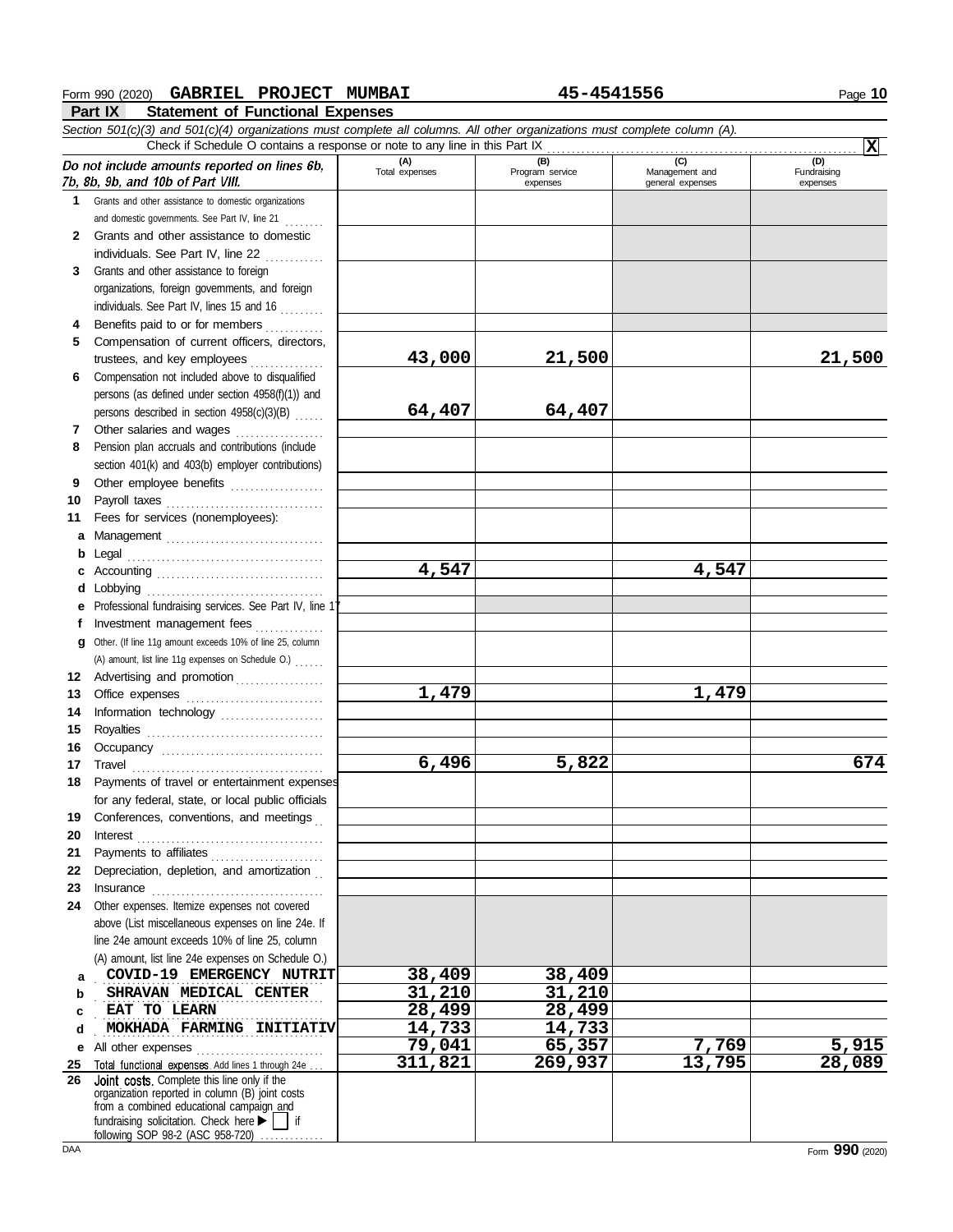#### Form 990 (2020) **GABRIEL PROJECT MUMBAI** 45-4541556 Page 11 **GABRIEL PROJECT MUMBAI 45-4541556**

**Part X Balance Sheet**

|                            |    |                                                                                                                        |  |    | (A)<br>Beginning of year |                | (B)<br>End of year |
|----------------------------|----|------------------------------------------------------------------------------------------------------------------------|--|----|--------------------------|----------------|--------------------|
|                            | 1. | Cash-non-interest-bearing                                                                                              |  |    | 24,624                   | 1              | 131,639            |
|                            | 2  |                                                                                                                        |  |    |                          | $\mathbf{2}$   |                    |
|                            | 3  |                                                                                                                        |  |    |                          | 3              |                    |
|                            | 4  |                                                                                                                        |  |    |                          | 4              |                    |
|                            | 5  | Loans and other receivables from any current or former officer, director,                                              |  |    |                          |                |                    |
|                            |    | trustee, key employee, creator or founder, substantial contributor, or 35%                                             |  |    |                          |                |                    |
|                            |    |                                                                                                                        |  |    |                          | 5              |                    |
|                            | 6  | Loans and other receivables from other disqualified persons (as defined                                                |  |    |                          |                |                    |
|                            |    | under section 4958(f)(1)), and persons described in section $4958(c)(3)(B)$                                            |  |    |                          | 6              |                    |
| Assets                     | 7  |                                                                                                                        |  |    |                          | $\overline{7}$ |                    |
|                            | 8  | Inventories for sale or use                                                                                            |  |    |                          | 8              |                    |
|                            | 9  | Prepaid expenses and deferred charges                                                                                  |  | 9  |                          |                |                    |
|                            |    | 10a Land, buildings, and equipment: cost or other                                                                      |  |    |                          |                |                    |
|                            |    |                                                                                                                        |  |    |                          |                |                    |
|                            |    | <b>b</b> Less: accumulated depreciation <i>[[[[[[[[[[[[[[[[[[[[[[[[[[[]]]]</i> ]]                                      |  |    | 10c                      |                |                    |
|                            | 11 | Investments-publicly traded securities                                                                                 |  | 11 |                          |                |                    |
|                            | 12 |                                                                                                                        |  | 12 |                          |                |                    |
|                            | 13 |                                                                                                                        |  |    | 13                       |                |                    |
|                            | 14 |                                                                                                                        |  | 14 |                          |                |                    |
|                            | 15 |                                                                                                                        |  |    | 15                       |                |                    |
|                            | 16 |                                                                                                                        |  |    | 24,624                   | 16             | 131,639            |
|                            | 17 |                                                                                                                        |  |    |                          | 17             |                    |
|                            | 18 |                                                                                                                        |  | 18 |                          |                |                    |
|                            | 19 |                                                                                                                        |  | 19 |                          |                |                    |
|                            | 20 |                                                                                                                        |  | 20 |                          |                |                    |
|                            | 21 | Escrow or custodial account liability. Complete Part IV of Schedule D                                                  |  |    |                          | 21             |                    |
|                            | 22 | Loans and other payables to any current or former officer, director,                                                   |  |    |                          |                |                    |
| Liabilities                |    | trustee, key employee, creator or founder, substantial contributor, or 35%                                             |  |    |                          |                |                    |
|                            |    | controlled entity or family member of any of these persons                                                             |  |    |                          | 22             |                    |
|                            | 23 |                                                                                                                        |  |    |                          | 23             |                    |
|                            | 24 | Unsecured notes and loans payable to unrelated third parties                                                           |  |    |                          | 24             |                    |
|                            | 25 | Other liabilities (including federal income tax, payables to related third                                             |  |    |                          |                |                    |
|                            |    | parties, and other liabilities not included on lines 17-24). Complete Part X                                           |  |    |                          |                |                    |
|                            |    |                                                                                                                        |  |    | 10,000                   | 25             |                    |
|                            | 26 |                                                                                                                        |  |    | 10,000                   | 26             | 0                  |
|                            |    | Organizations that follow FASB ASC 958, check here $ \mathbf{X} $                                                      |  |    |                          |                |                    |
| w                          |    | and complete lines 27, 28, 32, and 33.                                                                                 |  |    |                          |                |                    |
|                            | 27 | Net assets without donor restrictions                                                                                  |  |    | 14,624                   | 27             | 131,639            |
|                            | 28 | Net assets with donor restrictions                                                                                     |  |    |                          | 28             |                    |
|                            |    | Organizations that do not follow FASB ASC 958, check here $\blacktriangleright$                                        |  |    |                          |                |                    |
|                            |    | and complete lines 29 through 33.                                                                                      |  |    |                          |                |                    |
|                            |    |                                                                                                                        |  |    |                          |                |                    |
| Net Assets or Fund Balance | 29 | Capital stock or trust principal, or current funds<br>Paid-in or capital surplus, or land, building, or equipment fund |  |    |                          | 29             |                    |
|                            | 30 |                                                                                                                        |  |    |                          | 30             |                    |
|                            | 31 | Retained earnings, endowment, accumulated income, or other funds                                                       |  |    | 14,624                   | 31             |                    |
|                            | 32 |                                                                                                                        |  |    | 24,624                   | 32             | <u>131,639</u>     |
|                            | 33 |                                                                                                                        |  |    |                          | 33             | 131,639            |

Form **990** (2020)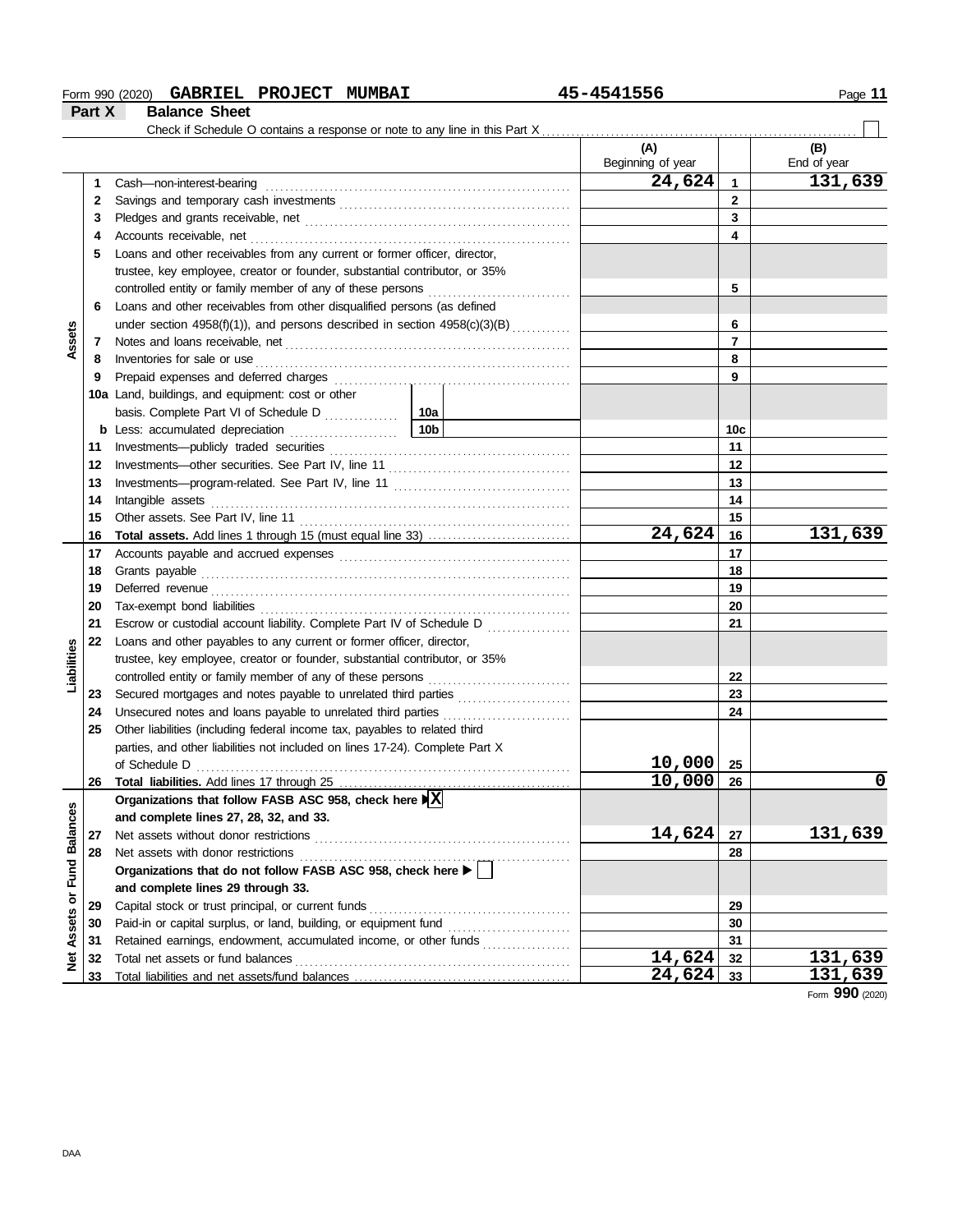|    | Form 990 (2020) GABRIEL PROJECT MUMBAI                                                                                                                                                                                         | 45-4541556 |                         |         |            | Page 12 |  |
|----|--------------------------------------------------------------------------------------------------------------------------------------------------------------------------------------------------------------------------------|------------|-------------------------|---------|------------|---------|--|
|    | <b>Reconciliation of Net Assets</b><br>Part XI                                                                                                                                                                                 |            |                         |         |            |         |  |
|    |                                                                                                                                                                                                                                |            |                         |         |            |         |  |
| 1. |                                                                                                                                                                                                                                |            | $\blacktriangleleft$    |         | 428,836    |         |  |
| 2  |                                                                                                                                                                                                                                |            | $\overline{2}$          |         | 311,821    |         |  |
| 3  |                                                                                                                                                                                                                                |            | $\overline{\mathbf{3}}$ | 117,015 |            |         |  |
| 4  | $\overline{\mathbf{4}}$                                                                                                                                                                                                        |            |                         |         |            |         |  |
| 5  | 5                                                                                                                                                                                                                              |            |                         |         |            |         |  |
| 6  |                                                                                                                                                                                                                                |            | 6                       |         |            |         |  |
| 7  | Investment expenses <b>constant expenses</b>                                                                                                                                                                                   |            | $\overline{7}$          |         |            |         |  |
| 8  | Prior period adjustments [11, 12] and the contract of the contract of the contract of the contract of the contract of the contract of the contract of the contract of the contract of the contract of the contract of the cont |            | 8                       |         |            |         |  |
| 9  |                                                                                                                                                                                                                                |            | 9                       |         |            |         |  |
| 10 | Net assets or fund balances at end of year. Combine lines 3 through 9 (must equal Part X, line                                                                                                                                 |            |                         |         |            |         |  |
|    | 10                                                                                                                                                                                                                             |            |                         |         |            |         |  |
|    | <b>Financial Statements and Reporting</b><br>Part XII                                                                                                                                                                          |            |                         |         |            |         |  |
|    |                                                                                                                                                                                                                                |            |                         |         |            |         |  |
|    |                                                                                                                                                                                                                                |            |                         |         | <b>Yes</b> | No      |  |
| 1. | $\mathbf{X}$ Accrual<br>Accounting method used to prepare the Form 990:    <br>Cash                                                                                                                                            | Other      |                         |         |            |         |  |
|    | If the organization changed its method of accounting from a prior year or checked "Other," explain in                                                                                                                          |            |                         |         |            |         |  |
|    | Schedule O.                                                                                                                                                                                                                    |            |                         |         |            |         |  |
|    | 2a Were the organization's financial statements compiled or reviewed by an independent accountant?                                                                                                                             |            |                         | 2a      |            | x       |  |
|    | If "Yes," check a box below to indicate whether the financial statements for the year were compiled or                                                                                                                         |            |                         |         |            |         |  |
|    | reviewed on a separate basis, consolidated basis, or both:                                                                                                                                                                     |            |                         |         |            |         |  |
|    | Separate basis<br>Consolidated basis<br>Both consolidated and separate basis                                                                                                                                                   |            |                         |         |            |         |  |
|    |                                                                                                                                                                                                                                |            |                         | 2b      |            | x       |  |
|    | If "Yes," check a box below to indicate whether the financial statements for the year were audited on a                                                                                                                        |            |                         |         |            |         |  |
|    | separate basis, consolidated basis, or both:                                                                                                                                                                                   |            |                         |         |            |         |  |
|    | Separate basis<br>Consolidated basis<br>Both consolidated and separate basis                                                                                                                                                   |            |                         |         |            |         |  |
|    | c If "Yes" to line 2a or 2b, does the organization have a committee that assumes responsibility for oversight of                                                                                                               |            |                         |         |            |         |  |
|    | the audit, review, or compilation of its financial statements and selection of an independent accountant?                                                                                                                      |            |                         | 2c      |            |         |  |
|    | If the organization changed either its oversight process or selection process during the tax year, explain on                                                                                                                  |            |                         |         |            |         |  |
|    | Schedule O.                                                                                                                                                                                                                    |            |                         |         |            |         |  |
|    | 3a As a result of a federal award, was the organization required to undergo an audit or audits as set forth in the                                                                                                             |            |                         |         |            |         |  |
|    | Single Audit Act and OMB Circular A-133?                                                                                                                                                                                       |            |                         | За      |            |         |  |
|    | <b>b</b> If "Yes," did the organization undergo the required audit or audits? If the organization did not undergo the                                                                                                          |            |                         |         |            |         |  |
|    |                                                                                                                                                                                                                                |            |                         | 3b      |            |         |  |
|    |                                                                                                                                                                                                                                |            |                         |         | nnn        |         |  |

Form **990** (2020)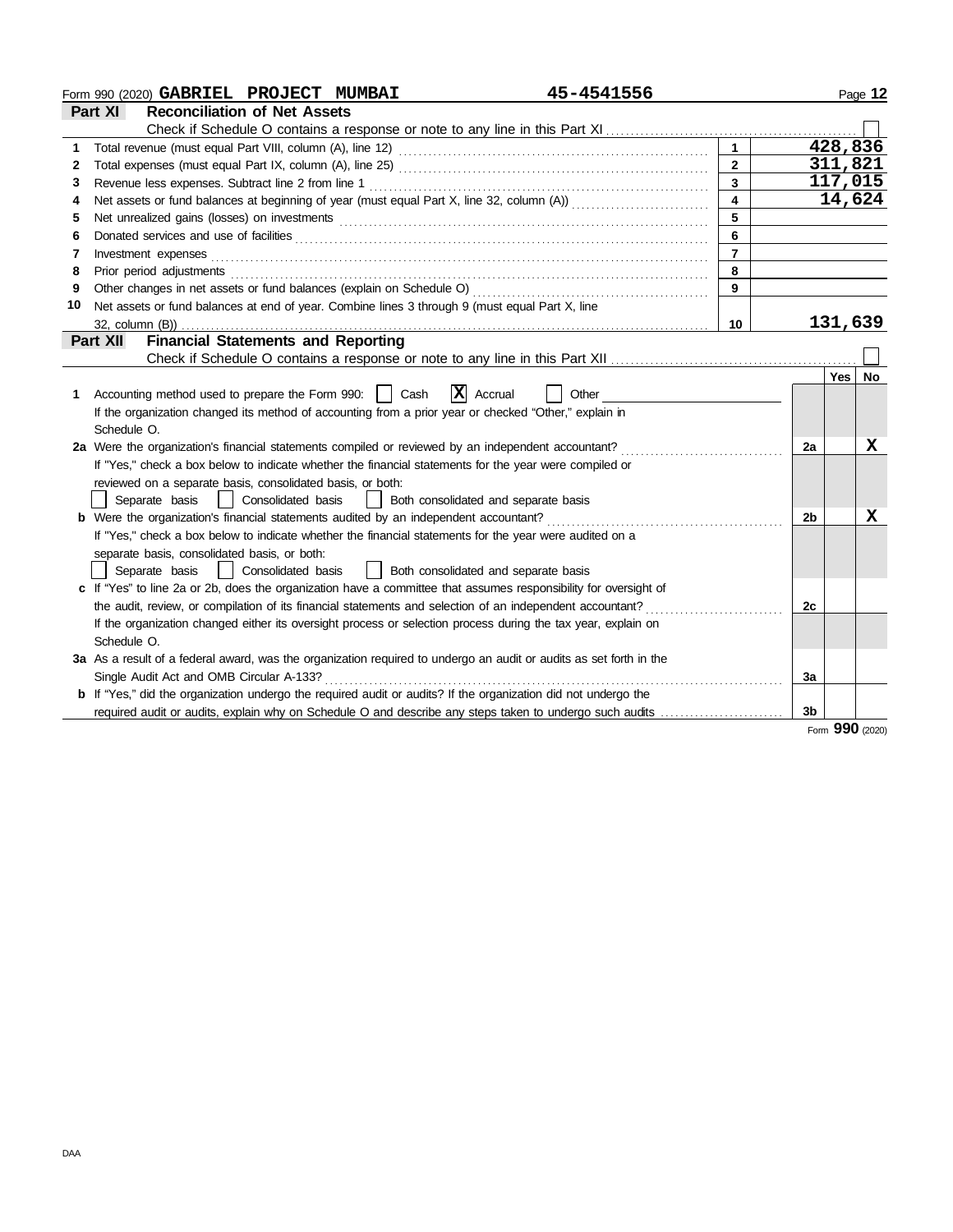|                                                                                          |                                                                                                                                               | <b>SCHEDULE A</b>                     |  |                                                                                                                                                                                                                                                                         | <b>Public Charity Status and Public Support</b>                                                                      |                                    |                          |    |                                        |                   | OMB No. 1545-0047                    |
|------------------------------------------------------------------------------------------|-----------------------------------------------------------------------------------------------------------------------------------------------|---------------------------------------|--|-------------------------------------------------------------------------------------------------------------------------------------------------------------------------------------------------------------------------------------------------------------------------|----------------------------------------------------------------------------------------------------------------------|------------------------------------|--------------------------|----|----------------------------------------|-------------------|--------------------------------------|
|                                                                                          |                                                                                                                                               | (Form 990 or 990-EZ)                  |  |                                                                                                                                                                                                                                                                         | Complete if the organization is a section 501(c)(3) organization or a section 4947(a)(1) nonexempt charitable trust. |                                    |                          |    |                                        |                   |                                      |
|                                                                                          |                                                                                                                                               | Department of the Treasury            |  |                                                                                                                                                                                                                                                                         |                                                                                                                      | Attach to Form 990 or Form 990-EZ. |                          |    |                                        |                   | Open to Public                       |
|                                                                                          |                                                                                                                                               | Internal Revenue Service              |  |                                                                                                                                                                                                                                                                         | Go to www.irs.gov/Form990 for instructions and the latest information.                                               |                                    |                          |    |                                        |                   | Inspection                           |
|                                                                                          |                                                                                                                                               | Name of the organization              |  | GABRIEL PROJECT MUMBAI                                                                                                                                                                                                                                                  |                                                                                                                      |                                    |                          |    |                                        | 45-4541556        | Employer identification number       |
| Part I<br>Reason for Public Charity Status. (All organizations must complete this part.) |                                                                                                                                               |                                       |  |                                                                                                                                                                                                                                                                         |                                                                                                                      |                                    |                          |    |                                        | See instructions. |                                      |
|                                                                                          |                                                                                                                                               |                                       |  | The organization is not a private foundation because it is: (For lines 1 through 12, check only one box.)                                                                                                                                                               |                                                                                                                      |                                    |                          |    |                                        |                   |                                      |
| 1                                                                                        |                                                                                                                                               |                                       |  | A church, convention of churches, or association of churches described in <b>section 170(b)(1)(A)(i).</b>                                                                                                                                                               |                                                                                                                      |                                    |                          |    |                                        |                   |                                      |
| 2                                                                                        |                                                                                                                                               |                                       |  | A school described in section 170(b)(1)(A)(ii). (Attach Schedule E (Form 990 or 990-EZ).)                                                                                                                                                                               |                                                                                                                      |                                    |                          |    |                                        |                   |                                      |
| 3                                                                                        |                                                                                                                                               |                                       |  | A hospital or a cooperative hospital service organization described in section 170(b)(1)(A)(iii).                                                                                                                                                                       |                                                                                                                      |                                    |                          |    |                                        |                   |                                      |
| 4                                                                                        | A medical research organization operated in conjunction with a hospital described in section 170(b)(1)(A)(iii). Enter the hospital's name,    |                                       |  |                                                                                                                                                                                                                                                                         |                                                                                                                      |                                    |                          |    |                                        |                   |                                      |
| 5                                                                                        | city, and state:<br>An organization operated for the benefit of a college or university owned or operated by a governmental unit described in |                                       |  |                                                                                                                                                                                                                                                                         |                                                                                                                      |                                    |                          |    |                                        |                   |                                      |
|                                                                                          |                                                                                                                                               |                                       |  | section 170(b)(1)(A)(iv). (Complete Part II.)                                                                                                                                                                                                                           |                                                                                                                      |                                    |                          |    |                                        |                   |                                      |
| 6                                                                                        |                                                                                                                                               |                                       |  | A federal, state, or local government or governmental unit described in section 170(b)(1)(A)(v).                                                                                                                                                                        |                                                                                                                      |                                    |                          |    |                                        |                   |                                      |
| 7                                                                                        | ΙX                                                                                                                                            |                                       |  | An organization that normally receives a substantial part of its support from a governmental unit or from the general public<br>described in section 170(b)(1)(A)(vi). (Complete Part II.)                                                                              |                                                                                                                      |                                    |                          |    |                                        |                   |                                      |
| 8                                                                                        |                                                                                                                                               |                                       |  | A community trust described in section 170(b)(1)(A)(vi). (Complete Part II.)                                                                                                                                                                                            |                                                                                                                      |                                    |                          |    |                                        |                   |                                      |
| 9                                                                                        |                                                                                                                                               | university:                           |  | An agricultural research organization described in section 170(b)(1)(A)(ix) operated in conjunction with a land-grant college<br>or university or a non-land-grant college of agriculture (see instructions). Enter the name, city, and state of the college or         |                                                                                                                      |                                    |                          |    |                                        |                   |                                      |
| 10                                                                                       |                                                                                                                                               |                                       |  | An organization that normally receives: (1) more than 33 1/3% of its support from contributions, membership fees, and gross                                                                                                                                             |                                                                                                                      |                                    |                          |    |                                        |                   |                                      |
|                                                                                          |                                                                                                                                               |                                       |  | receipts from activities related to its exempt functions, subject to certain exceptions; and (2) no more than 331/3% of its<br>support from gross investment income and unrelated business taxable income (less section 511 tax) from businesses                        |                                                                                                                      |                                    |                          |    |                                        |                   |                                      |
|                                                                                          |                                                                                                                                               |                                       |  | acquired by the organization after June 30, 1975. See section 509(a)(2). (Complete Part III.)                                                                                                                                                                           |                                                                                                                      |                                    |                          |    |                                        |                   |                                      |
| 11                                                                                       |                                                                                                                                               |                                       |  | An organization organized and operated exclusively to test for public safety. See section 509(a)(4).                                                                                                                                                                    |                                                                                                                      |                                    |                          |    |                                        |                   |                                      |
| 12                                                                                       |                                                                                                                                               |                                       |  | An organization organized and operated exclusively for the benefit of, to perform the functions of, or to carry out the purposes<br>of one or more publicly supported organizations described in section $509(a)(1)$ or section $509(a)(2)$ . See section $509(a)(3)$ . |                                                                                                                      |                                    |                          |    |                                        |                   |                                      |
|                                                                                          |                                                                                                                                               |                                       |  | Check the box in lines 12a through 12d that describes the type of supporting organization and complete lines 12e, 12f, and 12g.                                                                                                                                         |                                                                                                                      |                                    |                          |    |                                        |                   |                                      |
|                                                                                          | a                                                                                                                                             |                                       |  | <b>Type I.</b> A supporting organization operated, supervised, or controlled by its supported organization(s), typically by giving                                                                                                                                      |                                                                                                                      |                                    |                          |    |                                        |                   |                                      |
|                                                                                          |                                                                                                                                               |                                       |  | the supported organization(s) the power to regularly appoint or elect a majority of the directors or trustees of the<br>supporting organization. You must complete Part IV, Sections A and B.                                                                           |                                                                                                                      |                                    |                          |    |                                        |                   |                                      |
|                                                                                          | b                                                                                                                                             |                                       |  | <b>Type II.</b> A supporting organization supervised or controlled in connection with its supported organization(s), by having                                                                                                                                          |                                                                                                                      |                                    |                          |    |                                        |                   |                                      |
|                                                                                          |                                                                                                                                               |                                       |  | control or management of the supporting organization vested in the same persons that control or manage the supported<br>organization(s). You must complete Part IV, Sections A and C.                                                                                   |                                                                                                                      |                                    |                          |    |                                        |                   |                                      |
|                                                                                          | c                                                                                                                                             |                                       |  | Type III functionally integrated. A supporting organization operated in connection with, and functionally integrated with,                                                                                                                                              |                                                                                                                      |                                    |                          |    |                                        |                   |                                      |
|                                                                                          |                                                                                                                                               |                                       |  | its supported organization(s) (see instructions). You must complete Part IV, Sections A, D, and E.                                                                                                                                                                      |                                                                                                                      |                                    |                          |    |                                        |                   |                                      |
|                                                                                          | d                                                                                                                                             |                                       |  | Type III non-functionally integrated. A supporting organization operated in connection with its supported organization(s)<br>that is not functionally integrated. The organization generally must satisfy a distribution requirement and an attentiveness               |                                                                                                                      |                                    |                          |    |                                        |                   |                                      |
|                                                                                          |                                                                                                                                               |                                       |  | requirement (see instructions). You must complete Part IV, Sections A and D, and Part V.                                                                                                                                                                                |                                                                                                                      |                                    |                          |    |                                        |                   |                                      |
|                                                                                          | е                                                                                                                                             |                                       |  | Check this box if the organization received a written determination from the IRS that it is a Type I, Type II, Type III<br>functionally integrated, or Type III non-functionally integrated supporting organization.                                                    |                                                                                                                      |                                    |                          |    |                                        |                   |                                      |
|                                                                                          | f                                                                                                                                             |                                       |  | Enter the number of supported organizations                                                                                                                                                                                                                             |                                                                                                                      |                                    |                          |    |                                        |                   |                                      |
|                                                                                          | g                                                                                                                                             |                                       |  | Provide the following information about the supported organization(s).                                                                                                                                                                                                  |                                                                                                                      |                                    | (iv) Is the organization |    |                                        |                   |                                      |
|                                                                                          |                                                                                                                                               | (i) Name of supported<br>organization |  | (ii) EIN                                                                                                                                                                                                                                                                | (iii) Type of organization<br>(described on lines 1-10                                                               |                                    | listed in your governing |    | (v) Amount of monetary<br>support (see |                   | (vi) Amount of<br>other support (see |
|                                                                                          |                                                                                                                                               |                                       |  |                                                                                                                                                                                                                                                                         | above (see instructions))                                                                                            |                                    | document?                |    | instructions)                          |                   | instructions)                        |
| (A)                                                                                      |                                                                                                                                               |                                       |  |                                                                                                                                                                                                                                                                         |                                                                                                                      |                                    | Yes                      | No |                                        |                   |                                      |
|                                                                                          |                                                                                                                                               |                                       |  |                                                                                                                                                                                                                                                                         |                                                                                                                      |                                    |                          |    |                                        |                   |                                      |
| (B)                                                                                      |                                                                                                                                               |                                       |  |                                                                                                                                                                                                                                                                         |                                                                                                                      |                                    |                          |    |                                        |                   |                                      |
| (C)                                                                                      |                                                                                                                                               |                                       |  |                                                                                                                                                                                                                                                                         |                                                                                                                      |                                    |                          |    |                                        |                   |                                      |
| (D)                                                                                      |                                                                                                                                               |                                       |  |                                                                                                                                                                                                                                                                         |                                                                                                                      |                                    |                          |    |                                        |                   |                                      |
| (E)                                                                                      |                                                                                                                                               |                                       |  |                                                                                                                                                                                                                                                                         |                                                                                                                      |                                    |                          |    |                                        |                   |                                      |
| <b>Total</b>                                                                             |                                                                                                                                               |                                       |  |                                                                                                                                                                                                                                                                         |                                                                                                                      |                                    |                          |    |                                        |                   |                                      |
|                                                                                          |                                                                                                                                               |                                       |  | For Paperwork Reduction Act Notice, see the Instructions for Form 990 or 990-EZ.                                                                                                                                                                                        |                                                                                                                      |                                    |                          |    |                                        |                   | Schedule A (Form 990 or 990-EZ) 2020 |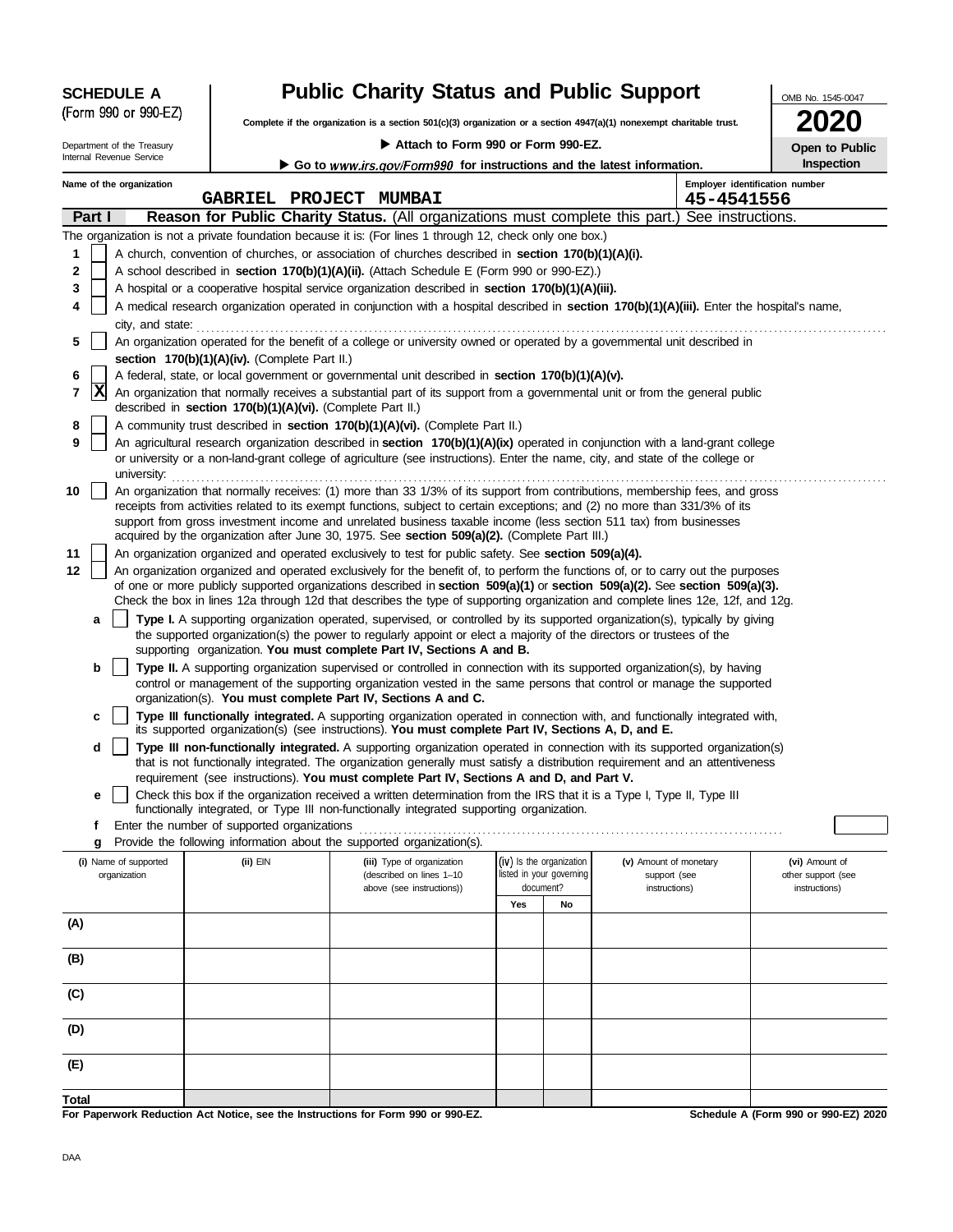**Part II Support Schedule for Organizations Described in Sections 170(b)(1)(A)(iv) and 170(b)(1)(A)(vi)** (Complete only if you checked the box on line 5, 7, or 8 of Part I or if the organization failed to qualify under Part III. If the organization fails to qualify under the tests listed below, please complete Part III.) **Section A. Public Support** Calendar year (or fiscal year beginning in)  $\blacktriangleright$ **(f)** Total **(a)** 2016 **(b)** 2017 **(c)** 2018 **(d)** 2019 **(e)** 2020 **1** Gifts, grants, contributions, and membership fees received. (Do not **222,416 273,661 256,856 304,903 428,836 1,486,672** include any "unusual grants.") . . . . . . . . . **2** Tax revenues levied for the organization's benefit and either paid to or expended on its behalf ........... **3** The value of services or facilities furnished by a governmental unit to the organization without charge ............ **222,416 273,661 256,856 304,903 428,836 1,486,672 Total.** Add lines 1 through  $3$  ........... **4 5** The portion of total contributions by each person (other than a governmental unit or publicly supported organization) included on line 1 that exceeds 2% of the amount shown on line 11, column (f)  $\ldots$ **234,448 6** Public support. Subtract line 5 from line 4. **1,252,224 Section B. Total Support (a)** 2016 **(b)** 2017 **(c)** 2018 **(d)** 2019 **(e)** 2020 **(f)** Total Amounts from line 4 . . . . . . . . . . **222,416 273,661 256,856 304,903 428,836 1,486,672 7** Gross income from interest, dividends, **8** payments received on securities loans, rents, royalties, and income from similar sources ................... Net income from unrelated business **9** activities, whether or not the business is regularly carried on ................. Other income. Do not include gain or **10** loss from the sale of capital assets (Explain in Part VI.) . . . . . . . . . . . . . . . . . **Total support.** Add lines 7 through 10 **11 1,486,672** Gross receipts from related activities, etc. (see instructions) ......... **12 12 13** First 5 years. If the Form 990 is for the organization's first, second, third, fourth, or fifth tax year as a section 501(c)(3) ▶ Γ organization, check this box and stop here **Section C. Computation of Public Support Percentage 14 14** Public support percentage for 2020 (line 6, column (f) divided by line 11, column (f)) . . . . . . . . . . . . . . . . . . . . . . . . . . . . . . . . . . . . . . . . . % **84.23 15** Public support percentage from 2019 Schedule A, Part II, line 14 . . . . . . . . . . . . . . . . . . . . . . . . . . . . . . . . . . . . . . . . . . . . . . . . . . . . . . . . . . . . . . **15** % **90.50 16a 33 1/3% support test—2020.** If the organization did not check the box on line 13, and line 14 is 33 1/3% or more, check this box and **stop here.** The organization qualifies as a publicly supported organization . . . . . . . . . . . . . . . . . . . . . . . . . . . . . . . . . . . . . . . . . . . . . . . . . . . . . . . . . . . . . . . **Xb 33 1/3% support test—2019.** If the organization did not check a box on line 13 or 16a, and line 15 is 33 1/3% or more, check this box and stop here. The organization qualifies as a publicly supported organization ...... **17a 10%-facts-and-circumstances test—2020.** If the organization did not check a box on line 13, 16a, or 16b, and line 14 is 10% or more, and if the organization meets the "facts-and-circumstances" test, check this box and **stop here.** Explain in Part VI how the organization meets the "facts-and-circumstances" test. The organization qualifies as a publicly supported organization entertainment and the contract of the contract of the contract of the contract of the contract of the contract of the contract of the contract of the contract of the contract of the contract of the contract of **b 10%-facts-and-circumstances test—2019.** If the organization did not check a box on line 13, 16a, 16b, or 17a, and line 15 is 10% or more, and if the organization meets the "facts-and-circumstances" test, check this box and **stop here.** Explain in Part VI how the organization meets the "facts-and-circumstances" test. The organization qualifies as a publicly supported organization and the contract of the contract of the contract of the contract of the contract of the contract of the contract of the contract of the contract of the contract of the contract of the contract of the contract **18 Private foundation.** If the organization did not check a box on line 13, 16a, 16b, 17a, or 17b, check this box and see instructions . . . . . . . . . . . . . . . . . . . . . . . . . . . . . . . . . . . . . . . . . . . . . . . . . . . . . . . . . . . . . . . . . . . . . . . . . . . . . . . . . . . . . . . . . . . . . . . . . . . . . . . . . . . . . . . . . . . . . . . . . . . . . . . . . . . . . . . . . . .

Schedule A (Form 990 or 990-EZ) 2020 Page **2 GABRIEL PROJECT MUMBAI 45-4541556**

**Schedule A (Form 990 or 990-EZ) 2020**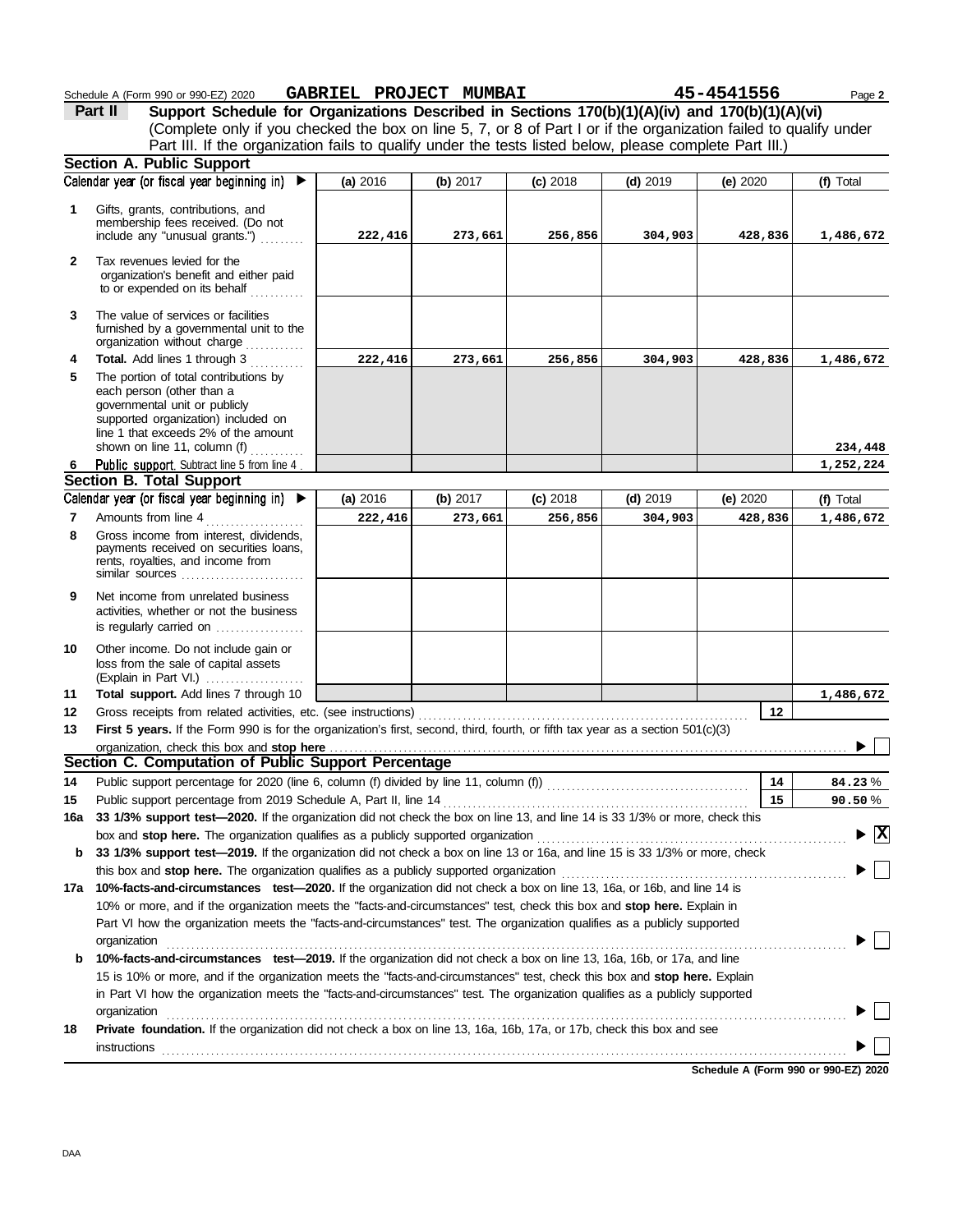| Schedule A (Form 990 or 990-EZ) 20: |
|-------------------------------------|
|-------------------------------------|

# Schedule A (Form 990 or 990-EZ) 2020 Page **3 GABRIEL PROJECT MUMBAI 45-4541556**

**Part III Support Schedule for Organizations Described in Section 509(a)(2)** (Complete only if you checked the box on line 10 of Part I or if the organization failed to qualify under Part II. **1 2** Gifts, grants, contributions, and membership fees received. (Do not include any "unusual grants.") . . . . Gross receipts from admissions, merchandise **Section A. Public Support (a)** 2016 **(b)** 2017 **(c)** 2018 **(d)** 2019 **(e)** 2020 **(f)** Total If the organization fails to qualify under the tests listed below, please complete Part II.) Calendar year (or fiscal year beginning in)

|     | sold or services performed, or facilities<br>furnished in any activity that is related to the<br>organization's tax-exempt purpose                                      |          |          |            |            |          |    |           |                |
|-----|-------------------------------------------------------------------------------------------------------------------------------------------------------------------------|----------|----------|------------|------------|----------|----|-----------|----------------|
| 3   | Gross receipts from activities that are not an<br>unrelated trade or business under section 513                                                                         |          |          |            |            |          |    |           |                |
| 4   | Tax revenues levied for the<br>organization's benefit and either paid<br>to or expended on its behalf                                                                   |          |          |            |            |          |    |           |                |
| 5   | The value of services or facilities<br>furnished by a governmental unit to the<br>organization without charge                                                           |          |          |            |            |          |    |           |                |
| 6   | Total. Add lines 1 through 5                                                                                                                                            |          |          |            |            |          |    |           |                |
|     | <b>7a</b> Amounts included on lines 1, 2, and 3<br>received from disqualified persons                                                                                   |          |          |            |            |          |    |           |                |
| b   | Amounts included on lines 2 and 3<br>received from other than disqualified<br>persons that exceed the greater of \$5,000<br>or 1% of the amount on line 13 for the year |          |          |            |            |          |    |           |                |
| C   | Add lines 7a and 7b<br>.                                                                                                                                                |          |          |            |            |          |    |           |                |
| 8   | Public support. (Subtract line 7c from<br>line $6.$ )                                                                                                                   |          |          |            |            |          |    |           |                |
|     | <b>Section B. Total Support</b>                                                                                                                                         |          |          |            |            |          |    |           |                |
|     | Calendar year (or fiscal year beginning in) $\blacktriangleright$                                                                                                       | (a) 2016 | (b) 2017 | $(c)$ 2018 | $(d)$ 2019 | (e) 2020 |    | (f) Total |                |
| 9   | Amounts from line 6<br>.                                                                                                                                                |          |          |            |            |          |    |           |                |
| 10a | Gross income from interest, dividends,<br>payments received on securities loans, rents,<br>royalties, and income from similar sources                                   |          |          |            |            |          |    |           |                |
| b   | Unrelated business taxable income (less<br>section 511 taxes) from businesses<br>acquired after June 30, 1975                                                           |          |          |            |            |          |    |           |                |
| c   | Add lines 10a and 10b                                                                                                                                                   |          |          |            |            |          |    |           |                |
| 11  | Net income from unrelated business<br>activities not included in line 10b, whether<br>or not the business is regularly carried on                                       |          |          |            |            |          |    |           |                |
| 12  | Other income. Do not include gain or<br>loss from the sale of capital assets<br>(Explain in Part VI.)                                                                   |          |          |            |            |          |    |           |                |
| 13  | Total support. (Add lines 9, 10c, 11,                                                                                                                                   |          |          |            |            |          |    |           |                |
|     | and 12.) <b>Example 2.1 Continuous</b>                                                                                                                                  |          |          |            |            |          |    |           |                |
| 14  | First 5 years. If the Form 990 is for the organization's first, second, third, fourth, or fifth tax year as a section 501(c)(3)                                         |          |          |            |            |          |    |           |                |
|     | organization, check this box and stop here                                                                                                                              |          |          |            |            |          |    |           |                |
|     | Section C. Computation of Public Support Percentage                                                                                                                     |          |          |            |            |          |    |           |                |
| 15  |                                                                                                                                                                         |          |          |            |            |          | 15 |           | %              |
| 16  | Section D. Computation of Investment Income Percentage                                                                                                                  |          |          |            |            |          | 16 |           | $\%$           |
| 17  |                                                                                                                                                                         |          |          |            |            |          | 17 |           | %              |
| 18  | Investment income percentage from 2019 Schedule A, Part III, line 17                                                                                                    |          |          |            |            |          | 18 |           | %              |
|     | 19a 33 1/3% support tests—2020. If the organization did not check the box on line 14, and line 15 is more than 33 1/3%, and line                                        |          |          |            |            |          |    |           |                |
|     | 17 is not more than 33 1/3%, check this box and stop here. The organization qualifies as a publicly supported organization                                              |          |          |            |            |          |    |           | $\mathbb{R}^n$ |
| b   | 33 1/3% support tests-2019. If the organization did not check a box on line 14 or line 19a, and line 16 is more than 33 1/3%, and                                       |          |          |            |            |          |    |           |                |
|     | line 18 is not more than 33 1/3%, check this box and stop here. The organization qualifies as a publicly supported organization                                         |          |          |            |            |          |    |           |                |

**20** Private foundation. If the organization did not check a box on line 14, 19a, or 19b, check this box and see instructions ..

 $\Box$  $\blacktriangleright$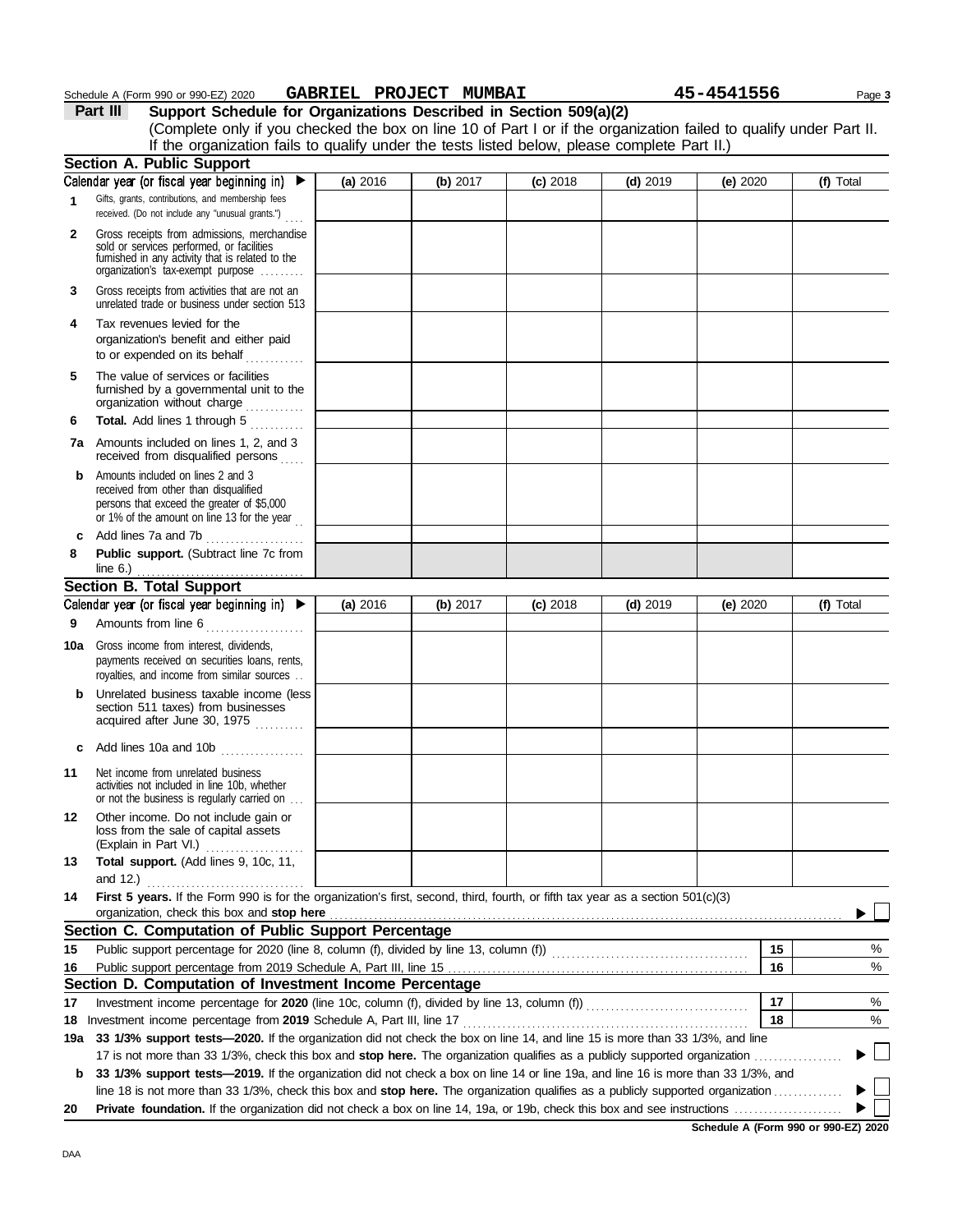**1**

**Yes No**

Schedule A (Form 990 or 990-EZ) 2020 Page **4 GABRIEL PROJECT MUMBAI 45-4541556**

# **Part IV Supporting Organizations**

Sections A, D, and E. If you checked box 12d, Part I, complete Sections A and D, and complete Part V.) (Complete only if you checked a box in line 12 on Part I. If you checked box 12a, Part I, complete Sections A and B. If you checked box 12b, Part I, complete Sections A and C. If you checked box 12c, Part I, complete

# **Section A. All Supporting Organizations**

- Are all of the organization's supported organizations listed by name in the organization's governing documents? If "No," describe in **Part VI** how the supported organizations are designated. If designated by *class or purpose, describe the designation. If historic and continuing relationship, explain.* **1**
- Did the organization have any supported organization that does not have an IRS determination of status under section 509(a)(1) or (2)? *If "Yes," explain in Part VI how the organization determined that the supported organization was described in section 509(a)(1) or (2).* **2**
- **3a** Did the organization have a supported organization described in section 501(c)(4), (5), or (6)? *If "Yes," answer lines 3b and 3c below.*
- **b** Did the organization confirm that each supported organization qualified under section 501(c)(4), (5), or (6) and satisfied the public support tests under section 509(a)(2)? If "Yes," describe in Part VI when and how the *organization made the determination.*
- **c** Did the organization ensure that all support to such organizations was used exclusively for section 170(c)(2)(B) purposes? If "Yes," explain in **Part VI** what controls the organization put in place to ensure such use.
- **4a** Was any supported organization not organized in the United States ("foreign supported organization")? *If "Yes," and if you checked 12a or 12b in Part I, answer (b) and (c) below.*
- **b** Did the organization have ultimate control and discretion in deciding whether to make grants to the foreign supported organization? *If "Yes," describe in Part VI how the organization had such control and discretion despite being controlled or supervised by or in connection with its supported organizations.*
- **c** Did the organization support any foreign supported organization that does not have an IRS determination under sections 501(c)(3) and 509(a)(1) or (2)? If "Yes," explain in **Part VI** what controls the organization used *to ensure that all support to the foreign supported organization was used exclusively for section 170(c)(2)(B) purposes.*
- **5a** Did the organization add, substitute, or remove any supported organizations during the tax year? *If "Yes,"* answer lines 5b and 5c below (if applicable). Also, provide detail in **Part VI**, including (i) the names and EIN *numbers of the supported organizations added, substituted, or removed; (ii) the reasons for each such action; (iii) the authority under the organization's organizing document authorizing such action; and (iv) how the action was accomplished (such as by amendment to the organizing document).*
- **b** Type I or Type II only. Was any added or substituted supported organization part of a class already designated in the organization's organizing document?
- **c Substitutions only.** Was the substitution the result of an event beyond the organization's control?
- **6** Did the organization provide support (whether in the form of grants or the provision of services or facilities) to anyone other than (i) its supported organizations, (ii) individuals that are part of the charitable class benefited by one or more of its supported organizations, or (iii) other supporting organizations that also support or benefit one or more of the filing organization's supported organizations? If "Yes," provide detail in **Part VI.**
- **7** Did the organization provide a grant, loan, compensation, or other similar payment to a substantial contributor (as defined in section 4958(c)(3)(C)), a family member of a substantial contributor, or a 35% controlled entity with regard to a substantial contributor? *If "Yes," complete Part I of Schedule L (Form 990 or 990-EZ).*
- **8** Did the organization make a loan to a disqualified person (as defined in section 4958) not described in line 7? *If "Yes," complete Part I of Schedule L (Form 990 or 990-EZ).*
- **9a** Was the organization controlled directly or indirectly at any time during the tax year by one or more disqualified persons, as defined in section 4946 (other than foundation managers and organizations described in section 509(a)(1) or (2))? *If "Yes," provide detail in*
- **b** Did one or more disqualified persons (as defined in line 9a) hold a controlling interest in any entity in which the supporting organization had an interest? *If "Yes," provide detail in*
- **c** Did a disqualified person (as defined in line 9a) have an ownership interest in, or derive any personal benefit from, assets in which the supporting organization also had an interest? *If "Yes," provide detail in Part VI.*
- **10a** Was the organization subject to the excess business holdings rules of section 4943 because of section 4943(f) (regarding certain Type II supporting organizations, and all Type III non-functionally integrated supporting organizations)? *If "Yes," answer line 10b below.*
- **b** Did the organization have any excess business holdings in the tax year? *(Use Schedule C, Form 4720, to determine whether the organization had excess business holdings.)*

DAA

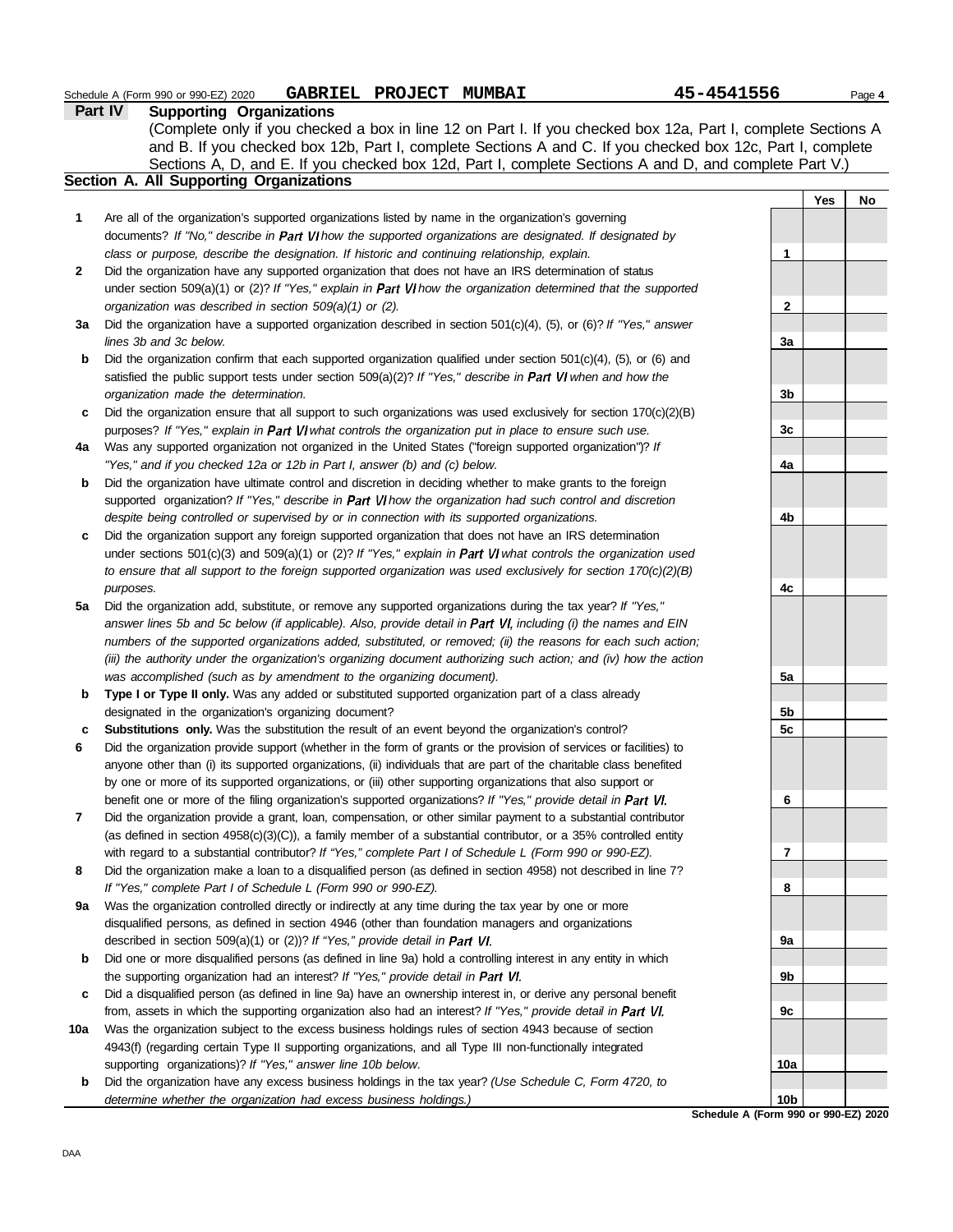## **Part IV Supporting Organizations** *(continued)* Schedule A (Form 990 or 990-EZ) 2020 Page **5 GABRIEL PROJECT MUMBAI 45-454155611** Has the organization accepted a gift or contribution from any of the following persons?

**a** A person who directly or indirectly controls, either alone or together with persons described in lines 11b and 11c below, the governing body of a supported organization?

**b** A family member of a person described in line 11a above?

**c** A 35% controlled entity of a person described in line 11a or 11b above? *If "Yes" to line 11a, 11b, or 11c, provide* detail in Part VI.

# **Section B. Type I Supporting Organizations**

- **2 1** *supported organizations and what conditions or restrictions, if any, applied to such powers during the tax year. organization, describe how the powers to appoint and/or remove officers, directors, or trustees were allocated among the effectively operated, supervised, or controlled the organization's activities. If the organization had more than one supported* directors, or trustees at all times during the tax year? *If "No," describe in Part VI how the supported organization(s)* more supported organizations have the power to regularly appoint or elect at least a majority of the organization's officers, Did the governing body, members of the governing body, officers acting in their official capacity, or membership of one or Did the organization operate for the benefit of any supported organization other than the supported organization(s) that operated, supervised, or controlled the supporting organization? *If "Yes," explain in*  **1 Yes No**
- *how providing such benefit carried out the purposes of the supported organization(s) that operated, supervised, or controlled the supporting organization.* **Section C. Type II Supporting Organizations 2**

### Were a majority of the organization's directors or trustees during the tax year also a majority of the directors or trustees of each of the organization's supported organization(s)? If "No," describe in Part VI how control **1** *or management of the supporting organization was vested in the same persons that controlled or managed the supported organization(s).* Yes | No **1**

# **Section D. All Type III Supporting Organizations**

|                |                                                                                                                        |   | Yes | Nο |
|----------------|------------------------------------------------------------------------------------------------------------------------|---|-----|----|
| 1              | Did the organization provide to each of its supported organizations, by the last day of the fifth month of the         |   |     |    |
|                | organization's tax year, (i) a written notice describing the type and amount of support provided during the prior tax  |   |     |    |
|                | year, (ii) a copy of the Form 990 that was most recently filed as of the date of notification, and (iii) copies of the |   |     |    |
|                | organization's governing documents in effect on the date of notification, to the extent not previously provided?       |   |     |    |
| $\overline{2}$ | Were any of the organization's officers, directors, or trustees either (i) appointed or elected by the supported       |   |     |    |
|                | organization(s) or (ii) serving on the governing body of a supported organization? If "No," explain in Part VI how     |   |     |    |
|                | the organization maintained a close and continuous working relationship with the supported organization(s).            |   |     |    |
| $\mathbf{3}$   | By reason of the relationship described in line 2, above, did the organization's supported organizations have          |   |     |    |
|                | a significant voice in the organization's investment policies and in directing the use of the organization's           |   |     |    |
|                | income or assets at all times during the tax year? If "Yes," describe in <b>Part VI</b> the role the organization's    |   |     |    |
|                | supported organizations played in this regard.                                                                         | 3 |     |    |

# **Section E. Type III Functionally-Integrated Supporting Organizations**

- **1** Check the box next to the method that the organization used to satisfy the Integral Part Test during the year (see instructions).
	- The organization satisfied the Activities Test. Complete **line 2** below. **a**
- The organization is the parent of each of its supported organizations. *Complete below.* **b**
- The organization supported a governmental entity. *Describe in how you supported a governmental entity (see instructions).* **c**
- **2** Activities Test. Answer lines 2a and 2b below.
- **a** Did substantially all of the organization's activities during the tax year directly further the exempt purposes of the supported organization(s) to which the organization was responsive? If "Yes," then in Part VI identify those supported organizations and explain how these activities directly furthered their exempt purposes, how the organization was responsive to those supported organizations, and how the organization determined *that these activities constituted substantially all of its activities.*
- **b** Did the activities described in line 2a, above, constitute activities that, but for the organization's involvement, one or more of the organization's supported organization(s) would have been engaged in? If "Yes," explain in **Part VI** the reasons for the organization's position that its supported organization(s) would have engaged in *these activities but for the organization's involvement.*
- **3** Parent of Supported Organizations. Answer lines 3a and 3b below.
- **a** Did the organization have the power to regularly appoint or elect a majority of the officers, directors, or trustees of each of the supported organizations? *If "Yes" or "No," provide details in*
- **b** Did the organization exercise a substantial degree of direction over the policies, programs, and activities of each of its supported organizations? If "Yes," describe in Part VI the role played by the organization in this regard.

**Yes No 2a 2b 3a 3b**

DAA **Schedule A (Form 990 or 990-EZ) 2020**

**Yes No**

**11a 11b**

**11c**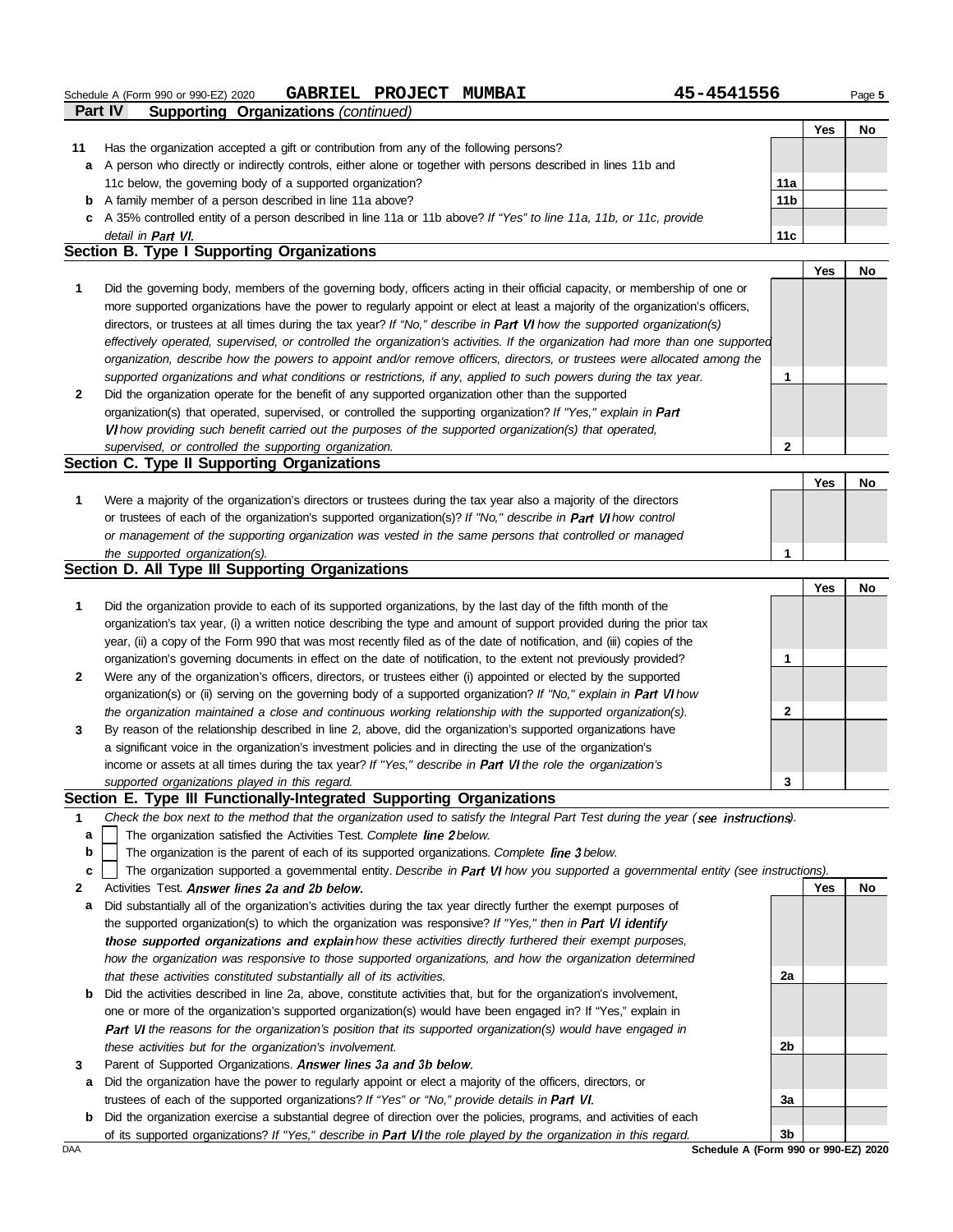|                | GABRIEL PROJECT MUMBAI<br>Schedule A (Form 990 or 990-EZ) 2020                                                                   |                | 45-4541556     | Page 6                         |
|----------------|----------------------------------------------------------------------------------------------------------------------------------|----------------|----------------|--------------------------------|
|                | Type III Non-Functionally Integrated 509(a)(3) Supporting Organizations<br><b>Part V</b>                                         |                |                |                                |
| $\mathbf{1}$   | Check here if the organization satisfied the Integral Part Test as a qualifying trust on Nov. 20, 1970 (explain in Part VI). See |                |                |                                |
|                | instructions. All other Type III non-functionally integrated supporting organizations must complete Sections A through E.        |                |                |                                |
|                | Section A - Adjusted Net Income                                                                                                  |                | (A) Prior Year | (B) Current Year<br>(optional) |
| 1              | Net short-term capital gain                                                                                                      | 1              |                |                                |
| $\mathbf{2}$   | Recoveries of prior-year distributions                                                                                           | $\overline{2}$ |                |                                |
| 3              | Other gross income (see instructions)                                                                                            | 3              |                |                                |
| 4              | Add lines 1 through 3.                                                                                                           | 4              |                |                                |
| 5              | Depreciation and depletion                                                                                                       | 5              |                |                                |
| 6              | Portion of operating expenses paid or incurred for production or collection of                                                   |                |                |                                |
|                | gross income or for management, conservation, or maintenance of property                                                         |                |                |                                |
|                | held for production of income (see instructions)                                                                                 | 6              |                |                                |
| $\mathbf{7}$   | Other expenses (see instructions)                                                                                                | $\overline{7}$ |                |                                |
| 8              | Adjusted Net Income (subtract lines 5, 6, and 7 from line 4)                                                                     | 8              |                |                                |
|                | Section B - Minimum Asset Amount                                                                                                 |                | (A) Prior Year | (B) Current Year<br>(optional) |
| $\mathbf{1}$   | Aggregate fair market value of all non-exempt-use assets (see                                                                    |                |                |                                |
|                | instructions for short tax year or assets held for part of year):                                                                |                |                |                                |
|                | a Average monthly value of securities                                                                                            | 1a             |                |                                |
|                | <b>b</b> Average monthly cash balances                                                                                           | 1b             |                |                                |
|                | c Fair market value of other non-exempt-use assets                                                                               | 1c             |                |                                |
|                | <b>d Total</b> (add lines 1a, 1b, and 1c)                                                                                        | 1d             |                |                                |
|                | <b>e</b> Discount claimed for blockage or other factors                                                                          |                |                |                                |
|                | (explain in detail in <b>Part VI</b> ):                                                                                          |                |                |                                |
| $\mathbf{2}$   | Acquisition indebtedness applicable to non-exempt-use assets                                                                     | $\mathbf 2$    |                |                                |
| 3              | Subtract line 2 from line 1d.                                                                                                    | 3              |                |                                |
| 4              | Cash deemed held for exempt use. Enter 0.015 of line 3 (for greater amount,                                                      |                |                |                                |
|                | see instructions).                                                                                                               | 4              |                |                                |
| 5              | Net value of non-exempt-use assets (subtract line 4 from line 3)                                                                 | 5              |                |                                |
| 6              | Multiply line 5 by 0.035.                                                                                                        | 6              |                |                                |
| 7              | Recoveries of prior-year distributions                                                                                           | $\overline{7}$ |                |                                |
| 8              | Minimum Asset Amount (add line 7 to line 6)                                                                                      | 8              |                |                                |
|                | Section C - Distributable Amount                                                                                                 |                |                | <b>Current Year</b>            |
| 1              | Adjusted net income for prior year (from Section A, line 8, column A)                                                            | 1              |                |                                |
| $\mathbf{2}$   | Enter 0.85 of line 1.                                                                                                            | $\mathbf{2}$   |                |                                |
| 3              | Minimum asset amount for prior year (from Section B, line 8, column A)                                                           | 3              |                |                                |
| 4              | Enter greater of line 2 or line 3.                                                                                               | 4              |                |                                |
| 5              | Income tax imposed in prior year                                                                                                 | 5              |                |                                |
| 6              | <b>Distributable Amount.</b> Subtract line 5 from line 4, unless subject to                                                      |                |                |                                |
|                | emergency temporary reduction (see instructions).                                                                                | 6              |                |                                |
| $\overline{7}$ | Check here if the current year is the organization's first as a non-functionally integrated Type III supporting organization     |                |                |                                |
|                | (see instructions).                                                                                                              |                |                |                                |

**Schedule A (Form 990 or 990-EZ) 2020**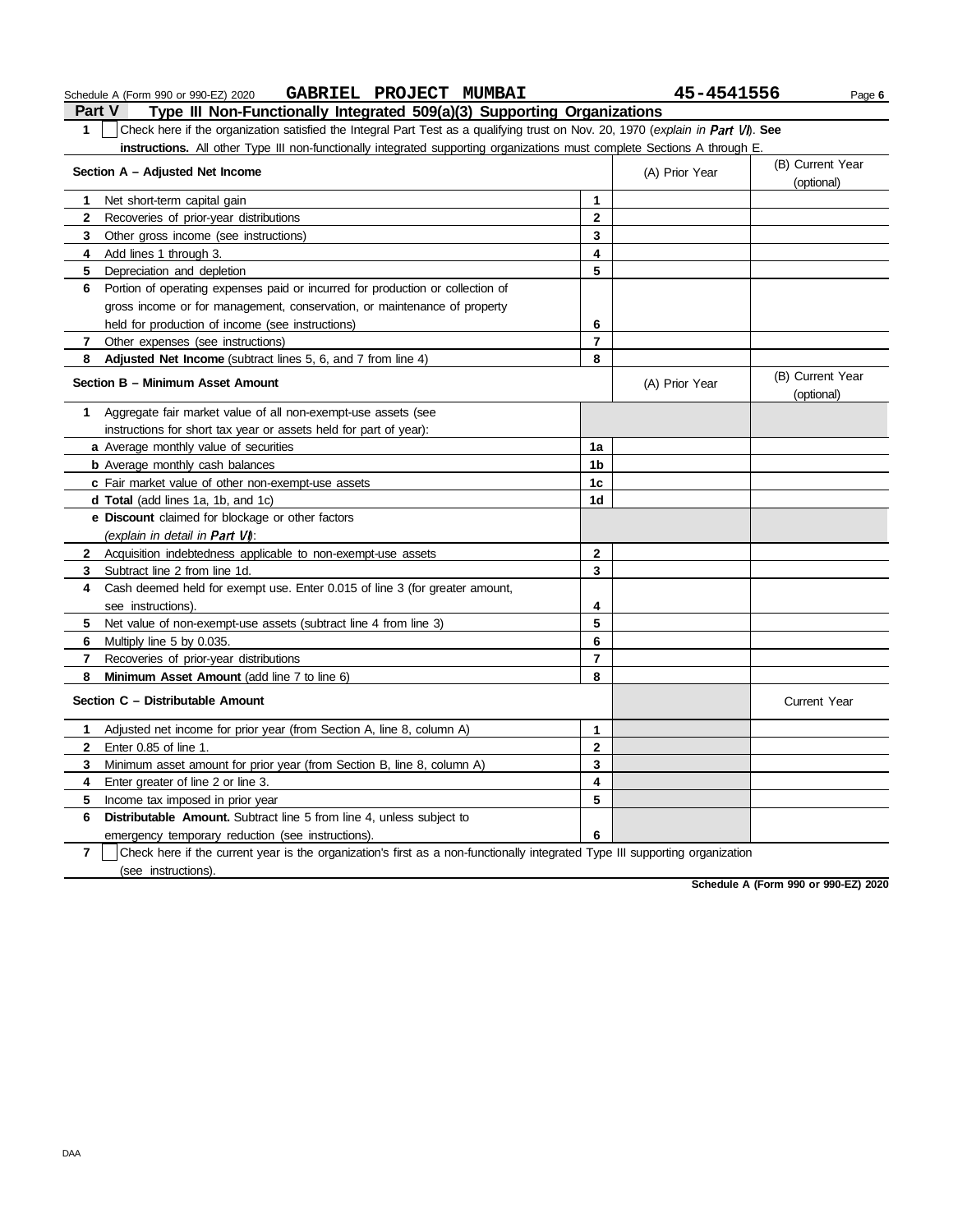#### Schedule A (Form 990 or 990-EZ) 2020 **GABRIEL PROJECT MUMBAI 45-4541556** Page 7 **GABRIEL PROJECT MUMBAI 45-4541556**

## **Part V Type III Non-Functionally Integrated 509(a)(3) Supporting Organizations** *(continued)*

|    | Section D - Distributions                                                                                                   |                                    |                                               | <b>Current Year</b>                              |
|----|-----------------------------------------------------------------------------------------------------------------------------|------------------------------------|-----------------------------------------------|--------------------------------------------------|
|    |                                                                                                                             |                                    |                                               |                                                  |
| 1  | Amounts paid to supported organizations to accomplish exempt purposes                                                       |                                    |                                               |                                                  |
| 2  | Amounts paid to perform activity that directly furthers exempt purposes of supported                                        |                                    |                                               |                                                  |
|    | organizations, in excess of income from activity                                                                            |                                    |                                               |                                                  |
| 3  | Administrative expenses paid to accomplish exempt purposes of supported organizations                                       |                                    |                                               |                                                  |
| 4  | Amounts paid to acquire exempt-use assets                                                                                   |                                    |                                               |                                                  |
| 5  | Qualified set-aside amounts (prior IRS approval required-provide details in Part VI)                                        |                                    |                                               |                                                  |
| 6  | Other distributions (describe in Part VI). See instructions.                                                                |                                    |                                               |                                                  |
| 7  | <b>Total annual distributions.</b> Add lines 1 through 6.                                                                   |                                    |                                               |                                                  |
| 8  | Distributions to attentive supported organizations to which the organization is responsive                                  |                                    |                                               |                                                  |
|    | (provide details in Part VI). See instructions.                                                                             |                                    |                                               |                                                  |
| 9  | Distributable amount for 2020 from Section C, line 6                                                                        |                                    |                                               |                                                  |
| 10 | Line 8 amount divided by line 9 amount                                                                                      |                                    |                                               |                                                  |
|    | <b>Section E - Distribution Allocations (see instructions)</b>                                                              | (i)<br><b>Excess Distributions</b> | (ii)<br><b>Underdistributions</b><br>Pre-2020 | (iii)<br><b>Distributable</b><br>Amount for 2020 |
| 1. | Distributable amount for 2020 from Section C, line 6                                                                        |                                    |                                               |                                                  |
| 2  | Underdistributions, if any, for years prior to 2020<br>(reasonable cause required–explain in Part VI). See<br>instructions. |                                    |                                               |                                                  |
| 3  | Excess distributions carryover, if any, to 2020                                                                             |                                    |                                               |                                                  |
|    |                                                                                                                             |                                    |                                               |                                                  |
|    |                                                                                                                             |                                    |                                               |                                                  |
|    | <b>c</b> From 2017                                                                                                          |                                    |                                               |                                                  |
|    |                                                                                                                             |                                    |                                               |                                                  |
|    |                                                                                                                             |                                    |                                               |                                                  |
|    | f Total of lines 3a through 3e                                                                                              |                                    |                                               |                                                  |
|    | <b>g</b> Applied to underdistributions of prior years                                                                       |                                    |                                               |                                                  |
|    | h Applied to 2020 distributable amount                                                                                      |                                    |                                               |                                                  |
|    | <i>i</i> Carryover from 2015 not applied (see instructions)                                                                 |                                    |                                               |                                                  |
|    | Remainder. Subtract lines 3g, 3h, and 3i from line 3f.                                                                      |                                    |                                               |                                                  |
| 4  | Distributions for 2020 from                                                                                                 |                                    |                                               |                                                  |
|    | \$<br>Section D, line 7:                                                                                                    |                                    |                                               |                                                  |
|    | a Applied to underdistributions of prior years                                                                              |                                    |                                               |                                                  |
|    | <b>b</b> Applied to 2020 distributable amount                                                                               |                                    |                                               |                                                  |
|    | c Remainder. Subtract lines 4a and 4b from line 4.                                                                          |                                    |                                               |                                                  |
| 5  | Remaining underdistributions for years prior to 2020, if                                                                    |                                    |                                               |                                                  |
|    | any. Subtract lines 3g and 4a from line 2. For result                                                                       |                                    |                                               |                                                  |
|    | greater than zero, explain in Part VI. See instructions.                                                                    |                                    |                                               |                                                  |
| 6  | Remaining underdistributions for 2020 Subtract lines 3h                                                                     |                                    |                                               |                                                  |
|    | and 4b from line 1. For result greater than zero, explain in                                                                |                                    |                                               |                                                  |
|    | Part VI. See instructions.                                                                                                  |                                    |                                               |                                                  |
| 7  | Excess distributions carryover to 2021. Add lines 3j                                                                        |                                    |                                               |                                                  |
|    | and 4c.                                                                                                                     |                                    |                                               |                                                  |
| 8  | Breakdown of line 7:                                                                                                        |                                    |                                               |                                                  |
|    |                                                                                                                             |                                    |                                               |                                                  |
|    | <b>b</b> Excess from 2017                                                                                                   |                                    |                                               |                                                  |
|    |                                                                                                                             |                                    |                                               |                                                  |
|    |                                                                                                                             |                                    |                                               |                                                  |
|    |                                                                                                                             |                                    |                                               |                                                  |

**Schedule A (Form 990 or 990-EZ) 2020**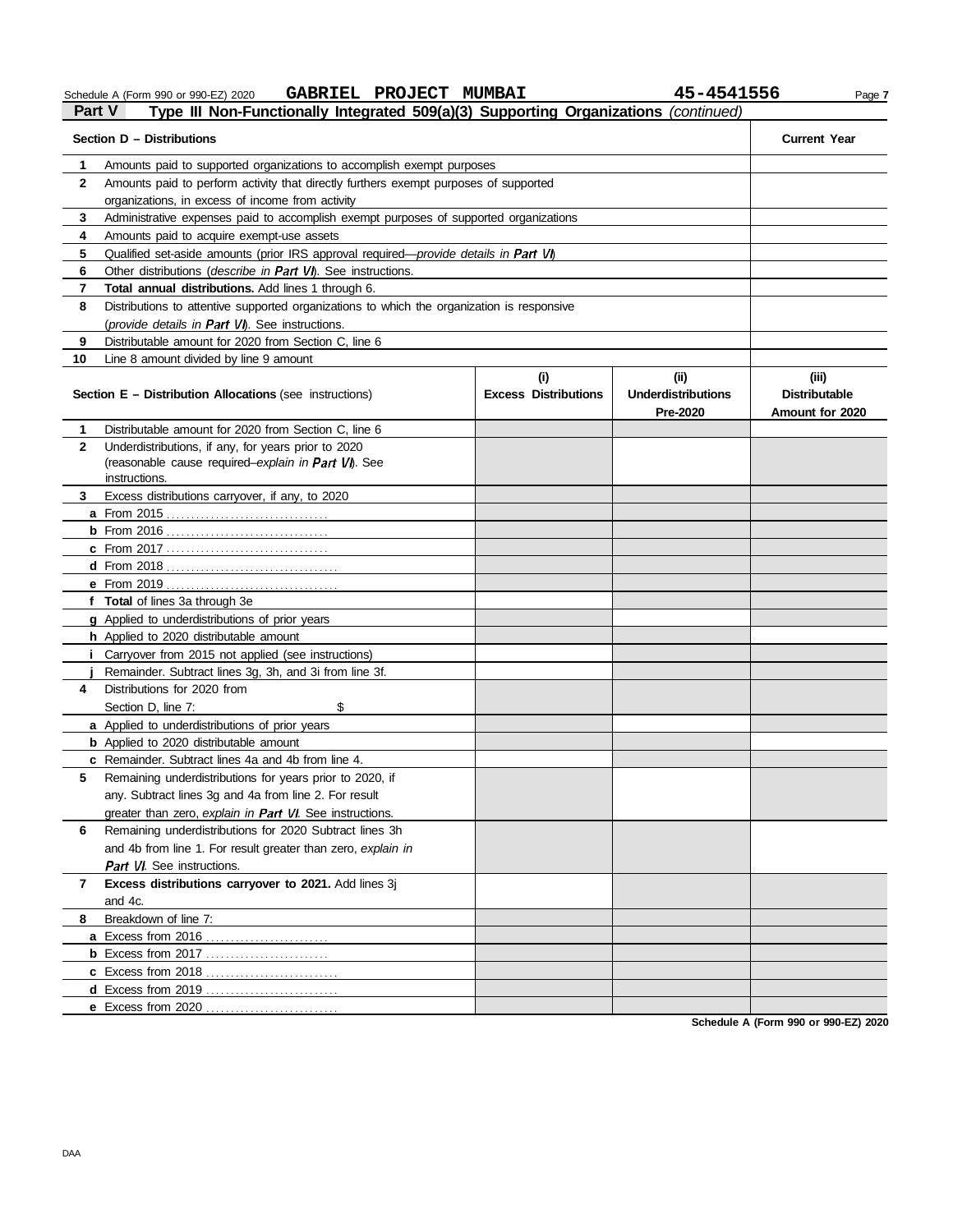|         | Schedule A (Form 990 or 990-EZ) 2020 |                                                                                                | GABRIEL PROJECT MUMBAI |  | 45-4541556                                                                                                                                                                                                                                                                                                                                                                                                                                                                                | Page 8 |
|---------|--------------------------------------|------------------------------------------------------------------------------------------------|------------------------|--|-------------------------------------------------------------------------------------------------------------------------------------------------------------------------------------------------------------------------------------------------------------------------------------------------------------------------------------------------------------------------------------------------------------------------------------------------------------------------------------------|--------|
| Part VI |                                      | lines 2, 5, and 6. Also complete this part for any additional information. (See instructions.) |                        |  | Supplemental Information. Provide the explanations required by Part II, line 10; Part II, line 17a or 17b; Part<br>III, line 12; Part IV, Section A, lines 1, 2, 3b, 3c, 4b, 4c, 5a, 6, 9a, 9b, 9c, 11a, 11b, and 11c; Part IV, Section<br>B, lines 1 and 2; Part IV, Section C, line 1; Part IV, Section D, lines 2 and 3; Part IV, Section E, lines 1c, 2a, 2b,<br>3a, and 3b; Part V, line 1; Part V, Section B, line 1e; Part V, Section D, lines 5, 6, and 8; and Part V, Section E, |        |
|         |                                      |                                                                                                |                        |  |                                                                                                                                                                                                                                                                                                                                                                                                                                                                                           |        |
|         |                                      |                                                                                                |                        |  |                                                                                                                                                                                                                                                                                                                                                                                                                                                                                           |        |
|         |                                      |                                                                                                |                        |  |                                                                                                                                                                                                                                                                                                                                                                                                                                                                                           |        |
|         |                                      |                                                                                                |                        |  |                                                                                                                                                                                                                                                                                                                                                                                                                                                                                           |        |
|         |                                      |                                                                                                |                        |  |                                                                                                                                                                                                                                                                                                                                                                                                                                                                                           |        |
|         |                                      |                                                                                                |                        |  |                                                                                                                                                                                                                                                                                                                                                                                                                                                                                           |        |
|         |                                      |                                                                                                |                        |  |                                                                                                                                                                                                                                                                                                                                                                                                                                                                                           |        |
|         |                                      |                                                                                                |                        |  |                                                                                                                                                                                                                                                                                                                                                                                                                                                                                           |        |
|         |                                      |                                                                                                |                        |  |                                                                                                                                                                                                                                                                                                                                                                                                                                                                                           |        |
|         |                                      |                                                                                                |                        |  |                                                                                                                                                                                                                                                                                                                                                                                                                                                                                           |        |
|         |                                      |                                                                                                |                        |  |                                                                                                                                                                                                                                                                                                                                                                                                                                                                                           |        |
|         |                                      |                                                                                                |                        |  |                                                                                                                                                                                                                                                                                                                                                                                                                                                                                           |        |
|         |                                      |                                                                                                |                        |  |                                                                                                                                                                                                                                                                                                                                                                                                                                                                                           |        |
|         |                                      |                                                                                                |                        |  |                                                                                                                                                                                                                                                                                                                                                                                                                                                                                           |        |
|         |                                      |                                                                                                |                        |  |                                                                                                                                                                                                                                                                                                                                                                                                                                                                                           |        |
|         |                                      |                                                                                                |                        |  |                                                                                                                                                                                                                                                                                                                                                                                                                                                                                           |        |
|         |                                      |                                                                                                |                        |  |                                                                                                                                                                                                                                                                                                                                                                                                                                                                                           |        |
|         |                                      |                                                                                                |                        |  |                                                                                                                                                                                                                                                                                                                                                                                                                                                                                           |        |
|         |                                      |                                                                                                |                        |  |                                                                                                                                                                                                                                                                                                                                                                                                                                                                                           |        |
|         |                                      |                                                                                                |                        |  |                                                                                                                                                                                                                                                                                                                                                                                                                                                                                           |        |
|         |                                      |                                                                                                |                        |  |                                                                                                                                                                                                                                                                                                                                                                                                                                                                                           |        |
|         |                                      |                                                                                                |                        |  |                                                                                                                                                                                                                                                                                                                                                                                                                                                                                           |        |
|         |                                      |                                                                                                |                        |  |                                                                                                                                                                                                                                                                                                                                                                                                                                                                                           |        |
|         |                                      |                                                                                                |                        |  |                                                                                                                                                                                                                                                                                                                                                                                                                                                                                           |        |
|         |                                      |                                                                                                |                        |  |                                                                                                                                                                                                                                                                                                                                                                                                                                                                                           |        |
|         |                                      |                                                                                                |                        |  |                                                                                                                                                                                                                                                                                                                                                                                                                                                                                           |        |
|         |                                      |                                                                                                |                        |  |                                                                                                                                                                                                                                                                                                                                                                                                                                                                                           |        |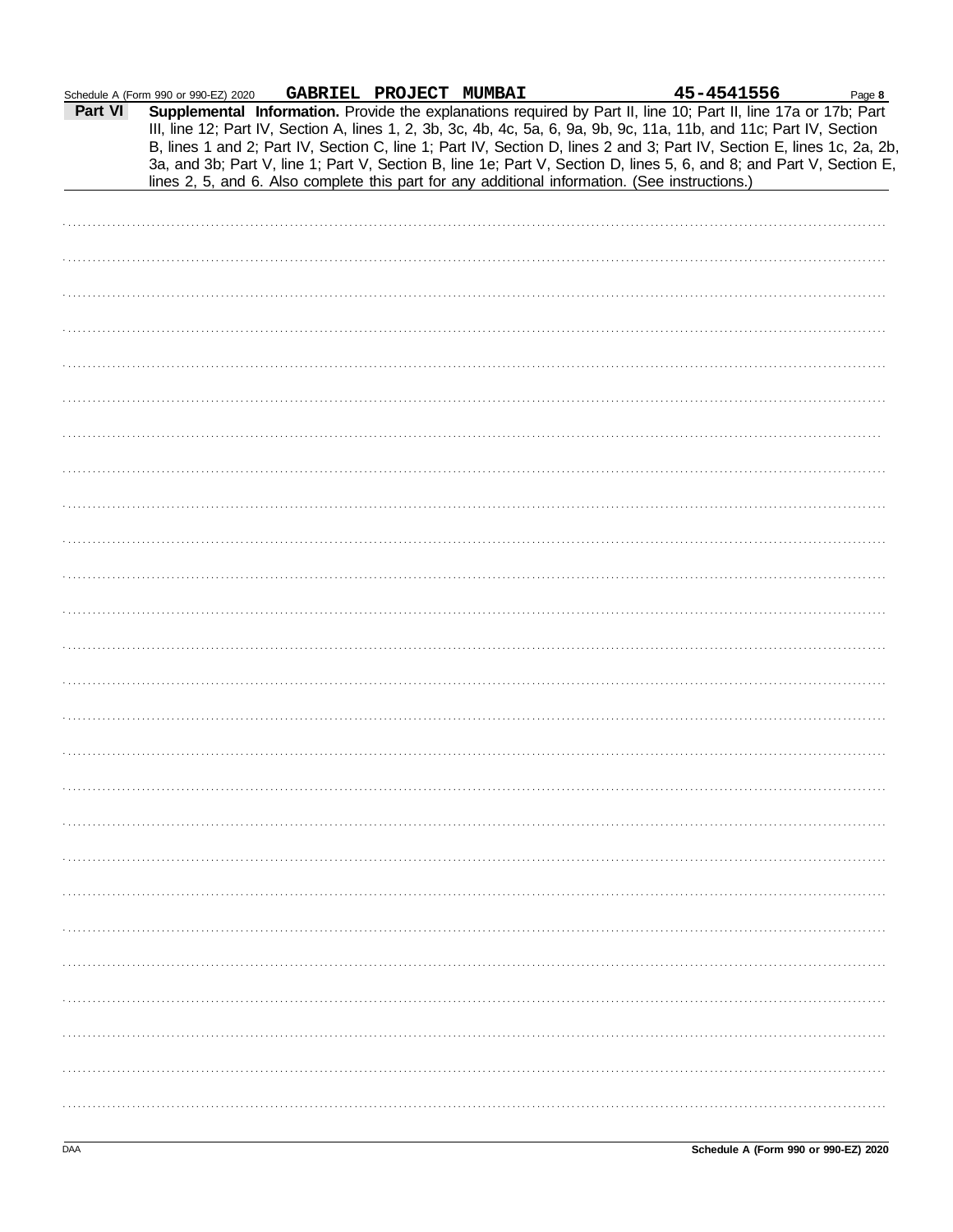Department of the Treasury Internal Revenue Service **(Form 990, 990-EZ,**

Name of the organization

# **Schedule of Contributors Schedule B**

**or 990-PF) Attach to Form 990, Form 990-EZ, or Form 990-PF.** Go to www.irs.gov/Form990 for the latest information. OMB No. 1545-0047

**2020**

**Employer identification number**

| GABRIEL PROJECT                       | <b>MUMBAI</b>                                                               | 45-4541556 |  |  |  |  |  |
|---------------------------------------|-----------------------------------------------------------------------------|------------|--|--|--|--|--|
| <b>Organization type (check one):</b> |                                                                             |            |  |  |  |  |  |
| Filers of:                            | Section:                                                                    |            |  |  |  |  |  |
| Form 990 or 990-EZ                    | $X = 501(c)$<br>3 ) (enter number) organization                             |            |  |  |  |  |  |
|                                       | $4947(a)(1)$ nonexempt charitable trust not treated as a private foundation |            |  |  |  |  |  |
|                                       | 527 political organization                                                  |            |  |  |  |  |  |
| Form 990-PF                           | $501(c)(3)$ exempt private foundation                                       |            |  |  |  |  |  |
|                                       | 4947(a)(1) nonexempt charitable trust treated as a private foundation       |            |  |  |  |  |  |
|                                       | $501(c)(3)$ taxable private foundation                                      |            |  |  |  |  |  |

Check if your organization is covered by the **General Rule** or a **Special Rule. Note:** Only a section 501(c)(7), (8), or (10) organization can check boxes for both the General Rule and a Special Rule. See instructions.

## **General Rule**

For an organization filing Form 990, 990-EZ, or 990-PF that received, during the year, contributions totaling \$5,000 or more (in money or property) from any one contributor. Complete Parts I and II. See instructions for determining a contributor's total contributions.

### **Special Rules**

 $\overline{X}$  For an organization described in section 501(c)(3) filing Form 990 or 990-EZ that met the 33<sup>1</sup>/3% support test of the regulations under sections 509(a)(1) and 170(b)(1)(A)(vi), that checked Schedule A (Form 990 or 990-EZ), Part II, line 13, 16a, or 16b, and that received from any one contributor, during the year, total contributions of the greater of **(1)** \$5,000; or **(2)** 2% of the amount on (i) Form 990, Part VIII, line 1h; or (ii) Form 990-EZ, line 1. Complete Parts I and II.

literary, or educational purposes, or for the prevention of cruelty to children or animals. Complete Parts I (entering For an organization described in section  $501(c)(7)$ , (8), or (10) filing Form 990 or 990-EZ that received from any one contributor, during the year, total contributions of more than \$1,000 *exclusively* for religious, charitable, scientific, "N/A" in column (b) instead of the contributor name and address), II, and III.

For an organization described in section 501(c)(7), (8), or (10) filing Form 990 or 990-EZ that received from any one contributor, during the year, contributions *exclusively* for religious, charitable, etc., purposes, but no such contributions totaled more than \$1,000. If this box is checked, enter here the total contributions that were received during the year for an *exclusively* religious, charitable, etc., purpose. Don't complete any of the parts unless the **General Rule** applies to this organization because it received *nonexclusively* religious, charitable, etc., contributions totaling \$5,000 or more during the year . . . . . . . . . . . . . . . . . . . . . . . . . . . . . . . . . . . . . . . . . . . . . . . . . . . . . . . . . . . . . . . . . . . . . . . . . . . . . . . . \$ . . . . . . . . . . . . . . . . . . . . . . . . . . . .

990-EZ, or 990-PF), but it **must** answer "No" on Part IV, line 2, of its Form 990; or check the box on line H of its Form 990-EZ or on its Form 990-PF, Part I, line 2, to certify that it doesn't meet the filing requirements of Schedule B (Form 990, 990-EZ, or 990-PF). **Caution:** An organization that isn't covered by the General Rule and/or the Special Rules doesn't file Schedule B (Form 990,

**For Paperwork Reduction Act Notice, see the instructions for Form 990, 990-EZ, or 990-PF.**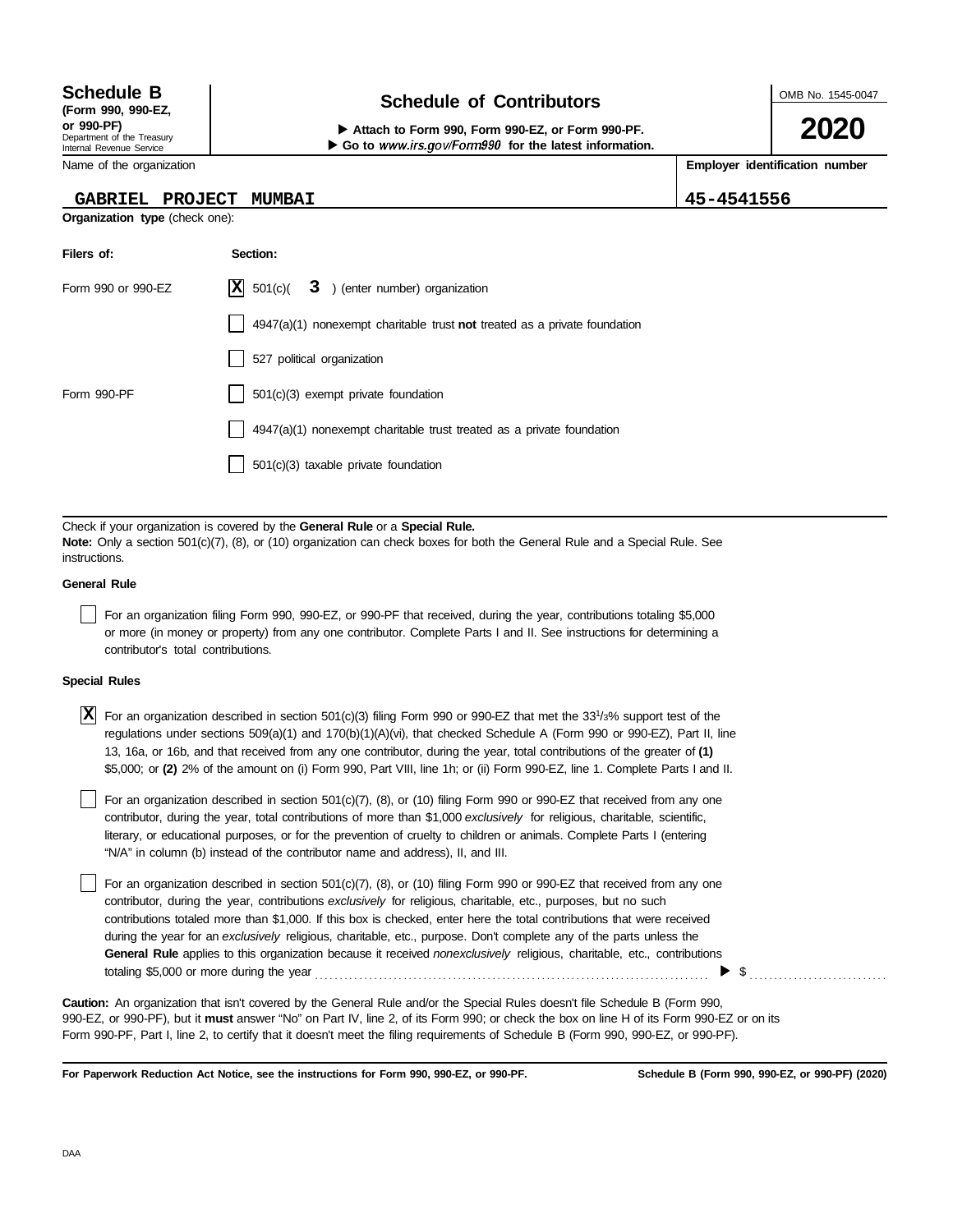|               | vanio or organization<br><b>GABRIEL PROJECT</b><br><b>MUMBAI</b>                               |                                                      | Linpioyer identification number<br>45-4541556                                                                 |
|---------------|------------------------------------------------------------------------------------------------|------------------------------------------------------|---------------------------------------------------------------------------------------------------------------|
| Part I        | Contributors (see instructions). Use duplicate copies of Part I if additional space is needed. |                                                      |                                                                                                               |
| (a)<br>No.    | (b)<br>Name, address, and ZIP + 4                                                              | (c)<br><b>Total contributions</b>                    | (d)<br>Type of contribution                                                                                   |
| $\mathbf{1}$  |                                                                                                | 18,700<br>$\sim$                                     | х<br>Person<br>Payroll<br>Noncash<br>(Complete Part II for<br>noncash contributions.)                         |
| (a)<br>No.    | (b)<br>Name, address, and ZIP + 4                                                              | (c)<br><b>Total contributions</b>                    | (d)<br>Type of contribution                                                                                   |
| 2             |                                                                                                | 140,000<br>$\sim$                                    | X<br>Person<br>Payroll<br>Noncash<br>(Complete Part II for<br>noncash contributions.)                         |
| (a)<br>No.    | (b)<br>Name, address, and ZIP + 4                                                              | (c)<br><b>Total contributions</b>                    | (d)<br>Type of contribution                                                                                   |
| $\frac{3}{2}$ |                                                                                                | 18,768<br>$\mathsf{\$}$                              | х<br>Person<br>Payroll<br>Noncash<br>(Complete Part II for<br>noncash contributions.)                         |
| (a)<br>No.    | (b)<br>Name, address, and ZIP + 4                                                              | (c)<br><b>Total contributions</b>                    | (d)<br>Type of contribution                                                                                   |
| $4_{\ldots}$  |                                                                                                | 14,000<br>$\mathsf{\$}$                              | X<br>Person<br>Payroll<br><b>Noncash</b><br>(Complete Part II for<br>noncash contributions.)                  |
| (a)<br>No.    | (b)<br>Name, address, and ZIP + 4                                                              | (c)<br><b>Total contributions</b>                    | (d)<br>Type of contribution                                                                                   |
| .5.           |                                                                                                | 12,480<br>\$                                         | X<br>Person<br>Payroll<br><b>Noncash</b><br>(Complete Part II for<br>noncash contributions.)                  |
| (a)           | (b)                                                                                            | (c)                                                  | (d)                                                                                                           |
| No.<br>.6     | Name, address, and ZIP + 4                                                                     | <b>Total contributions</b><br>10,500<br>$\mathsf{s}$ | Type of contribution<br>х<br>Person<br>Payroll<br>Noncash<br>(Complete Part II for<br>noncash contributions.) |

Schedule B (Form 990, 990-EZ, or 990-PF) (2020)<br>Name of organization

**Employer identification number** Page **2 PAGE 1 OF 2**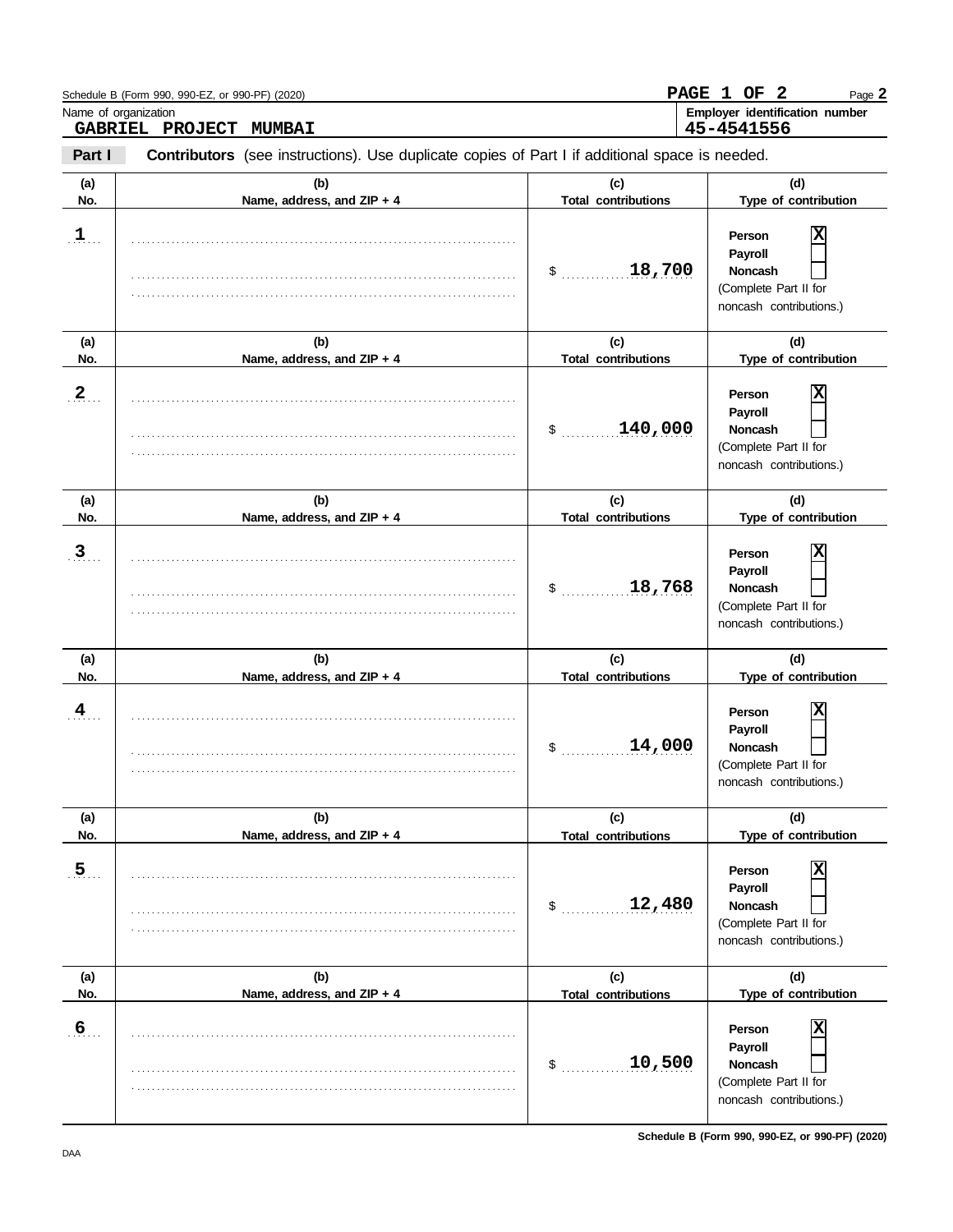**Name of organization** 

| PAGE 2 OF 2 |  | Page 2                                |
|-------------|--|---------------------------------------|
|             |  | <b>Employer identification number</b> |

**GABRIEL PROJECT MUMBAI**

**45-4541556**

| Part I         | Contributors (see instructions). Use duplicate copies of Part I if additional space is needed. |                                   |                                                                                                          |
|----------------|------------------------------------------------------------------------------------------------|-----------------------------------|----------------------------------------------------------------------------------------------------------|
| (a)<br>No.     | (b)<br>Name, address, and ZIP + 4                                                              | (c)<br><b>Total contributions</b> | (d)<br>Type of contribution                                                                              |
| .7.            |                                                                                                | 10,000<br>$\sim$                  | X<br>Person<br>Payroll<br><b>Noncash</b><br>(Complete Part II for<br>noncash contributions.)             |
| (a)<br>No.     | (b)<br>Name, address, and ZIP + 4                                                              | (c)<br><b>Total contributions</b> | (d)<br>Type of contribution                                                                              |
| 8 <sub>1</sub> |                                                                                                | 10,000                            | X<br>Person<br>Payroll<br>Noncash<br>(Complete Part II for<br>noncash contributions.)                    |
| (a)            | (b)                                                                                            | (c)                               | (d)                                                                                                      |
| No.            | Name, address, and ZIP + 4                                                                     | <b>Total contributions</b>        | Type of contribution                                                                                     |
|                |                                                                                                |                                   | Person<br>Payroll<br><b>Noncash</b><br>(Complete Part II for<br>noncash contributions.)                  |
| (a)            | (b)                                                                                            | (c)                               | (d)                                                                                                      |
| No.            | Name, address, and ZIP + 4                                                                     | <b>Total contributions</b><br>\$  | Type of contribution<br>Person<br>Payroll<br>Noncash<br>(Complete Part II for<br>noncash contributions.) |
| (a)<br>No.     | (b)<br>Name, address, and ZIP + 4                                                              | (c)<br><b>Total contributions</b> | (d)<br>Type of contribution                                                                              |
|                |                                                                                                | \$                                | Person<br>Payroll<br>Noncash<br>(Complete Part II for<br>noncash contributions.)                         |
| (a)<br>No.     | (b)<br>Name, address, and ZIP + 4                                                              | (c)<br><b>Total contributions</b> | (d)<br>Type of contribution                                                                              |
|                |                                                                                                | \$                                | Person<br>Payroll<br>Noncash<br>(Complete Part II for<br>noncash contributions.)                         |

**Schedule B (Form 990, 990-EZ, or 990-PF) (2020)**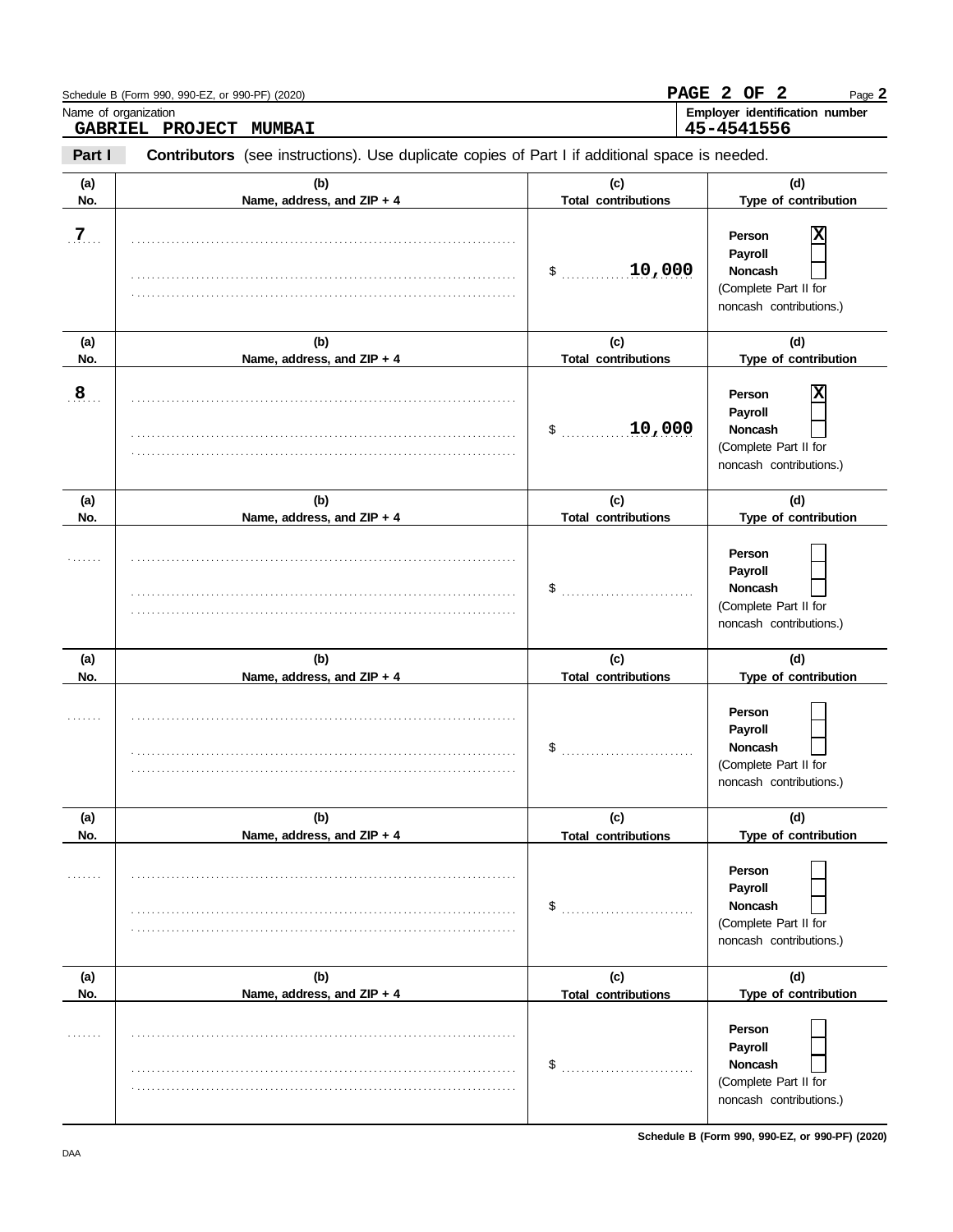| <b>SCHEDULE F</b>                                                                                                                                       |                                                                                          |                                           |                                                                                           |    | <b>Statement of Activities Outside the United States</b>                                                                                                                                                               |                                                                                                                 |                                              | OMB No. 1545-0047                                                 |
|---------------------------------------------------------------------------------------------------------------------------------------------------------|------------------------------------------------------------------------------------------|-------------------------------------------|-------------------------------------------------------------------------------------------|----|------------------------------------------------------------------------------------------------------------------------------------------------------------------------------------------------------------------------|-----------------------------------------------------------------------------------------------------------------|----------------------------------------------|-------------------------------------------------------------------|
| (Form 990)                                                                                                                                              | > Complete if the organization answered "Yes" on Form 990, Part IV, line 14b, 15, or 16. |                                           |                                                                                           |    |                                                                                                                                                                                                                        |                                                                                                                 |                                              |                                                                   |
| Attach to Form 990.<br>Department of the Treasury<br>Go to www.irs.gov/Form990 for instructions and the latest information.<br>Internal Revenue Service |                                                                                          |                                           |                                                                                           |    |                                                                                                                                                                                                                        |                                                                                                                 |                                              | Open to Public<br><b>Inspection</b>                               |
| Name of the organization                                                                                                                                |                                                                                          |                                           | GABRIEL PROJECT MUMBAI                                                                    |    |                                                                                                                                                                                                                        |                                                                                                                 | Employer identification number<br>45-4541556 |                                                                   |
| Part I                                                                                                                                                  |                                                                                          |                                           |                                                                                           |    | General Information on Activities Outside the United States. Complete if the organization answered "Yes" on                                                                                                            |                                                                                                                 |                                              |                                                                   |
|                                                                                                                                                         |                                                                                          | Form 990, Part IV, line 14b.              |                                                                                           |    |                                                                                                                                                                                                                        |                                                                                                                 |                                              |                                                                   |
| award the grants or assistance?                                                                                                                         |                                                                                          |                                           |                                                                                           |    | 1 For grantmakers. Does the organization maintain records to substantiate the amount of its grants and<br>other assistance, the grantees' eligibility for the grants or assistance, and the selection criteria used to |                                                                                                                 |                                              | <b>x</b><br><b>Yes</b><br>No                                      |
| outside the United States.                                                                                                                              |                                                                                          |                                           |                                                                                           |    | 2 For grantmakers. Describe in Part V the organization's procedures for monitoring the use of its grants and other assistance                                                                                          |                                                                                                                 |                                              |                                                                   |
| 3                                                                                                                                                       |                                                                                          |                                           |                                                                                           |    | Activities per Region. (The following Part I, line 3 table can be duplicated if additional space is needed.)                                                                                                           |                                                                                                                 |                                              |                                                                   |
| (a) Region                                                                                                                                              |                                                                                          | (b) Number<br>of offices in<br>the region | (c) Number of<br>employees,<br>agents, and<br>independent<br>contractors<br>in the region |    | (d) Activities conducted in the<br>region (by type) (such as,<br>fundraising, program services,<br>investments, grants to recipients<br>located in the region)                                                         | (e) If activity listed in (d) is<br>a program service,<br>describe specific type of<br>service(s) in the region |                                              | (f) Total<br>expenditures for<br>and investments<br>in the region |
| SOUTH ASIA<br>(1)                                                                                                                                       |                                                                                          |                                           |                                                                                           |    | 3LIVELIHOOD                                                                                                                                                                                                            | <b>ECONOMIC</b>                                                                                                 |                                              | 51,288                                                            |
| SOUTH ASIA<br>(2)                                                                                                                                       |                                                                                          |                                           |                                                                                           |    | <b>4 NUTRITION</b>                                                                                                                                                                                                     | <b>HEALTHY MEALS</b>                                                                                            |                                              | 107,975                                                           |
| SOUTH ASIA                                                                                                                                              |                                                                                          |                                           |                                                                                           |    |                                                                                                                                                                                                                        |                                                                                                                 |                                              |                                                                   |
| (3)<br>SOUTH ASIA                                                                                                                                       |                                                                                          |                                           |                                                                                           |    | <b>4 EDUCATION</b>                                                                                                                                                                                                     | <b>SCHOOLING</b>                                                                                                |                                              | 51,288                                                            |
| (4)                                                                                                                                                     |                                                                                          |                                           |                                                                                           |    | <b>4 MEDICAL</b>                                                                                                                                                                                                       | HEALTH SERVICES                                                                                                 |                                              | 59,386                                                            |
| (5)                                                                                                                                                     |                                                                                          |                                           |                                                                                           |    |                                                                                                                                                                                                                        |                                                                                                                 |                                              |                                                                   |
| (6)                                                                                                                                                     |                                                                                          |                                           |                                                                                           |    |                                                                                                                                                                                                                        |                                                                                                                 |                                              |                                                                   |
| (7)                                                                                                                                                     |                                                                                          |                                           |                                                                                           |    |                                                                                                                                                                                                                        |                                                                                                                 |                                              |                                                                   |
| (8)                                                                                                                                                     |                                                                                          |                                           |                                                                                           |    |                                                                                                                                                                                                                        |                                                                                                                 |                                              |                                                                   |
| (9)                                                                                                                                                     |                                                                                          |                                           |                                                                                           |    |                                                                                                                                                                                                                        |                                                                                                                 |                                              |                                                                   |
| (10)                                                                                                                                                    |                                                                                          |                                           |                                                                                           |    |                                                                                                                                                                                                                        |                                                                                                                 |                                              |                                                                   |
| (11)                                                                                                                                                    |                                                                                          |                                           |                                                                                           |    |                                                                                                                                                                                                                        |                                                                                                                 |                                              |                                                                   |
| (12)                                                                                                                                                    |                                                                                          |                                           |                                                                                           |    |                                                                                                                                                                                                                        |                                                                                                                 |                                              |                                                                   |
| (13)                                                                                                                                                    |                                                                                          |                                           |                                                                                           |    |                                                                                                                                                                                                                        |                                                                                                                 |                                              |                                                                   |
| (14)                                                                                                                                                    |                                                                                          |                                           |                                                                                           |    |                                                                                                                                                                                                                        |                                                                                                                 |                                              |                                                                   |
| (15)                                                                                                                                                    |                                                                                          |                                           |                                                                                           |    |                                                                                                                                                                                                                        |                                                                                                                 |                                              |                                                                   |
| (16)                                                                                                                                                    |                                                                                          |                                           |                                                                                           |    |                                                                                                                                                                                                                        |                                                                                                                 |                                              |                                                                   |
| (17)                                                                                                                                                    |                                                                                          |                                           |                                                                                           |    |                                                                                                                                                                                                                        |                                                                                                                 |                                              |                                                                   |
| 3a Subtotal<br><b>b</b> Total from continuation                                                                                                         |                                                                                          |                                           |                                                                                           | 15 |                                                                                                                                                                                                                        |                                                                                                                 |                                              | 269,937                                                           |
| sheets to Part I<br>c Totals (add<br>lines 3a and 3b)                                                                                                   |                                                                                          |                                           |                                                                                           | 15 |                                                                                                                                                                                                                        |                                                                                                                 |                                              | 269,937                                                           |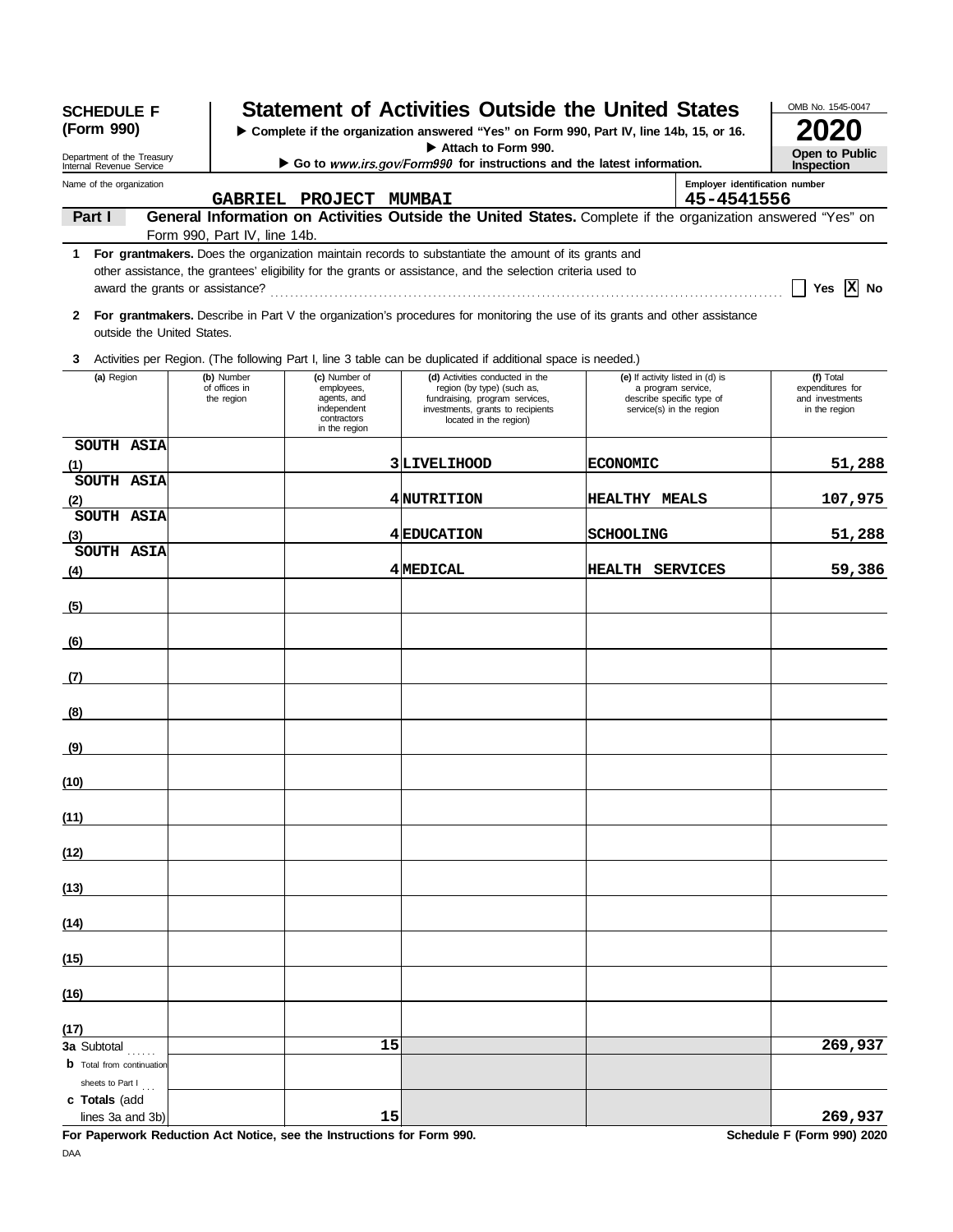| $\mathbf{1}$ | (a) Name of<br>organization | (b) IRS code<br>section and EIN<br>(if applicable) | (c) Region | (d) Purpose of<br>grant                                                                                                                   | (e) Amount of<br>cash grant | (f) Manner of<br>cash<br>disbursement | (g) Amount of<br>noncash<br>assistance | (h) Description<br>of noncash assistance | (i) Method of<br>valuation<br>(book, FMV,<br>appraisal, other) |
|--------------|-----------------------------|----------------------------------------------------|------------|-------------------------------------------------------------------------------------------------------------------------------------------|-----------------------------|---------------------------------------|----------------------------------------|------------------------------------------|----------------------------------------------------------------|
|              |                             |                                                    |            |                                                                                                                                           |                             |                                       |                                        |                                          |                                                                |
| (1)          |                             |                                                    |            |                                                                                                                                           |                             |                                       |                                        |                                          |                                                                |
| (2)          |                             |                                                    |            |                                                                                                                                           |                             |                                       |                                        |                                          |                                                                |
| (3)          |                             |                                                    |            |                                                                                                                                           |                             |                                       |                                        |                                          |                                                                |
| (4)          |                             |                                                    |            |                                                                                                                                           |                             |                                       |                                        |                                          |                                                                |
| (5)          |                             |                                                    |            |                                                                                                                                           |                             |                                       |                                        |                                          |                                                                |
| (6)          |                             |                                                    |            |                                                                                                                                           |                             |                                       |                                        |                                          |                                                                |
| (7)          |                             |                                                    |            |                                                                                                                                           |                             |                                       |                                        |                                          |                                                                |
| (8)          |                             |                                                    |            |                                                                                                                                           |                             |                                       |                                        |                                          |                                                                |
| (9)          |                             |                                                    |            |                                                                                                                                           |                             |                                       |                                        |                                          |                                                                |
| (10)         |                             |                                                    |            |                                                                                                                                           |                             |                                       |                                        |                                          |                                                                |
| (11)         |                             |                                                    |            |                                                                                                                                           |                             |                                       |                                        |                                          |                                                                |
| (12)         |                             |                                                    |            |                                                                                                                                           |                             |                                       |                                        |                                          |                                                                |
| (13)         |                             |                                                    |            |                                                                                                                                           |                             |                                       |                                        |                                          |                                                                |
| (14)         |                             |                                                    |            |                                                                                                                                           |                             |                                       |                                        |                                          |                                                                |
| (15)         |                             |                                                    |            |                                                                                                                                           |                             |                                       |                                        |                                          |                                                                |
| (16)         |                             |                                                    |            |                                                                                                                                           |                             |                                       |                                        |                                          |                                                                |
|              |                             |                                                    |            | 2 Enter total number of recipient organizations listed above that are recognized as charities by the foreign country, recognized as a tax |                             |                                       |                                        |                                          |                                                                |

Schedule F (Form 990) 2020 Page **2 GABRIEL PROJECT MUMBAI 45-4541556**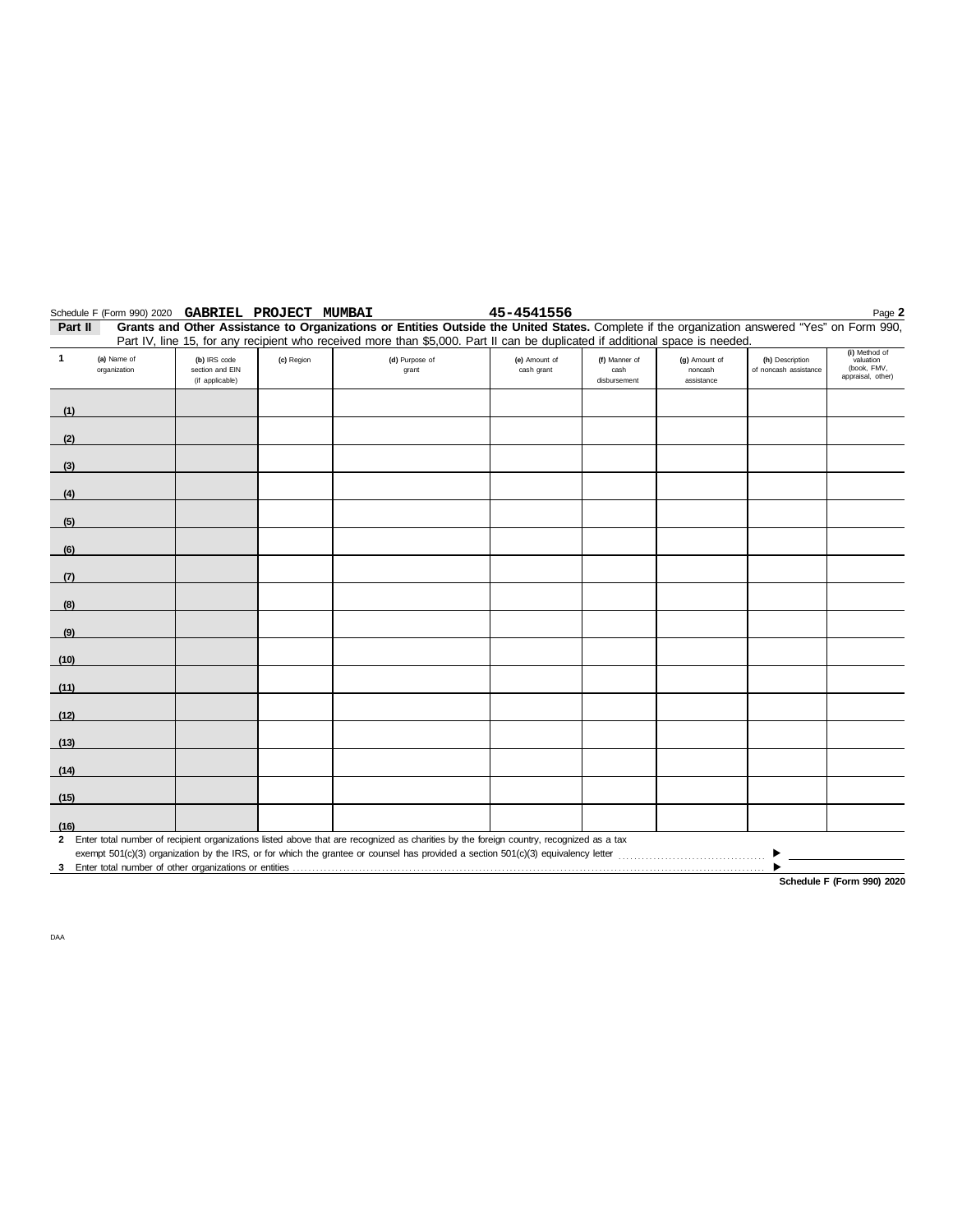| Part III can be duplicated if additional space is needed.<br>(a) Type of grant or assistance | (b) Region | (c) Number of | (d) Amount of | (e) Manner of        | (f) Amount of         | (g) Description       |                                                                |
|----------------------------------------------------------------------------------------------|------------|---------------|---------------|----------------------|-----------------------|-----------------------|----------------------------------------------------------------|
|                                                                                              |            | recipients    | cash grant    | cash<br>disbursement | noncash<br>assistance | of noncash assistance | (h) Method of<br>valuation<br>(book, FMV,<br>appraisal, other) |
| (1)                                                                                          |            |               |               |                      |                       |                       |                                                                |
| (2)                                                                                          |            |               |               |                      |                       |                       |                                                                |
| (3)                                                                                          |            |               |               |                      |                       |                       |                                                                |
| (4)                                                                                          |            |               |               |                      |                       |                       |                                                                |
| (5)<br><u> 1990 - Jan Barbara Barat, prima po</u>                                            |            |               |               |                      |                       |                       |                                                                |
| (6)                                                                                          |            |               |               |                      |                       |                       |                                                                |
| (7)                                                                                          |            |               |               |                      |                       |                       |                                                                |
| (8)                                                                                          |            |               |               |                      |                       |                       |                                                                |
| (9)                                                                                          |            |               |               |                      |                       |                       |                                                                |
| (10)                                                                                         |            |               |               |                      |                       |                       |                                                                |
| (11)<br><u> 1989 - Andrea Station Books, amerikansk politik (</u>                            |            |               |               |                      |                       |                       |                                                                |
| (12)                                                                                         |            |               |               |                      |                       |                       |                                                                |
| (13)<br><u> 1989 - Andrea State Barnett, amerikansk politiker (</u>                          |            |               |               |                      |                       |                       |                                                                |
| (14)<br><u> 1980 - Johann Barbara, martxa alemani</u> ar a                                   |            |               |               |                      |                       |                       |                                                                |
| (15)                                                                                         |            |               |               |                      |                       |                       |                                                                |
| (16)                                                                                         |            |               |               |                      |                       |                       |                                                                |
| (17)                                                                                         |            |               |               |                      |                       |                       |                                                                |
| (18)                                                                                         |            |               |               |                      |                       |                       |                                                                |

Schedule F (Form 990) 2020 GABRIEL PROJECT MUMBAI **32 AU 45-4541556** and the state of the state of the page 3 **Part III Grants and Other Assistance to Individuals Outside the United States.** Complete if the organization answered "Yes" on Form 990, Part IV, line 16. **GABRIEL PROJECT MUMBAI 45-4541556**

**Schedule F (Form 990) 2020**

DAA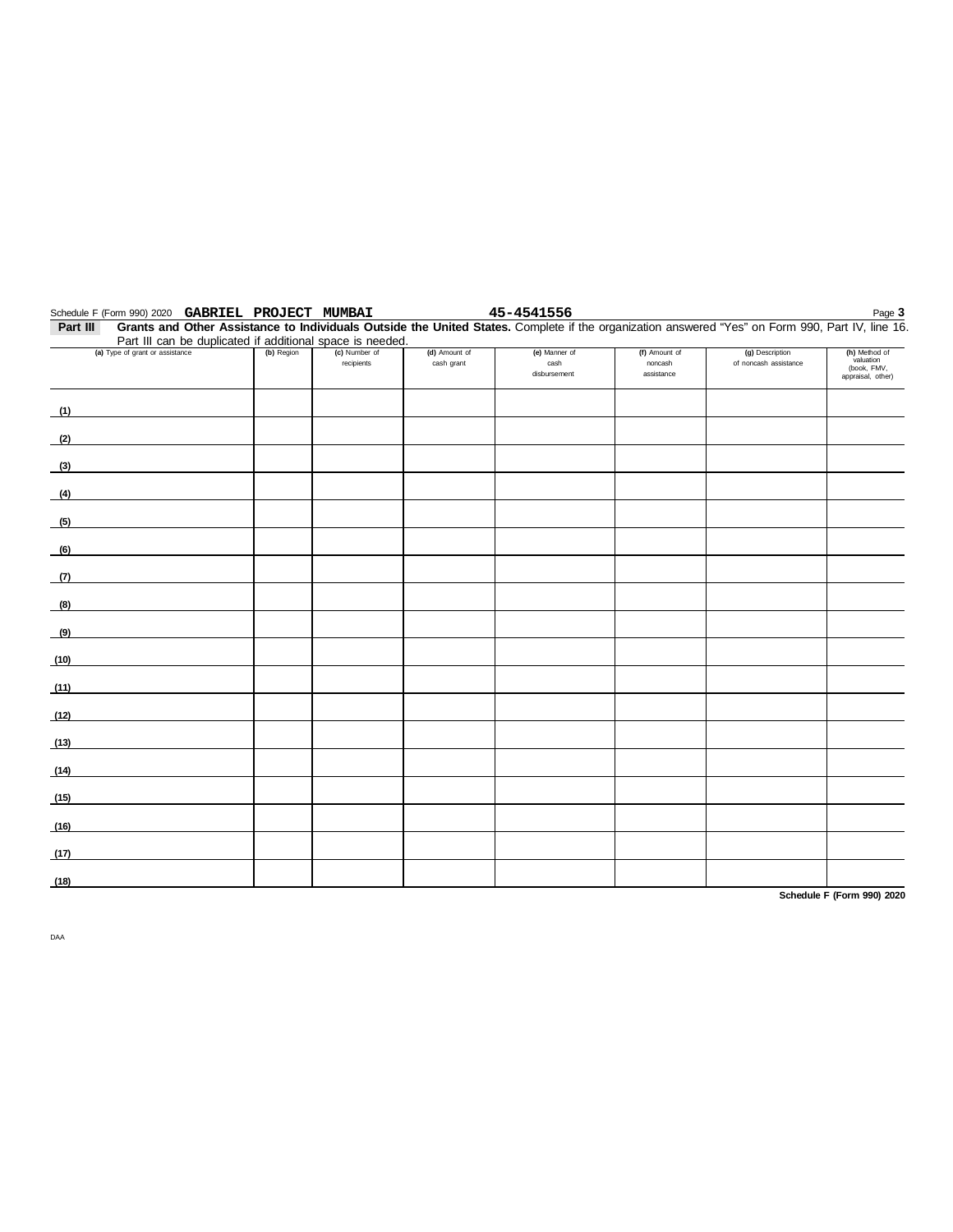|    |                |                      | Schedule F (Form 990) 2020 GABRIEL PROJECT MUMBAI | 45-4541556                                                                                                                                                                                                                                                                                                                        |            | Page 4   |
|----|----------------|----------------------|---------------------------------------------------|-----------------------------------------------------------------------------------------------------------------------------------------------------------------------------------------------------------------------------------------------------------------------------------------------------------------------------------|------------|----------|
|    | <b>Part IV</b> | <b>Foreign Forms</b> |                                                   |                                                                                                                                                                                                                                                                                                                                   |            |          |
| 1. |                |                      |                                                   | Was the organization a U.S. transferor of property to a foreign corporation during the tax year? If "Yes,"<br>the organization may be required to file Form 926, Return by a U.S. Transferor of Property to a Foreign                                                                                                             | <b>Yes</b> | x<br>No  |
| 2  |                |                      |                                                   | Did the organization have an interest in a foreign trust during the tax year? If "Yes," the organization may<br>be required to separately file Form 3520, Annual Return To Report Transactions With Foreign Trusts and<br>Receipt of Certain Foreign Gifts, and/or Form 3520-A, Annual Information Return of Foreign Trust With a | <b>Yes</b> | x<br>No  |
| 3  |                |                      |                                                   | Did the organization have an ownership interest in a foreign corporation during the tax year? If "Yes,"<br>the organization may be required to file Form 5471, Information Return of U.S. Persons With Respect to                                                                                                                 | <b>Yes</b> | x <br>No |
| 4  |                |                      |                                                   | Was the organization a direct or indirect shareholder of a passive foreign investment company or a<br>qualified electing fund during the tax year? If "Yes," the organization may be required to file Form 8621.<br>Information Return by a Shareholder of a Passive Foreign Investment Company or Qualified Electing             | <b>Yes</b> | ΙX<br>No |
| 5. |                |                      |                                                   | Did the organization have an ownership interest in a foreign partnership during the tax year? If "Yes,"<br>the organization may be required to file Form 8865, Return of U.S. Persons With Respect to Certain                                                                                                                     | <b>Yes</b> | x<br>No  |
| 6. |                |                      |                                                   | Did the organization have any operations in or related to any boycotting countries during the tax year? If<br>"Yes," the organization may be required to separately file Form 5713, International Boycott Report (see                                                                                                             | Yes        | No       |

**Schedule F (Form 990) 2020**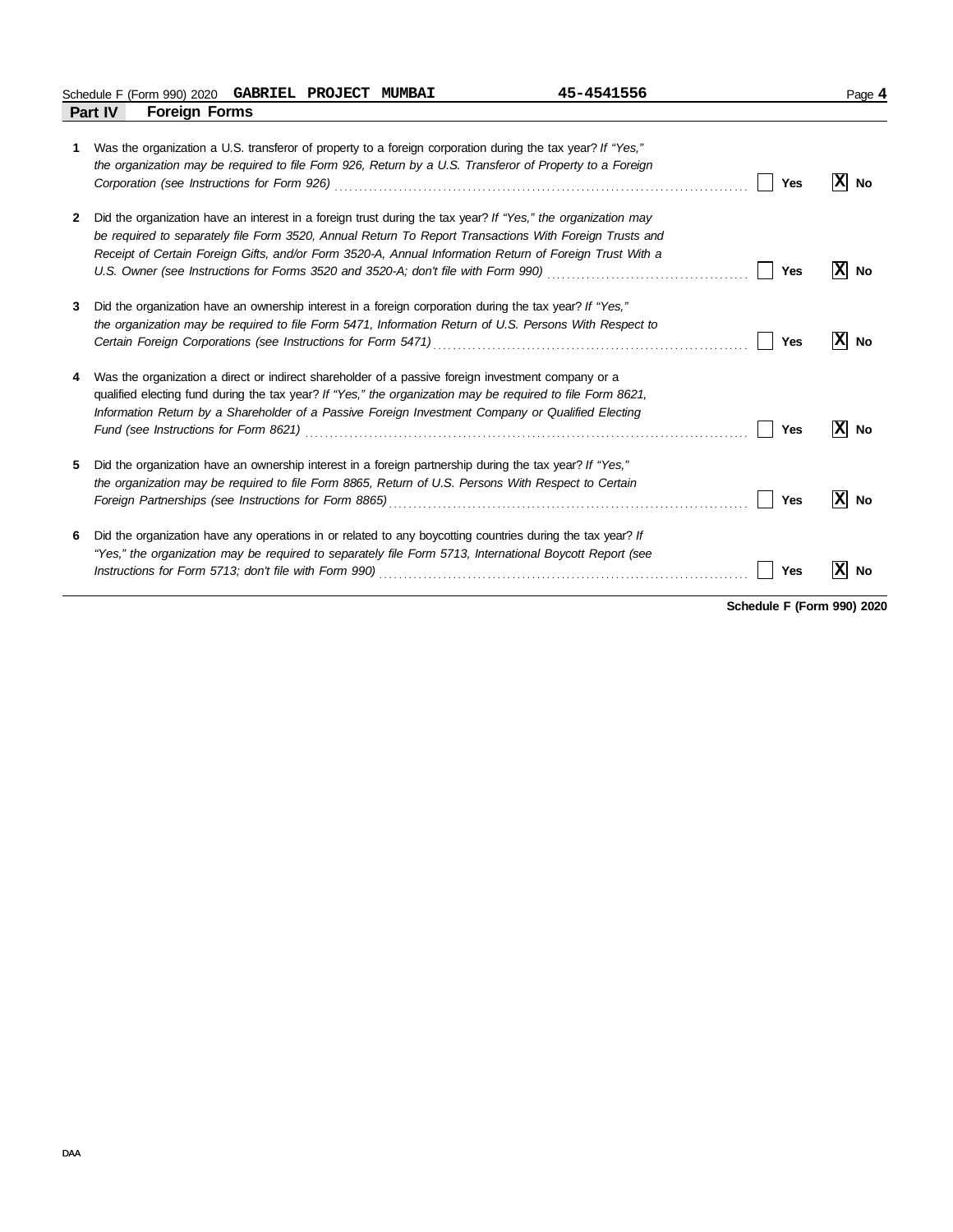|               | Schedule F (Form 990) 2020 GABRIEL PROJECT MUMBAI                                                                                                                                                                                                                                                                                                                                                                                                |      | 45-4541556          |                    | Page 5                   |
|---------------|--------------------------------------------------------------------------------------------------------------------------------------------------------------------------------------------------------------------------------------------------------------------------------------------------------------------------------------------------------------------------------------------------------------------------------------------------|------|---------------------|--------------------|--------------------------|
| Part V        | Supplemental Information<br>Provide the information required by Part I, line 2 (monitoring of funds); Part I, line 3, column (f) (accounting method;<br>amounts of investments vs. expenditures per region); Part II, line 1 (accounting method); Part III (accounting method); and<br>Part III, column (c) (estimated number of recipients), as applicable. Also complete this part to provide any additional<br>information. See instructions. |      |                     |                    |                          |
|               | PART I, LINE 3 - ACTIVITIES PER REGION                                                                                                                                                                                                                                                                                                                                                                                                           |      |                     |                    |                          |
| <b>REGION</b> |                                                                                                                                                                                                                                                                                                                                                                                                                                                  |      | <b>EXPENDITURES</b> | <b>INVESTMENTS</b> |                          |
| SOUTH ASIA    |                                                                                                                                                                                                                                                                                                                                                                                                                                                  | \$   | $51,288$ \$         |                    | $\mathbf 0$              |
| SOUTH ASIA    |                                                                                                                                                                                                                                                                                                                                                                                                                                                  | . \$ | $107,975$ \$        |                    | $\mathbf 0$              |
| SOUTH ASIA    |                                                                                                                                                                                                                                                                                                                                                                                                                                                  | . \$ | $51,288$ \$         |                    | $\overline{\phantom{a}}$ |
| SOUTH ASIA    |                                                                                                                                                                                                                                                                                                                                                                                                                                                  | ₿    | $59,386$ \$         |                    | $\overline{\mathbf{0}}$  |
|               |                                                                                                                                                                                                                                                                                                                                                                                                                                                  |      |                     |                    |                          |
|               |                                                                                                                                                                                                                                                                                                                                                                                                                                                  |      |                     |                    |                          |
|               |                                                                                                                                                                                                                                                                                                                                                                                                                                                  |      |                     |                    |                          |
|               |                                                                                                                                                                                                                                                                                                                                                                                                                                                  |      |                     |                    |                          |
|               |                                                                                                                                                                                                                                                                                                                                                                                                                                                  |      |                     |                    |                          |
|               |                                                                                                                                                                                                                                                                                                                                                                                                                                                  |      |                     |                    |                          |
|               |                                                                                                                                                                                                                                                                                                                                                                                                                                                  |      |                     |                    |                          |
|               |                                                                                                                                                                                                                                                                                                                                                                                                                                                  |      |                     |                    |                          |
|               |                                                                                                                                                                                                                                                                                                                                                                                                                                                  |      |                     |                    |                          |
|               |                                                                                                                                                                                                                                                                                                                                                                                                                                                  |      |                     |                    |                          |
|               |                                                                                                                                                                                                                                                                                                                                                                                                                                                  |      |                     |                    |                          |
|               |                                                                                                                                                                                                                                                                                                                                                                                                                                                  |      |                     |                    |                          |
|               |                                                                                                                                                                                                                                                                                                                                                                                                                                                  |      |                     |                    |                          |
|               |                                                                                                                                                                                                                                                                                                                                                                                                                                                  |      |                     |                    |                          |
|               |                                                                                                                                                                                                                                                                                                                                                                                                                                                  |      |                     |                    |                          |
|               |                                                                                                                                                                                                                                                                                                                                                                                                                                                  |      |                     |                    |                          |
|               |                                                                                                                                                                                                                                                                                                                                                                                                                                                  |      |                     |                    |                          |
|               |                                                                                                                                                                                                                                                                                                                                                                                                                                                  |      |                     |                    |                          |
|               |                                                                                                                                                                                                                                                                                                                                                                                                                                                  |      |                     |                    |                          |
|               |                                                                                                                                                                                                                                                                                                                                                                                                                                                  |      |                     |                    |                          |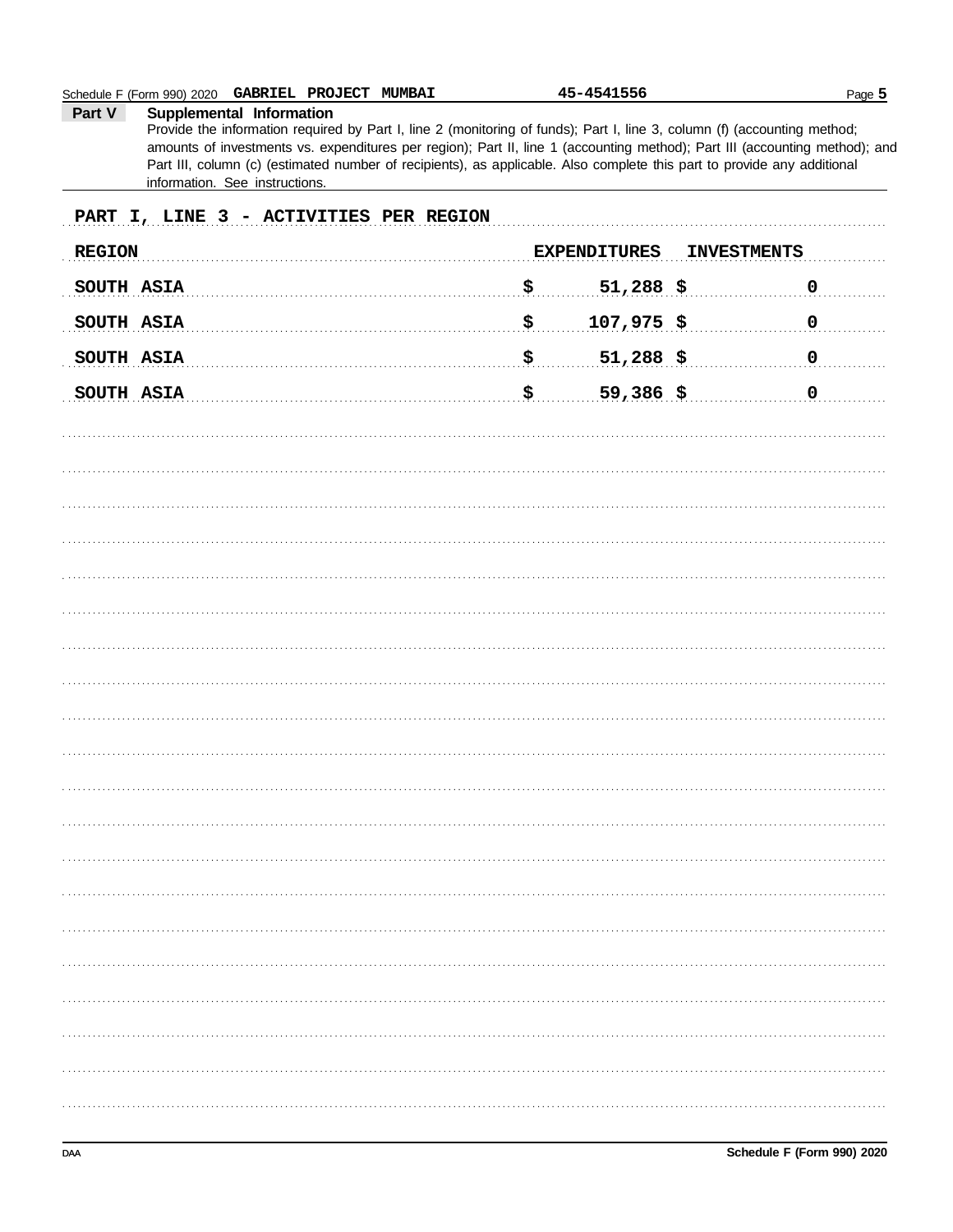**SCHEDULE O** (Form 990 or 990-EZ)

Department of the Treasury Internal Revenue Service Name of the organization Supplemental Information to Form 990 or 990-EZ Complete to provide information for responses to specific questions on

Form 990 or 990-EZ or to provide any additional information. Attach to Form 990 or 990-EZ. Go to www.irs.gov/Form990 for the latest information.



GABRIEL PROJECT MUMBAI

45-4541556

FORM 990 - ORGANIZATION'S MISSION

GABRIEL PROJECT MUMBAI (GPM) IS AN INNOVATIVE AND COMPASSIONATE RESPONSE TO THE PROBLEMS OF POVERTY, HUNGER, ILLITERACY, MALNUTRITION AND CHILD LABOR. IN THE MUMBAI SLUMS, CHILDREN AS YOUNG AS FOUR YEARS OLD, FACED WITH ACUTE POVERTY, ARE OFTEN SENT TO WORK AS RAG PICKERS AND SEWAGE CLEANERS RATHER THAN ATTEND SCHOOL IN ORDER TO RECEIVE A FEW RUPEES TO PAY FOR FOOD. THE GPM SOLUTION IS POWERFUL AND SIMPLE: EAT AND LEARN. BY PROVIDING DAILY NUTRITIOUS MEALS TO CHILDREN ATTENDING CLASS, GPM ENSURES THAT CHILDREN ARE ABLE TO RECEIVE HUNGER RELIEF AND LITERACY. GPM THUS ADDRESSES BOTH THE IMMEDIATE AND LONG-TERM NEEDS OF VULNERABLE CHILDREN, ALLEVIATING HUNGER WHILE FACILITIATING THE PATH TOWARDS EDUCTION WHICH IS A KEY FACTOR IN CHANGING THEIR LIVES.

FORM 990, PART III, LINE 4D - ALL OTHER ACCOMPLISHMENTS LIVELIHOODS-GPM RUNS VARIOUS LIVELHOOD PROGRAMS IN URBAN AND RURAL UNDER-SERVED COMMUNITIES. THESE PROGRAMS INCLUDE: WOMEN"S EMPOWERMENT

COLLECTIVES, FARMING INITIATIVES AND AGRICULTURAL DEVELOPMENT PROJECTS.

WHILE SOME OF GPM LIVELIHOOD PROGRAMS TRUNCATED IN 2020 DUE TO THE COVID-19 PANDEMIC OTHERS EXPANDED IN SCOPE. GPMS TRIBAL THREADS EXPANDED TO PRODUCE TENS OF THOUSANDS OF FACE-MASKS THAT WERE DISTRIBUTED TO VULNERABLE COMMUNITIES

FORM 990, PART VI, LINE 11B - ORGANIZATION'S PROCESS TO REVIEW FORM 990 ALL BOARD MEMBERS REVIEW THE 990 BEFORE SUBMISSION TO THE IRS.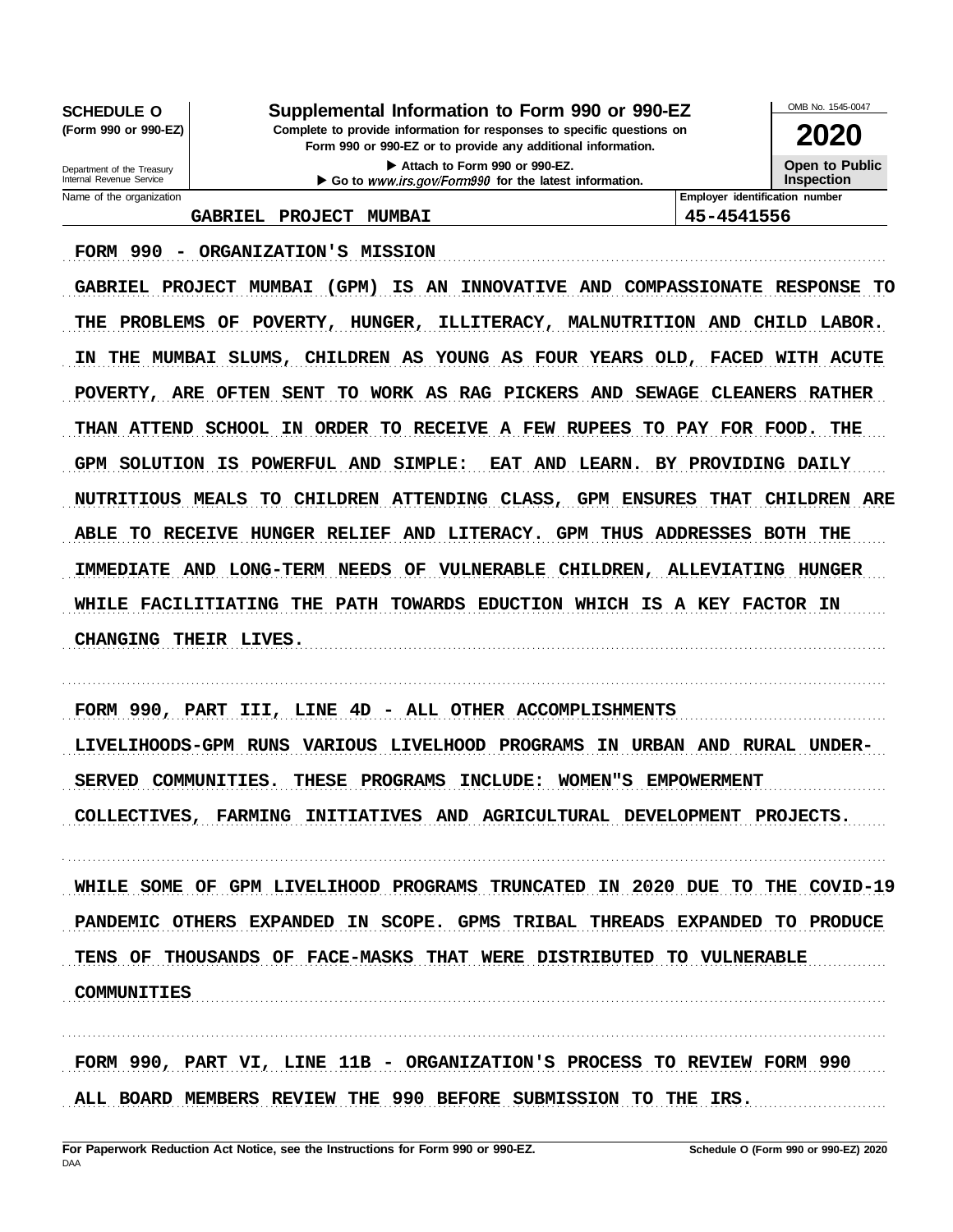| Schedule O (Form 990 or 990-EZ) 2020                                    |                     |                                |                         | Employer identification number | Page 2             |
|-------------------------------------------------------------------------|---------------------|--------------------------------|-------------------------|--------------------------------|--------------------|
| Name of the organization<br>GABRIEL PROJECT                             | <b>MUMBAI</b>       |                                |                         | 45-4541556                     |                    |
|                                                                         |                     |                                |                         |                                |                    |
|                                                                         |                     |                                |                         |                                |                    |
| FORM 990, PART VI, LINE 19 - GOVERNING DOCUMENTS DISCLOSURE EXPLANATION |                     |                                |                         |                                |                    |
| DOCUMENTS AVAILABLE UPON REQUEST.                                       |                     |                                |                         |                                |                    |
|                                                                         |                     |                                |                         |                                |                    |
| FORM 990, PART IX, LINE 24E - OTHER EXPENSES                            |                     |                                |                         |                                |                    |
| <b>DESCRIPTION</b>                                                      |                     |                                |                         |                                |                    |
|                                                                         | TOT/PROG SERVICE    |                                | MGT & GENERAL           |                                | <b>FUNDRAISING</b> |
| LOVE TO LEARN                                                           |                     |                                |                         |                                |                    |
|                                                                         |                     |                                |                         |                                |                    |
| \$                                                                      | 12,548              | \$                             | $\pmb{0}$               | \$                             | $\mathbf 0$        |
| JOSHUA GREENBERG LEARNING                                               |                     |                                |                         |                                |                    |
| \$                                                                      | 11,369              | \$                             | $\mathbf 0$             | \$                             | $\mathbf 0$        |
| TRIBAL TREADS                                                           |                     |                                |                         |                                |                    |
| \$.                                                                     | 10,896              | \$                             | $\pmb{0}$               | \$                             | 0                  |
| COMMUNITY DENTAL CLINIC                                                 |                     |                                |                         |                                |                    |
| \$                                                                      | 7,900               | \$                             | $\mathbf 0$             | \$                             | 0                  |
|                                                                         |                     |                                |                         |                                |                    |
| SUNDAR INDIA                                                            |                     |                                |                         |                                |                    |
| \$                                                                      | 4,594               | \$                             | 0                       | \$                             | $\mathbf 0$        |
| HEALTH INSURANCE INDIAN S                                               |                     |                                |                         |                                |                    |
| Ś.                                                                      | 0                   | \$                             | 4,512                   | \$.                            | 0                  |
| MALNUTRITION                                                            |                     |                                |                         |                                |                    |
|                                                                         | $\frac{1}{2}$ , 000 |                                | $\overline{\mathbf{0}}$ | \$                             | $\mathbf 0$        |
| MALNUTRITION PROGR<br><b>INFANT</b>                                     |                     |                                |                         |                                |                    |
|                                                                         | 3,000               |                                | $\overline{\mathbf{0}}$ |                                |                    |
| \$                                                                      |                     | \$                             |                         | \$                             | $\mathbf 0$        |
| HYGIENE PROJECTS                                                        |                     |                                |                         |                                |                    |
| \$                                                                      | 2,610               | <u>이 없는 것이 없는 것이 없는 것이 없다.</u> | $\overline{\mathbf{0}}$ | န                              | $\mathbf 0$        |
| <b>MASALA MAMAS</b>                                                     |                     |                                |                         |                                |                    |
|                                                                         | 2,590               | \$                             | $\pmb{0}$               | \$                             | $\mathbf 0$        |
|                                                                         |                     |                                |                         | PAGE 1 OF 3                    |                    |

Schedule O (Form 990 or 990-EZ) 2020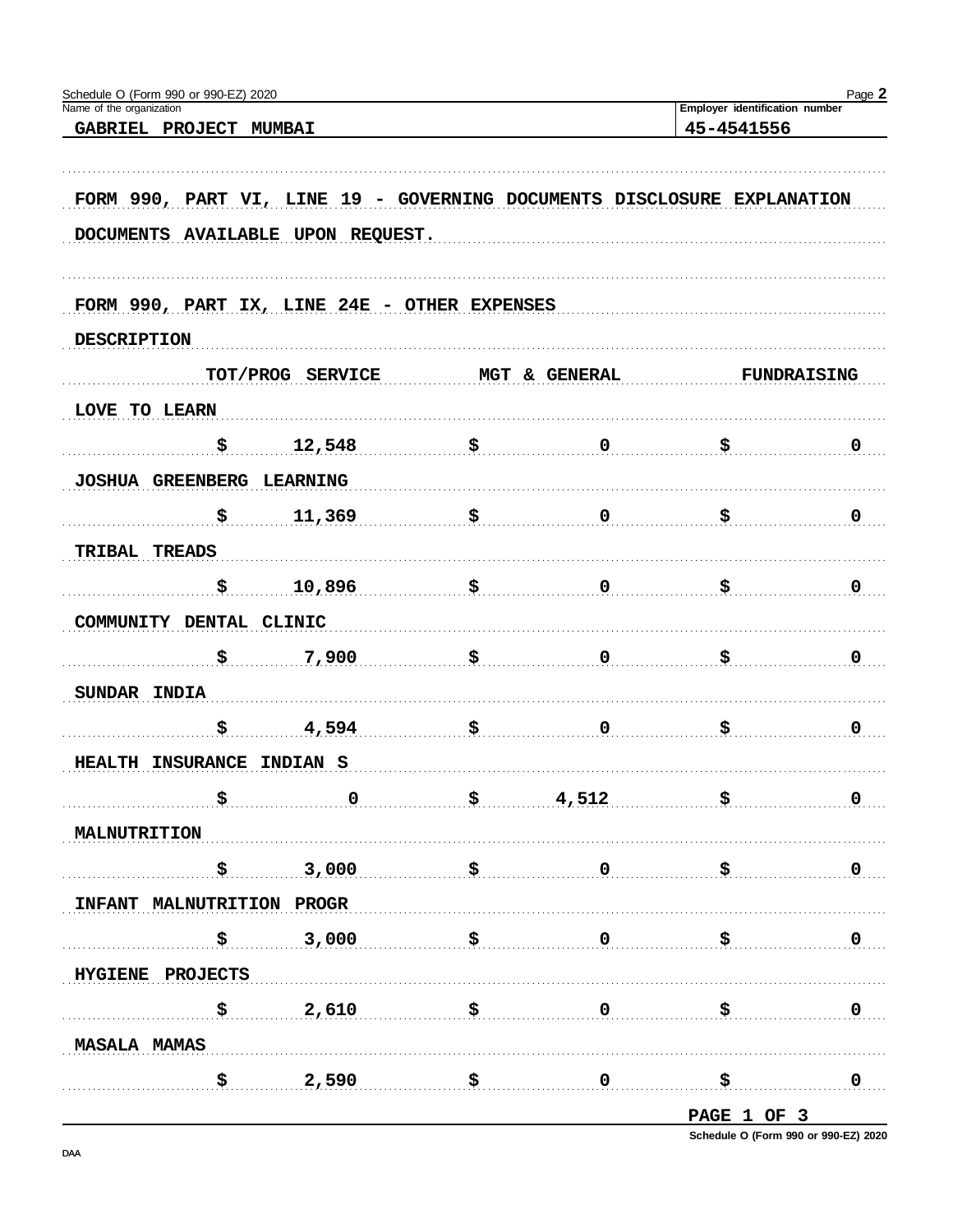| Schedule O (Form 990 or 990-EZ) 2020 |                                                               |                                    |                                | Page 2                  |
|--------------------------------------|---------------------------------------------------------------|------------------------------------|--------------------------------|-------------------------|
| Name of the organization             |                                                               |                                    | Employer identification number |                         |
| GABRIEL PROJECT                      | <b>MUMBAI</b>                                                 |                                    | 45-4541556                     |                         |
| HOUSE EQUIPMENT                      |                                                               |                                    |                                |                         |
| \$                                   | 1,916                                                         | \$<br>$\overline{\mathbf{0}}$      | \$                             | $\overline{0}$          |
|                                      |                                                               |                                    |                                |                         |
| BANK CHARGES                         |                                                               |                                    |                                |                         |
| \$                                   | $\pmb{0}$                                                     | \$<br>1,855                        | \$                             | $\mathbf 0$             |
| <b>EVENTS</b>                        |                                                               |                                    |                                |                         |
|                                      |                                                               |                                    |                                |                         |
| \$                                   | $\pmb{0}$                                                     | \$<br>$\pmb{0}$                    | \$                             | 1,670                   |
| FOOD FOR VOLUNTEERS                  |                                                               |                                    |                                |                         |
| \$                                   | 1,200                                                         | \$<br>$\pmb{0}$                    | \$                             | $\mathbf 0$             |
| <b>ONLINE PLATFORM</b>               |                                                               |                                    |                                |                         |
|                                      |                                                               |                                    |                                |                         |
| \$                                   | $\mathbf 0$                                                   | \$<br>$\mathbf 0$                  | \$                             | 1,192                   |
| <b>WEBSITE</b>                       |                                                               |                                    |                                |                         |
| \$                                   | $\mathbf 0$                                                   | \$<br>$\pmb{0}$                    | \$                             | 1,089                   |
|                                      |                                                               |                                    |                                |                         |
| PRINTING FUNDRAISING MATE            |                                                               |                                    |                                |                         |
| \$                                   | $\pmb{0}$                                                     | \$<br>$\mathbf 0$                  | \$                             | 1,084                   |
| SAFE DRINKING WATER PROJE            |                                                               |                                    |                                |                         |
|                                      |                                                               |                                    |                                |                         |
| \$                                   | 1,051                                                         | \$<br>$\pmb{0}$                    | \$                             | $\mathbf 0$             |
| <b>NAYA</b>                          |                                                               |                                    |                                |                         |
| \$                                   | 1,042                                                         | \$<br>$\pmb{0}$                    | \$                             | $\pmb{0}$               |
|                                      |                                                               |                                    |                                |                         |
| <b>ONLINE MARKETING</b>              |                                                               |                                    |                                |                         |
| \$                                   |                                                               | 0       \$       0      \$     870 |                                |                         |
| <b>INSURANCE</b>                     |                                                               |                                    |                                |                         |
| \$                                   | $\begin{matrix}0&\xi&\phantom{-}785&\phantom{-}5\end{matrix}$ |                                    |                                | $\overline{\mathbf{0}}$ |
|                                      |                                                               |                                    |                                |                         |
| VOLUNTEER OUTINGS                    |                                                               |                                    |                                |                         |
| \$                                   | 750                                                           | $\overline{\mathbf{0}}$            | . \$.                          | $\mathbf{0}$            |
| <b>ASHTE GREEN 12</b>                |                                                               |                                    |                                |                         |
|                                      |                                                               |                                    |                                |                         |
| \$                                   | $\frac{550}{2}$                                               | \$<br>$\overline{\mathbf{0}}$      | \$                             | $\mathbf 0$             |
| TAXES & LICENSES                     |                                                               |                                    |                                |                         |
|                                      |                                                               |                                    | PACE 2 OF 3                    |                         |

Schedule O (Form 990 or 990-EZ) 2020